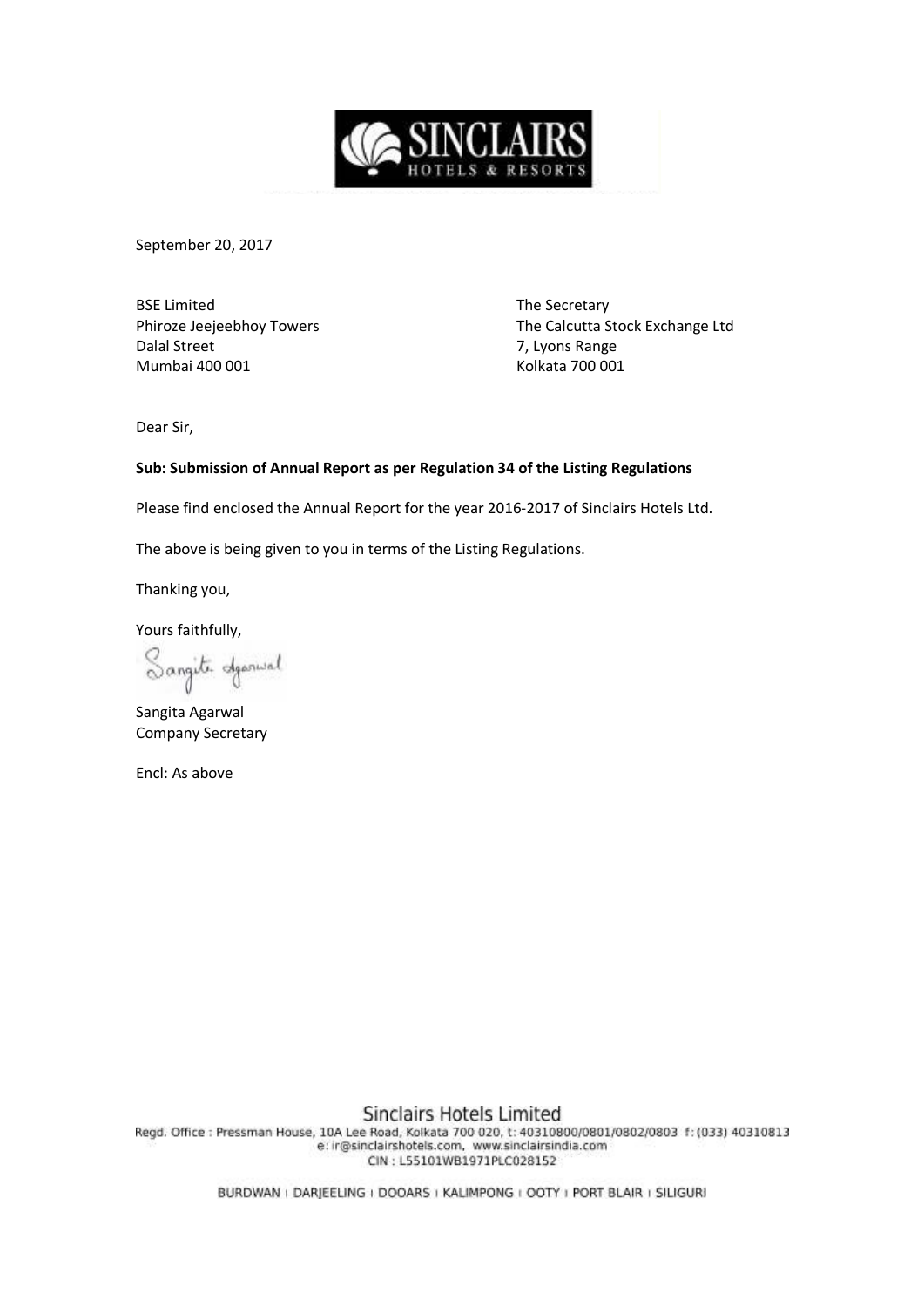

# Seven Destinations. One Signature Brand.



**Sinclairs Hotels Ltd. Annual Report 2016-17**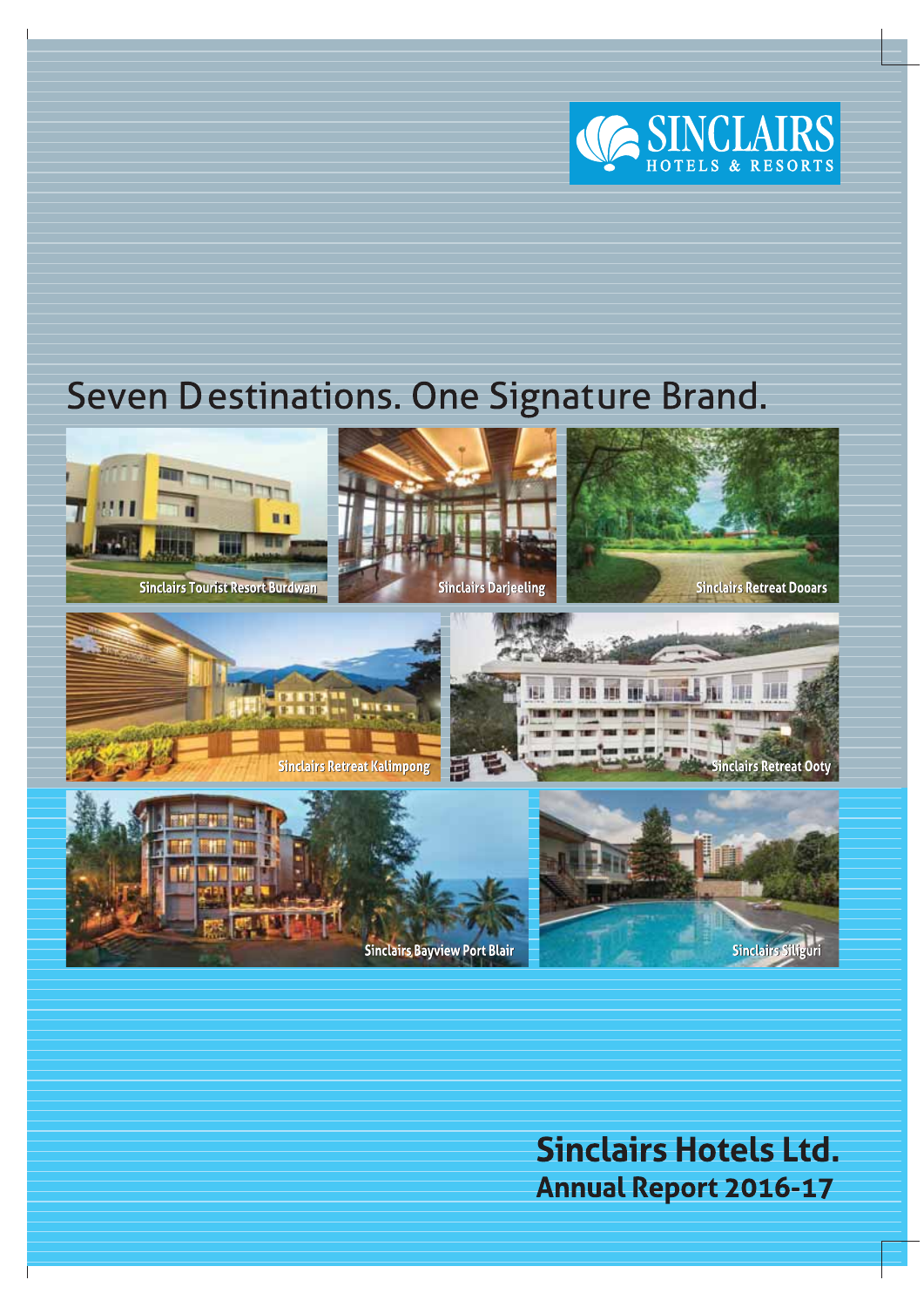## **Contents**

 $\overline{\phantom{a}}$ 

 $\begin{array}{c} \hline \end{array}$ 

| Corporate Information                            |    |
|--------------------------------------------------|----|
| Directors' Report                                |    |
| <b>Management Discussion and Analysis Report</b> | 5  |
| Report on Corporate Governance                   | 15 |
| Independent Auditor's Report                     | 22 |
| <b>Financial Statement</b>                       | 26 |

 $\overline{\phantom{a}}$ 

 $\begin{array}{c} \hline \end{array}$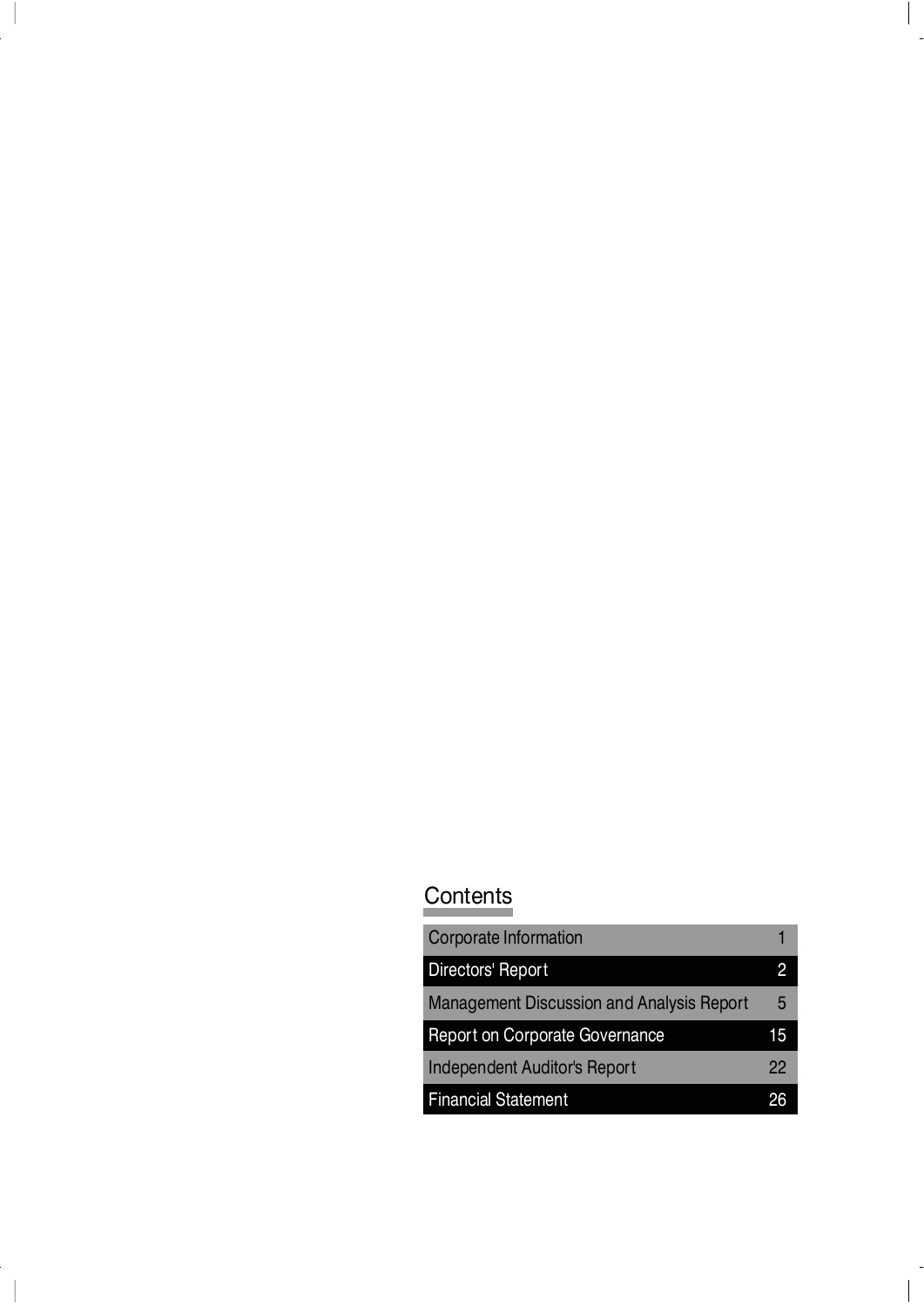

 $\overline{\phantom{a}}$ 

## Corporate Information

DOAI U UI DII GUUI 3<br>Navin Suphanti, Chairm Navin Suchanti, Chairman Dr Niren Suchanti<br>Dr Ni Dip Narayan Mittra Kunal Dose Bipasha Mukhopadhyay

Chief Financial Officer B L Soni

Chief Operating Officer Swajib Chatterjee

Company Secretary Sangita Agarwal

Auditura<br>A D Detika  $\sigma$  R Batliboi & Co. LLP (Member of Ernst & Young LLP) Chartered Accountants (Firm Registration No. 301003E/E300005)

Registered and Corporate Office<br>Pressman House 10A Lee Road Kolkata 700 020 Kolkata 700 020 CIN: LOUTUIND 1971 LOUZO102

Hotels & Resorts<br>Sinclairs Siliguri Sinclairs Darjeeling Sinclairs Darjeeling Sinclairs Bayview Port Blair Sinclairs Retreat Ooty Sinclairs Retreat Dooars Chalsa  $\frac{S}{S}$   $\frac{S}{S}$   $\frac{S}{S}$   $\frac{S}{S}$   $\frac{S}{S}$   $\frac{S}{S}$   $\frac{S}{S}$ Sinclairs Tourist Resort Burdwan

Registrar & Transfer Agent Niche Technologies Pvt Ltd<br>D-511 Bagree Market, D-511 Bagree Market,  $71$  B R B Basu Road, Kolkata 700001

Hotel Website www.sinclairshotels.com

Investor Information Website www.sinclairsindia.com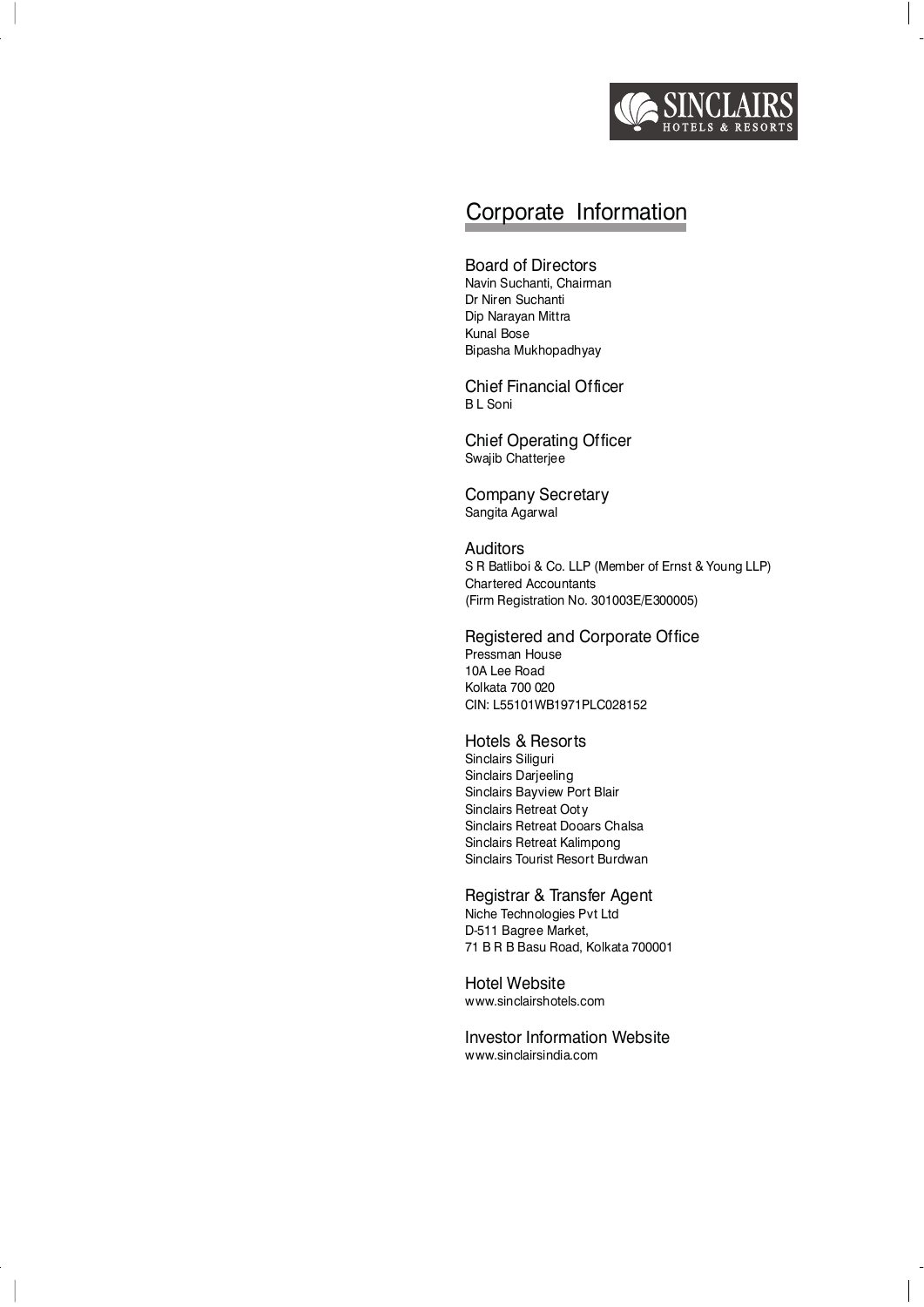## Directors' Report

Your Directors have pleasure in presenting the Forty-fifth Annual Report of the company together with the Audited Accounts for the year ended 31st March, 2017.

#### **Financial Highlights**

|                                         |         | ₹ in lakhs |
|-----------------------------------------|---------|------------|
| <b>Particulars</b>                      | Current | Previous   |
|                                         | Year    | Year       |
| <b>Revenue from operations</b>          | 4705.57 | 3904.33    |
| <b>Operating Profit</b>                 | 2002.92 | 1667.57    |
| Other Income                            | 186.92  | 99.20      |
| Depreciation                            | 795.93  | 653.93     |
| Profit before tax                       | 1393.91 | 1112.84    |
| <b>Tax Expenses:</b>                    |         |            |
| <b>Current Tax</b>                      | 297.48  | 242.62     |
| <b>MAT Credit Entitlement</b>           | (64.53) | (237.50)   |
| Deferred Tax                            | 259.81  | 402.67     |
| Total                                   | 492.76  | 407.79     |
| <b>Net Profit</b>                       | 901.15  | 705.05     |
| Add: Balance Brought forward            |         |            |
| from last year                          | 1061.77 | 774.88     |
|                                         | 1962.92 | 1479.93    |
| <b>Appropriation</b>                    |         |            |
| Transfer to General Reserve             | 200.00  | 150.00     |
| Dividend                                |         |            |
| Interim Dividend                        |         | 222.80     |
| Dividend Distribution Tax               |         | 45.36      |
| <b>Balance Carried to Balance Sheet</b> | 1762.92 | 1061.77    |
|                                         | 1962.92 | 1479.93    |

#### **Directors' Responsibility Statement**

Pursuant to the requirements of Section 134(5) of the Companies Act, 2013, we hereby state and confirm that:

i) in the preparation of the annual accounts, the applicable accounting standards have been followed;

ii) the Directors have selected such accounting policies and applied them consistently and made judgments and estimates that are reasonable and prudent so as to give a fair view of the state of affairs of the Company and of the profit for the year ended 31st March, 2017.<br>iii) the Directors have taken proper and sufficient care for the

iii) the Directors have taken proper and sufficient care for the maintenance of adequate accounting records in accordance with the provisions of Companies Act, 2013 safeguarding the assets of the Company and for preventing and detecting fraud and other irregularities; and

iv) the Directors have prepared the annual accounts on a going concern basis.

v) The Directors had laid down internal financial controls which

are being followed by the Company and that such internal financial controls are adequate and are operating effectively.

vi) The Directors have devised proper systems to ensure compliance with the provisions of all applicable laws and that such systems were adequate and operating effectively.

#### **Performance**

The company achieved record operating revenue of  $\bar{\tau}$  4705.57 lakhs as against  $\bar{\tau}$  3904.33 lakhs in the previous year registering a growth of 21% during the year. Operating Profit has increased to ₹ 2002.92 lakhs as compared to ₹ 1667.57 lakhs reflecting a growth of 20%.

#### **Dividend**

Your Directors are pleased to recommend a dividend of 40%  $($ ₹ 4 per equity share of ₹ 10) for the year 2016-2017 amounting to  $\bar{\tau}$  268.16 lakhs inclusive of dividend distribution tax of  $\overline{z}$  45.36 lakhs.

#### **Directors and Key Managerial Personnel**

During the year under review Mr Navin Suchanti (DIN: 00273663) was re-appointed as Managing Director for a further period of three years with effect from 1st April, 2016.

Mr Chandrasekhar Subrahmoneyan (DIN: 00024780) was reappointed as an Independent Director for a further term of three years with effect from 11th April, 2016.

Ms Bipasha Mukhopadhyay (DIN: 02686217) has been appointed as an Independent Director on 12th November, 2016 for one year subject to approval of shareholders at the ensuing General Meeting. The company has received a notice in writing from a shareholder together with requisite deposit proposing the name of Ms Bipasha Mukhopadhyay to be elected as an Independent Director of the company.

Ms Mukhopadhyay has given a declaration that she meets the criteria of independence as laid down in Section 149(6) of the Companies Act, 2013.

Your Directors state that Ms Bipasha Mukhopadhyay possesses appropriate balance of skills, expertise and knowledge and is qualified for appointment as Independent Director.

Mr Sumit Ratnakar Guha (DIN: 00492245) was re-appointed as an Independent Director for a further term of three years on 12th February, 2017. The company has received a notice in writing from a shareholder together with requisite deposit proposing the name of Mr Sumit Ratnakar Guha for re-appointment as an Independent Director of the company for a further term of 3 years with effect from 12th February, 2017.

Ms Preeti Khicha (DIN: 05108059) has resigned as Director of the Company on 4th November, 2016. The Board of Directors wish to place on record their deep appreciation for the valuable contribution made by her as a Director on the Board.

Mr Rohan Sikri (DIN: 00216343), Director retire by rotation at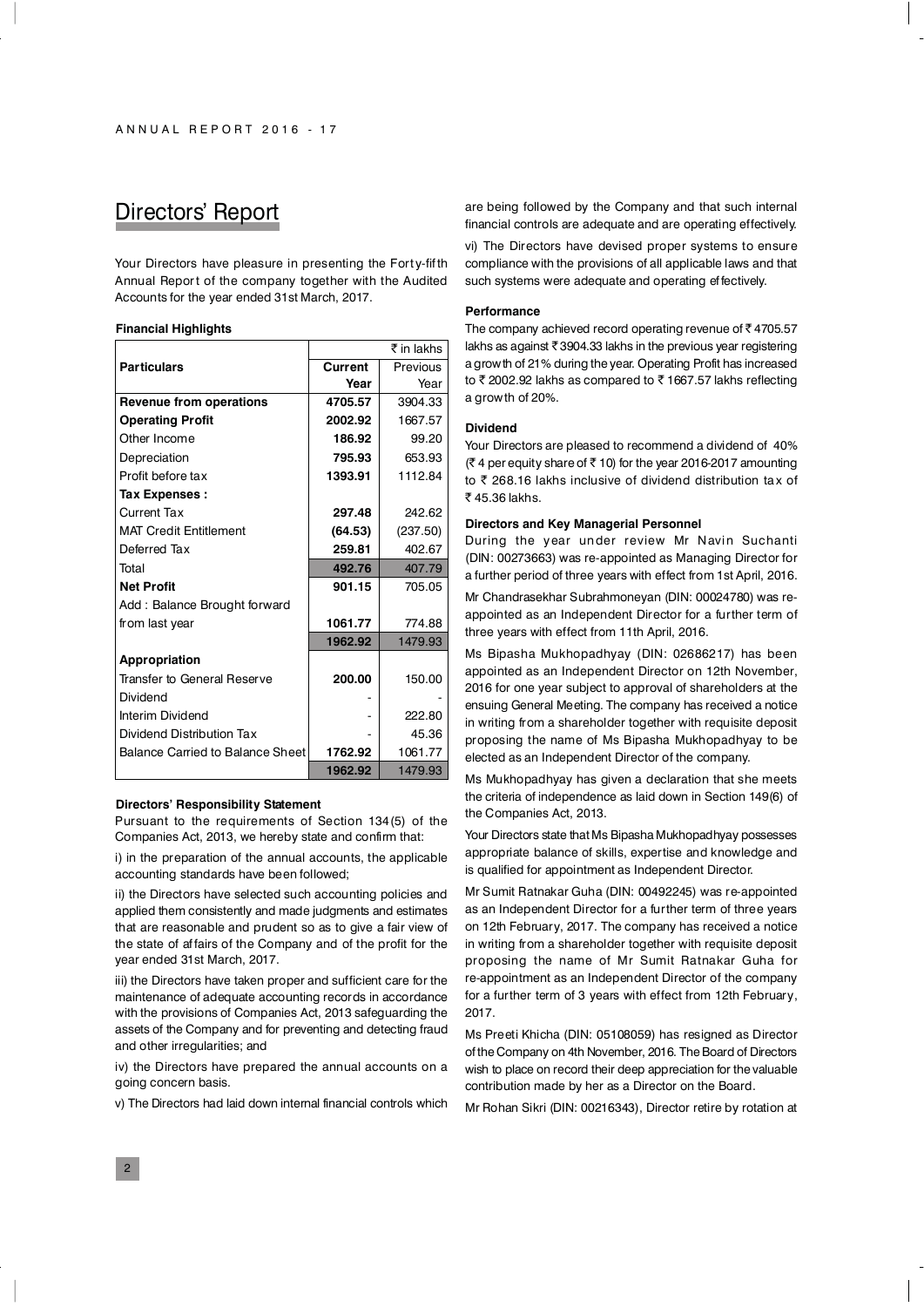

the forthcoming Annual General Meeting and being eligible, offer himself for reappointment. The Directors recommend re-appointment of Mr Rohan Sikri to the Board.

#### **Declaration by Independent Directors**

A declaration by Independent Directors that they meet the criteria of independence as provided in sub-section (6) of Section 149 of the Companies Act, 2013 has been received from all the Independent Directors.

#### **Company's Policy on Directors' Appointment and Remuneration and Senior Management Appointment and Remuneration**

In accordance with Section 178 of the Act read with Regulation 19(4) of the SEBI (Listing Obligation and Disclosures Requirement) Regulations, 2015, the Company's Nomination and Remuneration Committee has formulated a policy on Directors' Appointment and Remuneration and Senior Management Appointment and Remuneration. The policies are enclosed as Annexures I and II and forms part of this report.

#### **Particulars of Conservation of Energy, Technology Absorption, Foreign Exchange Earnings and Outgo**

The operations of your company do not require energy consumption of any significant level. The company does not use any imported technology. Therefore, information regarding conservation of energy and technology absorption as required under section 134(3)(m) of the Companies Act, 2013 read with Rule 8 of the Companies (Accounts) Rules, 2014 is not annexed.

During the year, your Company earned  $\bar{\tau}$  15,990,744 in foreign exchange (previous year  $\overline{\epsilon}$  5,221,315). There was expenditure in foreign currency of  $\bar{\tau}$  666,279 (previous year  $\bar{\tau}$  1,750,755).

#### **Auditors**

M/s S R Batliboi & Co. LLP (Member of Ernst & Young LLP), Chartered Accountants (Firm Registration No 301003E/ E300005) were appointed as Statutory Auditors of the Company for a period of (4) four years at the AGM held on 6th September, 2014. Ratification of appointment of Statutory Auditors is being sought from the members of the Company at the ensuing AGM.

#### **Secretarial Audit**

In terms of Section 204 of the Act and Rules made thereunder, Mr. Arup Kumar Roy, Practicing Company Secretary has been appointed as Secretarial Auditors of the Company. The report of the Secretarial Auditors for the year ended 31st March, 2017 is enclosed as Annexure III to this report.

#### **Related Party Transactions**

Related party transactions that were entered during the financial year were at an arm's length basis and were in the ordinary course of business. There were no materially significant related party transactions with the Company's Promoters, Directors, Management or their relatives, which could have had a potential conflict with the interests of the Company. The policy on related party transactions as approved by the Board is available on the website www.sinclairsindia.com. The particulars of contracts entered during the year as per Form AOC-2 is attached as Annexure IV with this report.

#### **Corpporate Social Responsibility**

The Company has constituted a Corporate Social Responsibility Committee (CSR) and framed Corporate Social Responsibility Policy as required under Companies Act, 2013. The CSR policy is available on the company's website www.sinclairsindia.com. Details of amount spent on CSR activities during the financial year 2016-17 are given in Annexure V.

#### **Extract of Annual Return**

The details forming part of the extract of the Annual Return in Form MGT-9 is annexed as Annexure VI.

#### **Particulars of Loans, Guarantees or Investments**

There are no loans, guarantees, or investments made by the Company covered under the provision of Section 186 of the Companies Act, 2013.

#### **Public Deposits**

During the year, the Company has not accepted any deposits from the public.

#### **Vigil Mechanism**

Pursuant to the provisions of Section 177(9) & (10) of the Companies Act, 2013 read with regulation 22 of the SEBI (LODR) Regulation, 2015, a Vigil Mechanism for directors and employees to report genuine concerns has been established. The Vigil Mechanism Policy has been uploaded on the investor information website www.sinclairsindia.com. During the year ended 31st March, 2017, no complaints were received.

#### **Board Meetings**

During the year, 4 (four) Board meetings were held on 30th May, 2016, 12th August, 2016, 12th November, 2016 and 14th February, 2017 respectively.

#### **Managerial Remuneration**

The information required pursuant to Section 197(12) read with Rule 5(1) of the Companies (Appointment and Remuneration of Managerial Personnel) Amendment Rules, Remuneration of Managerial Personnel) Amendment Rules, 2016 in respect of employees of the Company is attached as Annexure VII and forms a part of the Directors' Report. There are no employees who are in receipt of remuneration in excess of the limit specified under Section 134(3)(q) read with Rule 5(2) and 5(3) of the Companies (Appointment and Remuneration of Managerial Personnel) Amendment Rules, 2016.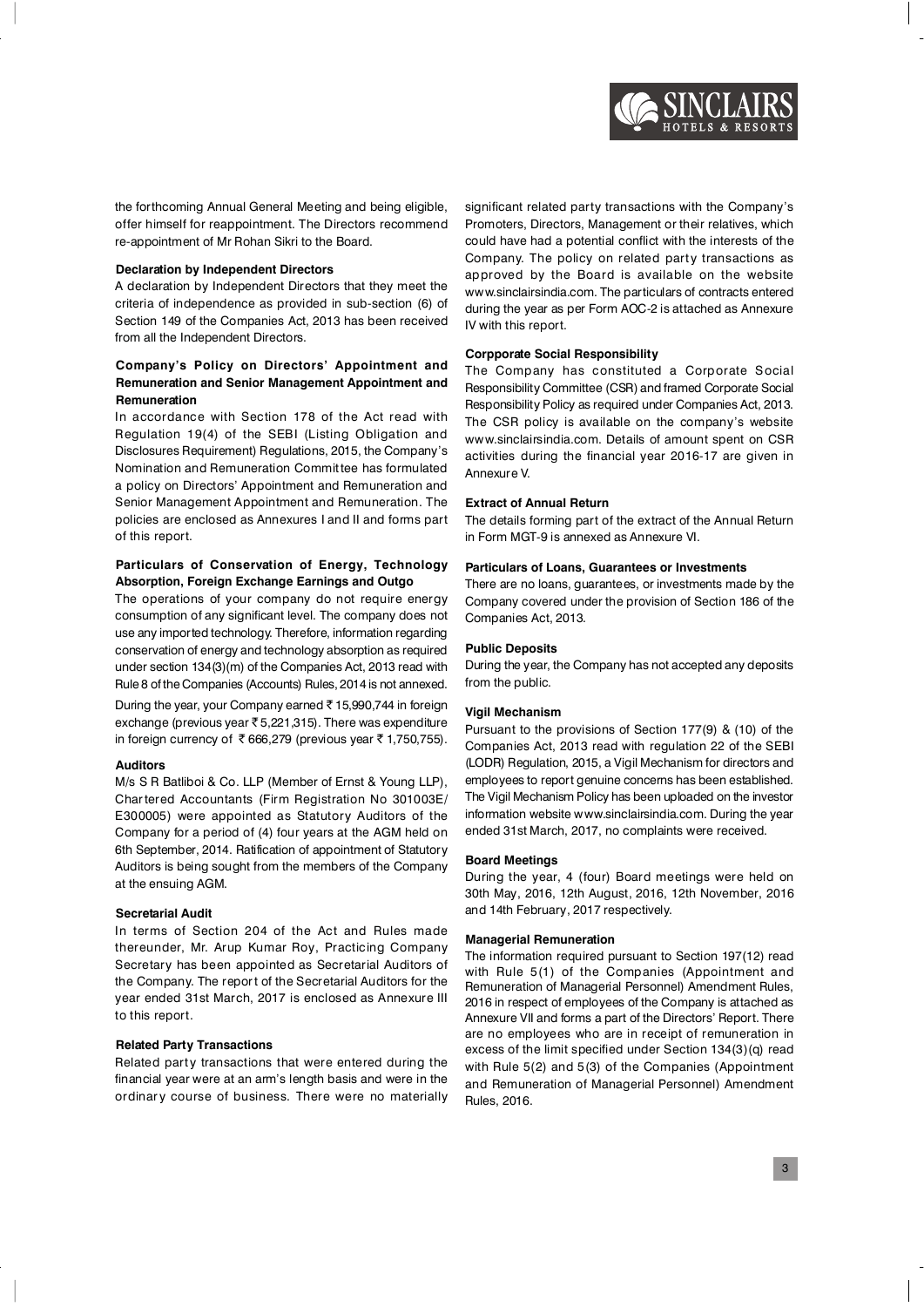#### **Management Discussion and Analysis and Corporate Governance Report**

In compliance with Regulation 34(3) of the Listing Regulation with stock exchanges, a separate section on Management Discussion and Analysis which includes details on the state of affairs of the Company and Corporate Governance Report, as approved by the Board of Directors, together with a certificate from the Statutory Auditors confirming compliance with the requirements of Regulation 34(3), forms part of this Report.

#### **Board Evaluation**

Pursuant to the provisions of the Companies Act, 2013 and Listing Regulations, a Board Evaluation Policy has been put in place.

The process of review of Non-Independent Directors and the Board as a whole and also its committees were undertaken in a separate meeting of Independent Directors without the attendance of Non-Independent Directors and members of the management. At the meeting, the performance of the Chairman was reviewed taking into account the views of the Executive Directors and Non-Executive Directors and Independent Directors. The meeting also assessed the quality, quantity and timeliness of the flow of information required for the Board to perform its duties properly.<br>The Board of Directors separately evaluated the performance

The Board of Directors separately evaluated the performance of each of the Independent Directors. The concerned Independent Director did not participate in the meeting.

The Directors have expressed their satisfaction with the evaluation process.<br>Based on the findings from the evaluation process, the Board

will continue to review its procedures and effectiveness in the will continue to review its procedures and effectiveness in the financial year ahead with a view to practising the highest standards of corporate governance.

#### **Material Changes and Commitments**

No material changes and commitments affecting the financial position of the Company occurred between the end of the position of the Company occurred between the end of the Financial Year to which these financial statements relate and the date of this report.

Acknowledgement<br>The Directors place on record their appreciation for the co-operation extended by the Government of West Bengal, co-operation extended by the Government of West Bengal, Andaman & Nicobar Islands Administration, Government of Tamil Nadu and other authorities, and look forward to their continued support.

The Directors wish to thank all the shareholders and the employees for their support and co-operation.

Regd. Office:<br>Pressman House Pressman House For and on behalf of the Board<br>10A Lee Road Kolkata 700 020  $M$ ay 20, 2017 Chairman

Kolkata 700 020 Dr Niren Suchanti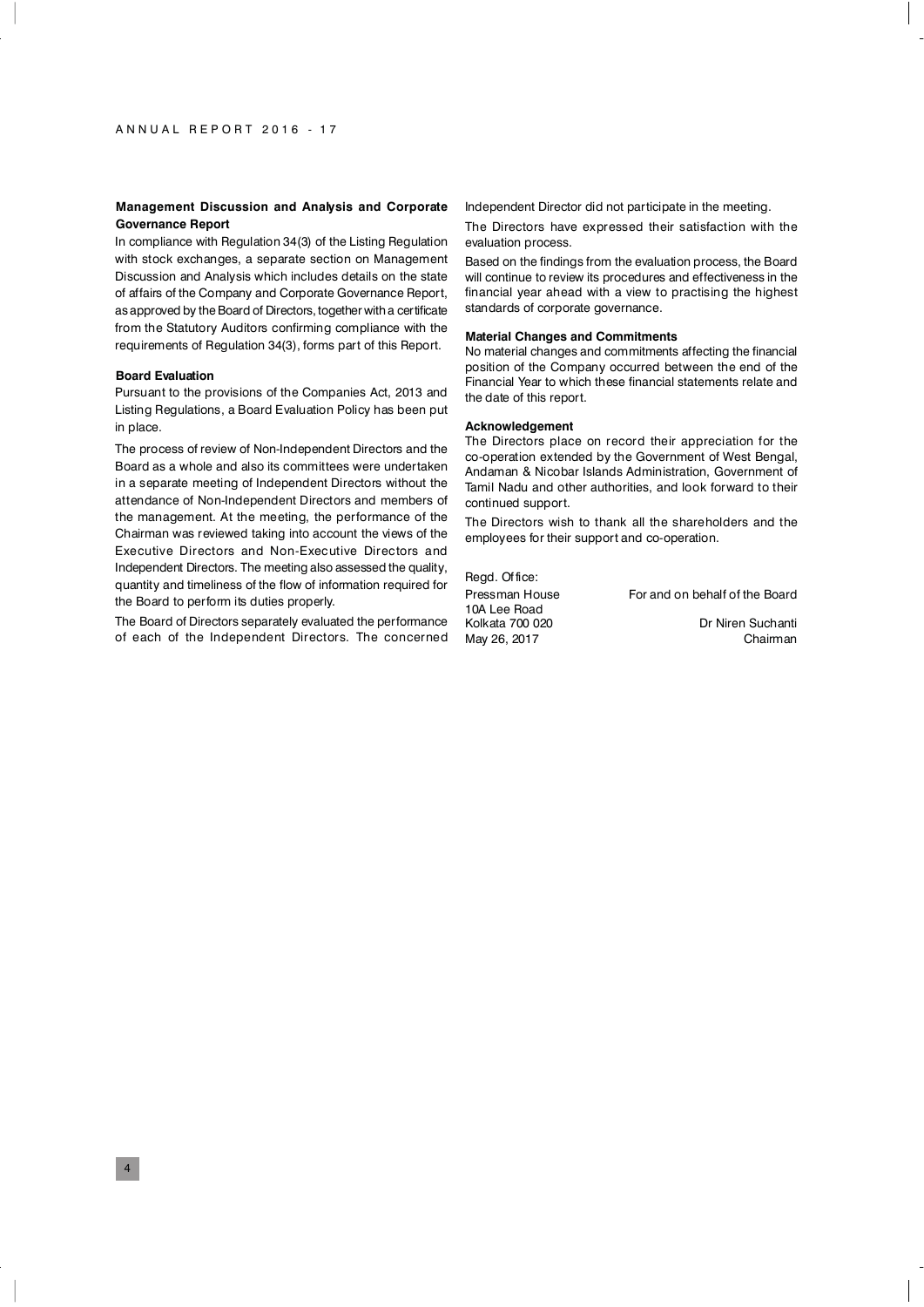

## Management Discussion and Analysis Report

#### **Industry Structure and Development, Opportunities and Threats**

The Indian Prime Minister has said it more than once that India being enormously rich in culture, heritage and tourism destinations, it has unbounded potential to "draw the world" here. Harnessing that potential, according to him, will require of each state to select a few destinations, which will prove enchanting for tourists and then create a "world class" tourism  $\frac{1}{2}$  infrastructure. The states have responded positively to the call given by PM. A healthy competition has emerged among the states to woo domestic and foreign tourists by showcasing their captivating destinations. Good connectivity by way of road, rail and air and safety and security of visitors will put the country firmly on the world tourism map.

The world has never been as besotted with India as it is now. Commitment to continue with reforms, which political stability facilitates, big ticket investment in infrastructure and the world's big names in business opening shop here have created ideal condition for business travel. Leisure tourism is also on the upswing. Foreign tourist arrivals in the country in 2016 were up 10.7 per cent to 8.89 million compared with 8.027 million in the previous year. As a result, foreign exchange earnings from tourism rose 9.8 per cent to \$23.146 billion last year.  $f$ rom tourism rose 9.0 per cent to \$23.146 billion last year. What is particularly encouraging is the impressive rise in flow of tourists from the US, the UK and other developed countries. The way things are shaping up it will not be long before India's share of global foreign tourist arrivals (FTAs) rises to 1 per cent. Sinclairs has benefited from buoyancy in FTAs and domestic tourism.

#### **Outlook**

The government focus on tourism, which is the largest among all services industries, will help in creating large numbers of direct employment and job opportunities in linked sectors direct employment and job opportunities in linked sectors requiring many different skills. As India is to remain the fastest growing major economy in the world, its tourism industry is destined to prosper.

#### **Risks and Concerns**

Tourism industry is generally affected on account of:

a) Adverse law and order situation in the country or the region

b) Natural disaster or spread of epidemic or diseases

c) Recession in the economy

#### **Risk mitigation**

The Company's properties are geographically well spread and thus have greater resilience to meet the challenges in an unlikely event of any regional disturbance or natural calamity.

The Company is regularly investing in its properties to upgrade facilities and service standards. It is therefore well positioned to meet with the challenges of competing properties.

#### **Internal control systems and their adequacy**

Your company maintains adequate internal control systems commensurate with the Company's size and business, which provide, among other things, reasonable assurance of recording the transactions of its operations in all material aspects and providing protection against misuse or loss of the Company's assets. The systems and processes are continually reviewed for their effectiveness and augmented by documented policies and procedures.

#### **Financial and Operating Performance**

The company posted excellent results during the year under review. The strong performance was on account of several initiatives taken by the company to increase revenues. A concerted digital media campaign and strong online presence largely contributed to this growth. The operating revenue rose by 21% to  $\bar{\tau}$  4705.57 lakhs ( $\bar{\tau}$  3904.33 lakhs) and operating profits grew by 20% to ₹ 2002.92 lakhs (₹ 1667.57 lakhs). The gross profit margin at 43% is amongst the highest in the industry.

#### **Material developments in Human Resources**

Human resource functions and initiatives of your Company to attract, train, retain and motivate employees are driven by attract, train, retain and motivate employees are driven by defined value based policies. Your Company continuously takes adequate and necessary steps to maintain a competitive, healthy and harmonious work environment. As on 31st March, 2017 there were 396 employees in the Company.

5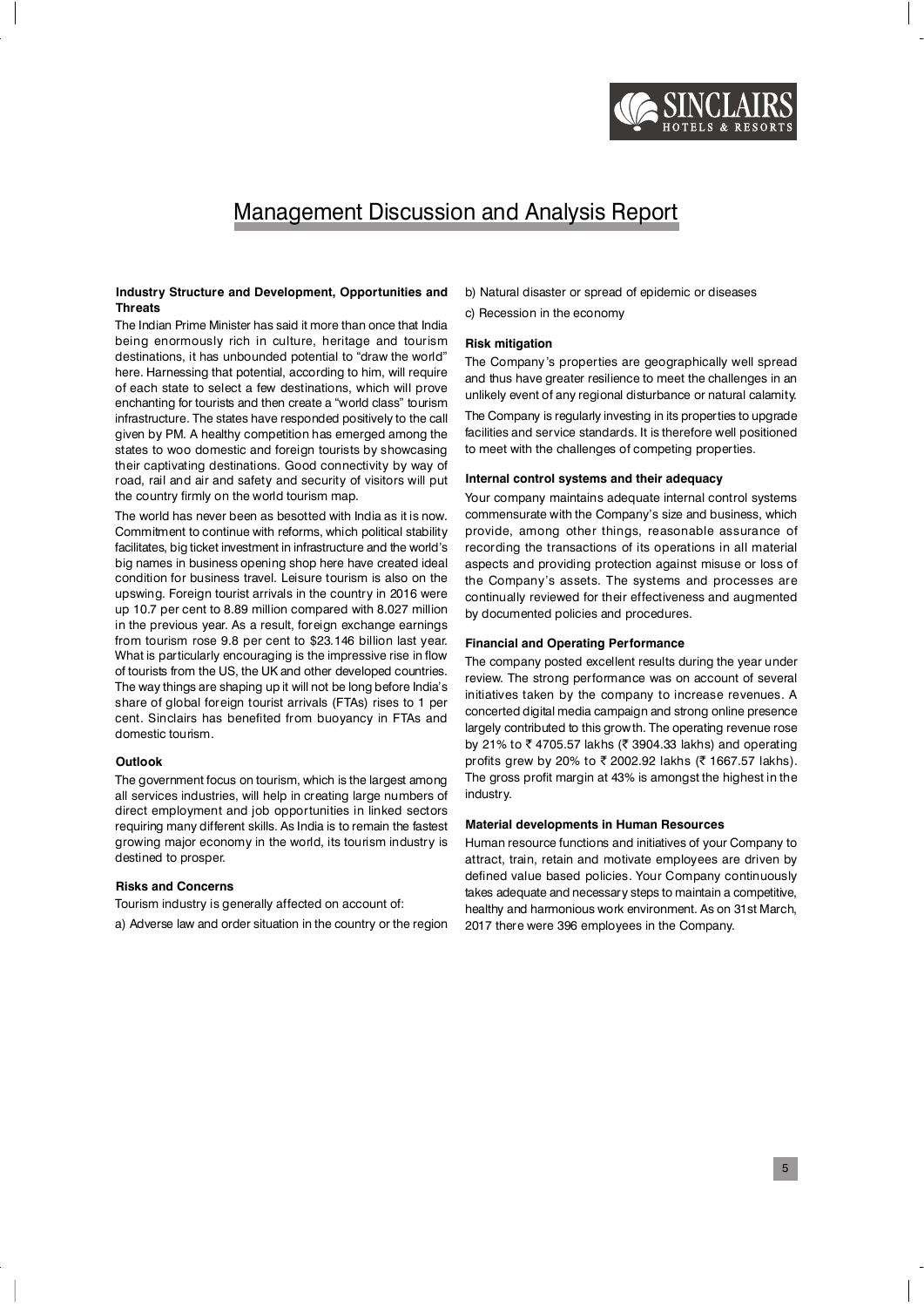**Annexure I**

#### **Director's Appointment and Remuneration Policy**

This Director's Appointment and Remuneration Policy (the "Policy") applies to the Board of Directors (the "Board") of Sinclairs Hotels Limited (the "Company").

#### **1. Purpose**

The objective of this Policy is to provide a framework and set standards for the appointment of directors with requisite experience and skills who have the capacity and ability to lead the Company. It also defines the role of the Nomination and Remuneration Committee.

#### **2. Accountability**

- a) The Board is ultimately responsible for the appointment of directors.
- b) The Nomination and Remuneration Committee ("NRC") assesses and selects candidates for directors and recommends to the Board their appointment.

## **3. Role of the Nomination and Remuneration Committee** The NRC is responsible for:

- $a$ ) reviewing the structure, size and composition or the Board and making recommendations on any proposed changes<br>to the Board:
- b) Making recommendations to the Board on the appointment b) Making recommendations to the Board on the appointment of directors, Key Managerial and Senior Management Personnel.
- c) Formulating criteria for evaluation of performance of directors including independent directors and the Board;

#### **4. Appointment of Directors**

- a) The NRC considers the following parameters for appointment of Directors:
- assessing the individual based on industry experience, background, and ability to exercise independent judgement, with due regard to the benefits to the Board;
- the competence to contribute to the overall effectiveness of the Board and work constructively.
- b) The recommended Board member shall:
- be well qualified and have experience of management in reputed organization;
- possess high standards of ethics and personal integrity;
- The directors should ensure that they can devote time and attention to the Company's affairs and regularly attend Board and committee meetings.
- d) The Company is required to appoint atleast one independent non-executive director who must have appropriate professional qualifications on accounting or related financial management expertise.<br>e) In addition, the independent non-executive directors shall
- e) In addition, the independent non-executive directors shall also fulfil the requirements pursuant to Section 149(6) of the Companies Act, 2013.

#### **5. Familiarisation Program**

The Management will adequately brief the Independent Directors so that they are well aware of the functions of the Company.

#### **Annexure II**

## **Senior Management & Key Managerial Personnel (excluding Executive Directors) Appointment & Remuneration Policy**

#### **1. Scope of policy:**

The policy applies to the following: a) Key Managerial Personnel (KMP)

- Company Secretary;
- Chief Financial Officer; and
- Such other executive as may be prescribed.

b) Senior Management who are members of the core management team.

#### **2. Remuneration policy and guidelines for Employees:**

The KMP and senior management personnel are appointed

after taking into account their educational qualifications, experience in related fields, leadership abilities, inter personal communication skills and other parameters.

The Company believes in paying its executives competitive remuneration.

a) The remuneration is worked out on the basis of cost to Company which includes both fixed and variable costs.

b) Remuneration is annually reviewed for all the executives in accordance with their performance.

6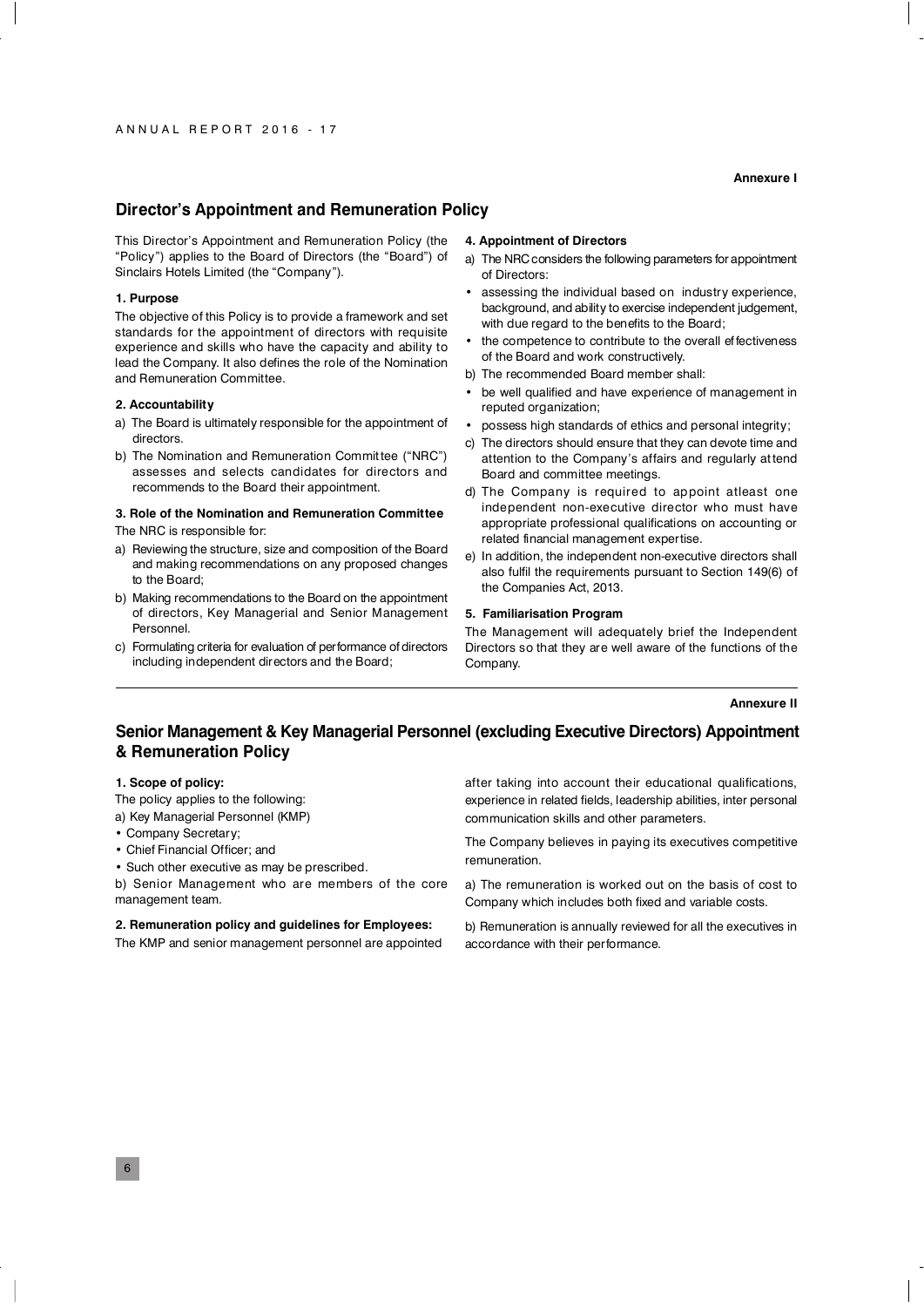

**Annexure III**

**ARUP KUMAR ROY** 201 Sarat Bose Road Kolkata 700 029 Phone : 033-2463 5197 M : 9831687785 arupkroy@rediffmail.com

## SECRETARIAL AUDIT REPORT<br>FOR THE FINANCIAL YEAR ENDED 31st MARCH. 2017 FOR THE FINANCIAL YEAR ENDED 31st MARCH, 2017 **[Pursuant to section 204(1) of the Companies Act, 2013 and rule No.9 of the Companies (Appointment and Remuneration Personnel) Rules, 2014]**

To,<br>The Members, Sinclairs Hotels Limited Sinclairs Hotels Limited Pressman House, 10A Lee Road Kolkata- 700020

I have conducted the secretarial audit of the compliance of applicable statutory provisions and the adherence to good corporate practices by Sinclairs Hotels Limited. Secretarial Audit was conducted in a manner that provided me a reasonable basis for evaluating the corporate conduct/statutory reasonable basis for evaluating the corporate conduct/statutory compliances and expressing my opinion thereon.

Based on my verification of Sinclairs Hotels Limited's books, papers, minute books, forms and returns filed and other records maintained by the company and also the information provided by the Company, its officers, agents and authorized representatives during the conduct of secretarial audit, I hereby report that in my opinion, the company has, during the audit period covering the financial year ended on 31st March, 2017 complied with the statutory provisions listed hereunder and also that the Company has proper Board-processes and compliance-mechanism in place to the extent, in the manner and subject to the reporting made hereinafter:

- 1) I have examined the books, papers, minute books, forms and returns filed and other records maintained by the and returns filed and other records maintained by the Company for the financial year ended on 31st March, 2017 according to the provisions of:
- (i) The Companies Act, 2013 (the Act) and the rules made thereunder;<br>The control
- (ii) The Securities Contracts (Regulation) Act, 1956 ('SCRA') and the rules made thereunder;
- (iii) The Depositories Act, 1996 and the Regulations and Byelaws framed thereunder;<br>(iv) Foreign Exchange Management Act, 1999 and the rules
- and requilations made thereunder to the extent of Foreign and regulations made thereunder to the extent of Foreign Direct Investment, Overseas Direct Investment and External Commercial Borrowings;<br>(v) The following Regulations and Guidelines prescribed under
- (v) The following Regulations and Guidelines prescribed under the Securities and Exchange Board of India Act, 1992<br>('CEDI Ast') ('SEBI Act'):-
- (a) The Securities and Exchange Board of India (Substantial Acquisition of Shares and Takeovers) Regulations, 2011;
- (b) The Securities and Exchange Board of India (Frohibition) of Insider Trading) Regulations, 2015;<br>(c) The Securities and Exchange Board of India (Issue of
- Capital and Disclosure Requirements) Regulations, 2009 Not Applicable to the company during the Audit Period.
- (d) The Securities and Exchange Board of India (Employee (d) The Securities and Exchange Board of India (Employee Stock Purchase Stock Option Scheme and Employee Stock Purchase<br>Scheme) Guidelines 1999 Net Applicable to the company Scheme) Guidelines, 1999 - Not Applicable to the company during the Audit Period.<br>(e) The Securities and Exchange Board of India (Issue and
- Listing of Debt Securities) Regulations, 2008 Not Applicable Listing of Debt Securities) Regulations, 2008 - Not Applicable to the company during the Audit Period.
- (f) The Securities and Exchange Board of India (Registrars to an issue and onare mansier Agents) riegulations, 1993<br>regerding the Componies Act and decling with client:
- regarding the Companies Act and dealing with client;<br>(g) The Securities and Exchange Board of India (Delisting of (g) The Securities and Exchange Board of India (Delisting of Equity Shares) Regulations, 2009 - Not Applicable to the company during the Audit Period.<br>The Securities and Exchange Board of India (Buyback of
- (h) The Securities and Exchange Board of India (Buyback of Securities) Regulations, 1998 - Not Applicable to the company during the Audit Period.<br>(vi) The other laws and compliances specifically applicable to
- the Company having regard to its nature of operations are the Prevention of Food Adulteration Act. Pollution Control Act, Provident Fund, Employee State Insurance Act, Fire License, Liquor License, Service Tax Act, Value Added Tax Act, Food Safety and Standards Act, 2006 and Food Safety and Standards Rules, 2011, Luxury Tax Act, Payment of Gratuity Act, Payment of Bonus Act, Fire & Explosives Act Gratuity Act, Payment of Bonus Act, Fire & Explosives Act (for storage of Gas bank & Diesel)
- I have also examined compliance with the applicable clauses of the following: clauses of the following:
- (i) Secretarial Standards issued by The Institute of Company Secretaries of India.<br>The Listing Agreements entered into by the Company with
- (ii) The Listing Agreements entered into by the Company with The Calculta Stock Exchange Limited (COE) and BSE<br>Limited (BSE) Limited (BSE).<br>I further report that:
- 3) I further report that:

May 26, 2017

- (i) The Board of Directors of the Company is duly constituted with proper balance of Executive Directors, Non-Executive<br>Directors and Independent Directors, The obenase in the Directors and Independent Directors. The changes in the composition of the Board of Directors that took place during the period under review were carried out in compliance with the provisions of the Act.
- Board Meetings, agenda and detailed notes on agenda were sent at least seven days in advance, and a system were sent at least seven days in advance, and a system exists for seeking and obtaining further information and clarifications on the agenda items before the meeting for meaningful participation at the meeting.<br>Majority decision is carried through while the dissenting
- 4) Majority decision is carried through while the dissenting members' views are captured and recorded as part of the minutes.<br>I further report that there are adequate systems and
- 5) I further report that there are adequate systems and and operations of the company to monitor and ensure and operations of the company to monitor and ensure compliance with applicable laws, rules, regulations and guidelines.<br>I further report that during the audit period the company
- 6) I further report that during the audit period the company has complied with the provisions under Section 204 of the Companies Act, 2013 in respect of appointment of Secretarial Auditor for conducting Secretarial Audit.

ARUP KUMAR ROY<br>ACS No.: 6784 Kolkata ACS No.: 6784

 $\overline{ }$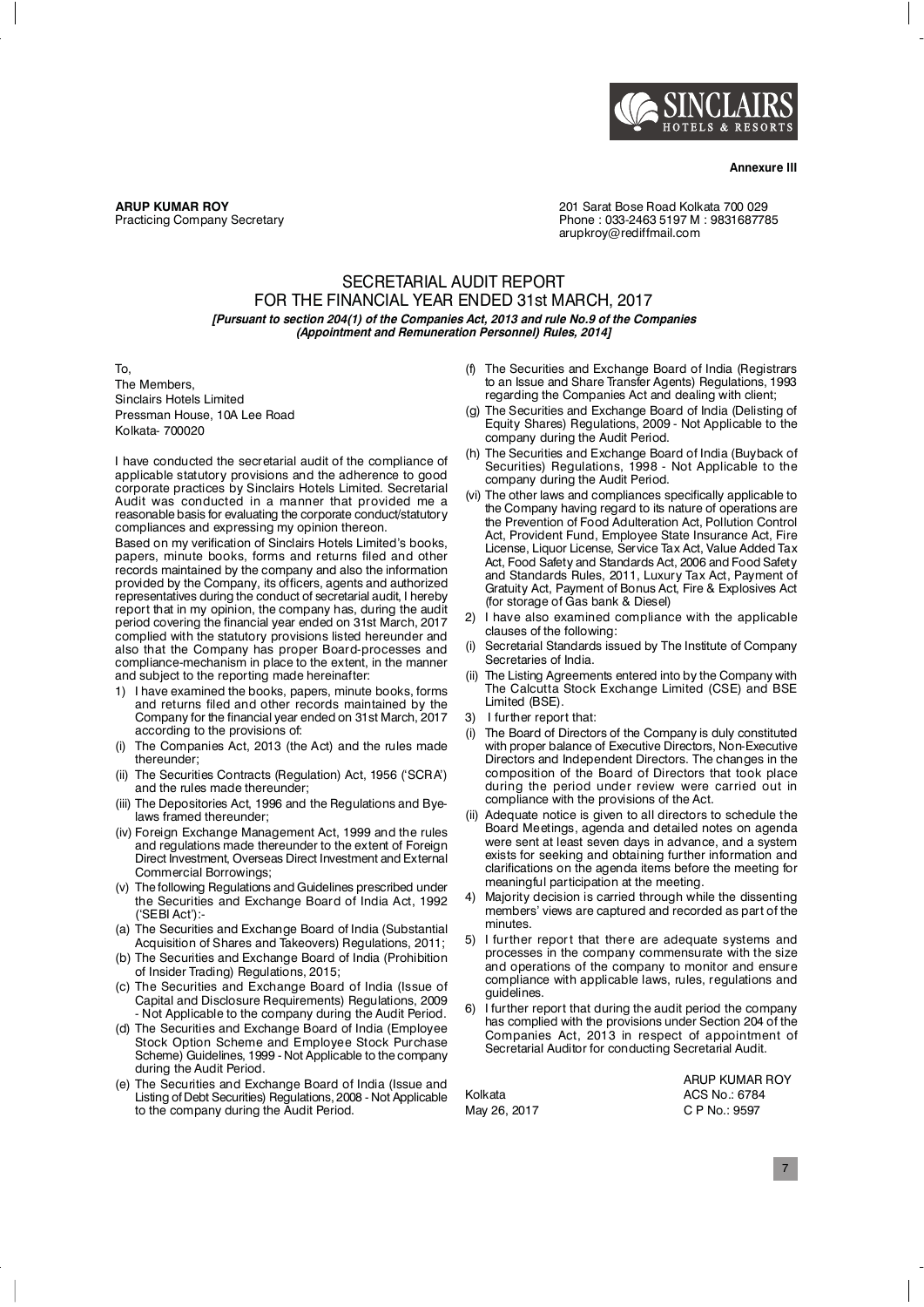**Annexure IV**

#### **Form No AOC-2**

**(Pursuant to clause(h) of sub-section(3) of Section 134 of the Act and Rule 8(2) of the Companies (Accounts) Rules, 2014)** Disclosure of particulars of contracts/arrangements entered into by the company with related parties referred to in sub-section (1) of Section 188 of the Companies Act, 2013 including certain arms length transactions under third proviso thereto

**1. Details of contracts or arrangements or transaction not at arm's length basis**

There are no contracts or arrangements or transaction not at arm's length basis.

**2. Details of material contracts or arrangement or transactions at arm's length basis**

| a. Name of the related party and<br>nature of relationship | c. Duration of<br>b. Nature of contracts<br>d. Salient terms of the<br>the contracts /<br>or arrangement or<br>contracts or arrangements<br>transactions at arm's<br>or transactions including the<br>arrangements/<br>value, if any<br>length basis<br>transaction |                             | e. Date of<br>approval by<br>the Board,<br>if any                                                                                                                                                                                                                                                                                                                                                           | f. Amount paid<br>as advances, if<br>any |     |
|------------------------------------------------------------|---------------------------------------------------------------------------------------------------------------------------------------------------------------------------------------------------------------------------------------------------------------------|-----------------------------|-------------------------------------------------------------------------------------------------------------------------------------------------------------------------------------------------------------------------------------------------------------------------------------------------------------------------------------------------------------------------------------------------------------|------------------------------------------|-----|
| Mr Navin Suchanti<br><b>Managing Director</b>              | Commission                                                                                                                                                                                                                                                          | 01.04.2016 to<br>31.03.2019 | 2% of net profit or ₹ 5 lakhs<br>per annum, whichever is<br>higher, payable quarterly. In<br>addition to this entertainment<br>expenses, cost of fuel, driver's<br>salary, one mobile bill and one<br>residential landline bill, annual<br>membership fees of 3 clubs,<br>travelling, hotel and other<br>expenses incurred by him<br>during the course and in<br>connection with business of<br>the Company | 12.02.2016                               | Nil |
| Dr Niren Suchanti, Chairman                                | <b>Sitting Fee</b>                                                                                                                                                                                                                                                  | N.A.                        | ₹ 5000 per Board meeting                                                                                                                                                                                                                                                                                                                                                                                    |                                          | Nil |
| Ms Preeti Khicha (resigned<br>on 4th November, 2016)       | <b>Sitting Fee</b>                                                                                                                                                                                                                                                  | N.A.                        | ₹ 5000 per Board meeting                                                                                                                                                                                                                                                                                                                                                                                    |                                          | Nil |
| Pressman Properties Ltd                                    | Rent for office space                                                                                                                                                                                                                                               | Perpetual                   | ₹ 100000 per month                                                                                                                                                                                                                                                                                                                                                                                          | 11.04.2008                               | Nil |
| Pressman Realty Ltd                                        | Rent for office space                                                                                                                                                                                                                                               | Perpetual                   | ₹ 50000 per month                                                                                                                                                                                                                                                                                                                                                                                           | 11.04.2008                               | Nil |
| Son-et-Lumiere Art Gallery Pvt Ltd                         | Rent for office space                                                                                                                                                                                                                                               | Perpetual                   | ₹ 15000 per month                                                                                                                                                                                                                                                                                                                                                                                           | 11.04.2008                               | Nil |
| Pressman Advertising Ltd                                   | PR retainership and<br>advertising in print and<br>digital media                                                                                                                                                                                                    | As per<br>requirement       | Rates charged as prescribed<br>by respective media                                                                                                                                                                                                                                                                                                                                                          | 11.04.2008                               | Nil |
| Mr B L Soni<br><b>Chief Financial Officer</b>              | Salary                                                                                                                                                                                                                                                              | Contractual                 | ₹ 127672 per month                                                                                                                                                                                                                                                                                                                                                                                          | 26.05.2015                               | Nil |
| Ms Sangita Agarwal<br><b>Company Secretary</b>             | Salary                                                                                                                                                                                                                                                              | Contractual                 | ₹ 29354 per month                                                                                                                                                                                                                                                                                                                                                                                           | 12.02.2016                               | Nil |

#### **Annexure V**

#### **Details of CSR spent during the financial year 2016-17**

(i) Total amount to be spent for the financial year :  $\bar{\tau}$ 15.50 lakhs

(ii) Amount unspent, if any : Nil

(iii) Manner in which the amount spent during the financial year:

|  | (a) Distribution of blankets and folding rollaway bed set along with mattresses to old age home,<br>ashram and pathshala in Siliguri, Kalimpong, Darjeeling and Chalsa. | ₹ 6.99 lakhs |
|--|-------------------------------------------------------------------------------------------------------------------------------------------------------------------------|--------------|
|  | (b) Contribution for construction of hospital                                                                                                                           | ₹ 5.00 lakhs |
|  | $(c)$ Other welfare activities for the poor                                                                                                                             | ₹ 3.70 lakhs |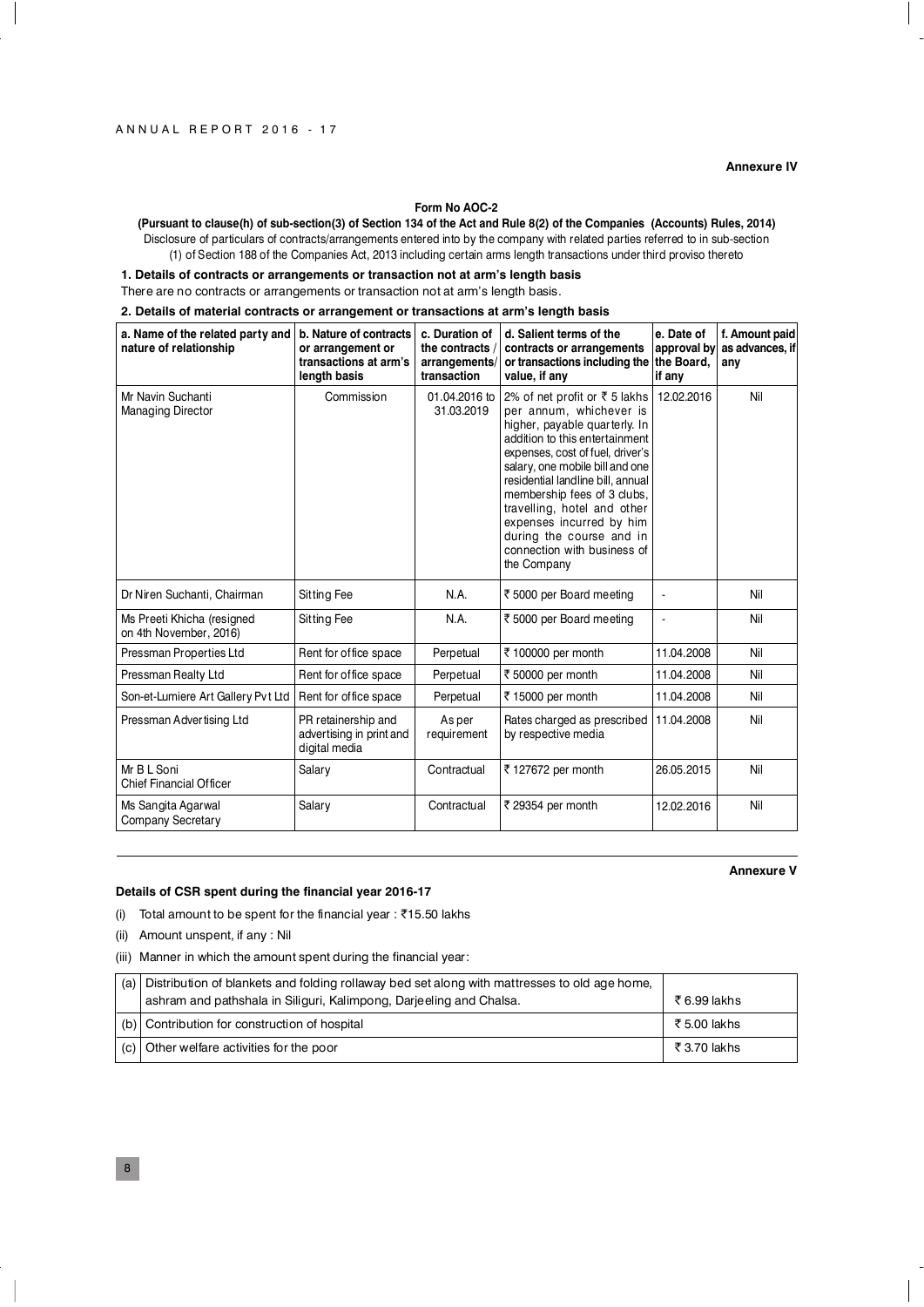

**Annexure VI**

 $\mathbf{r}$ 

#### **Form MGT 9 EXTRACT OF ANNUAL RETURN As on financial year ended on 31st March, 2017**

[Pursuant to Section 92(3) of the Companies Act, 2013 and rule 12(1) of the Companies (Management and Administration) Rules, 2014]

#### **I. Registration & Other Details**

|      | <b>CIN</b>                                                                   | L55101WB1971PLC028152                                                                                                                                               |
|------|------------------------------------------------------------------------------|---------------------------------------------------------------------------------------------------------------------------------------------------------------------|
| ii)  | <b>Registration Date</b>                                                     | 02-12-1971                                                                                                                                                          |
| iii) | Name of the Company                                                          | SINCLAIRS HOTELS LIMITED                                                                                                                                            |
| iv)  | Category/ sub category of the Company                                        | Non-Govt Indian Companies having Share Capital                                                                                                                      |
| V)   | Address of the Registered office and contact details                         | Pressman House, 10A Lee Road<br>Kolkata 700 020<br>Ph: 033-40310807, Fax: 033-40310813                                                                              |
| vi)  | <b>Whether listed Company</b>                                                | Yes, Listed at BSE & CSE                                                                                                                                            |
| vii) | Name, address and contact details of<br>Registrar and Transfer Agent, if any | Niche Technologies Pvt Ltd<br>D-511 Bagree Market,<br>71 B R B Basu Road, Kolkata 700001<br>Ph: 033-2235 7270, Fax: 033-2215 6823<br>e: nichetechpl@nichetechpl.com |

#### **II. Principal Business Activities of the Company**

| SI.No. | <b>Name and Description</b> | NIC Code of the | % of total turnover of the |
|--------|-----------------------------|-----------------|----------------------------|
|        | of main products / services | product/service | Company                    |
|        | Hotels and motels           | 55101           | 96.18%                     |

#### **III. Particulars of holding, subsidiary and associate companies :** Nil

**IV. Share holding pattern** (Equity Share Capital Breakup as percentage of Total Equity)

#### **i) Category-wise Share holding**

| Category of<br>shareholders                                           | No of shares held at the<br>beginning of the year |          |         | No of shares held at the<br>end of the year |         |          |         | % change<br>during the<br>year |     |
|-----------------------------------------------------------------------|---------------------------------------------------|----------|---------|---------------------------------------------|---------|----------|---------|--------------------------------|-----|
|                                                                       | Demat                                             | Physical | Total   | % of total<br>shares                        | Demat   | Physical | Total   | % of total<br>shares           |     |
| A. Promoters                                                          |                                                   |          |         |                                             |         |          |         |                                |     |
| (1) Indian                                                            |                                                   |          |         |                                             |         |          |         |                                |     |
| Individual<br>a)                                                      | 2911953                                           | Nil      | 2911953 | 52.28                                       | 2911953 | Nil      | 2911953 | 52.28                          | Nil |
| b) Central Govt.                                                      | Nil                                               | Nil      | Nil     | Nil                                         | Nil     | Nil      | Nil     | Nil                            | Nil |
| State Govt.<br>C)                                                     | Nil                                               | Nil      | Nil     | Nil                                         | Nil     | Nil      | Nil     | Nil                            | Nil |
| <b>Bodies Corp</b><br>d)                                              | Nil                                               | Nil      | Nil     | Nil                                         | Nil     | Nil      | Nil     | Nil                            | Nil |
| Banks/FI any other<br>e)                                              | Nil                                               | Nil      | Nil     | Nil                                         | Nil     | Nil      | Nil     | Nil                            | Nil |
| Sub-total $(A)$ $(1)$ :                                               | 2911953                                           | Nil      | 2911953 | 52.28                                       | 2911953 | Nil      | 2911953 | 52.28                          | Nil |
| 2) Foreign                                                            |                                                   |          |         |                                             |         |          |         |                                |     |
| a) NRI-Individuals                                                    | Nil                                               | Nil      | Nil     | Nil                                         | Nil     | Nil      | Nil     | Nil                            | Nil |
| b) Other-Individuals                                                  | Nil                                               | Nil      | Nil     | Nil                                         | Nil     | Nil      | Nil     | Nil                            | Nil |
| <b>Bodies Corp</b><br>C)                                              | Nil                                               | Nil      | Nil     | Nil                                         | Nil     | Nil      | Nil     | Nil                            | Nil |
| Banks/Fl<br>d)                                                        | Nil                                               | Nil      | Nil     | Nil                                         | Nil     | Nil      | Nil     | Nil                            | Nil |
| Any other<br>e)                                                       | Nil                                               | Nil      | Nil     | Nil                                         | Nil     | Nil      | Nil     | Nil                            | Nil |
| Sub-total (A) (2)                                                     | Nil                                               | Nil      | Nil     | Nil                                         | Nil     | Nil      | Nil     | Nil                            | Nil |
| <b>Total shareholding</b><br>of promoter $(A)$ =<br>$(A)(1) + (A)(2)$ | 2911953                                           | Nil      | 2911953 | 52.28                                       | 2911953 | Nil      | 2911953 | 52.28                          | Nil |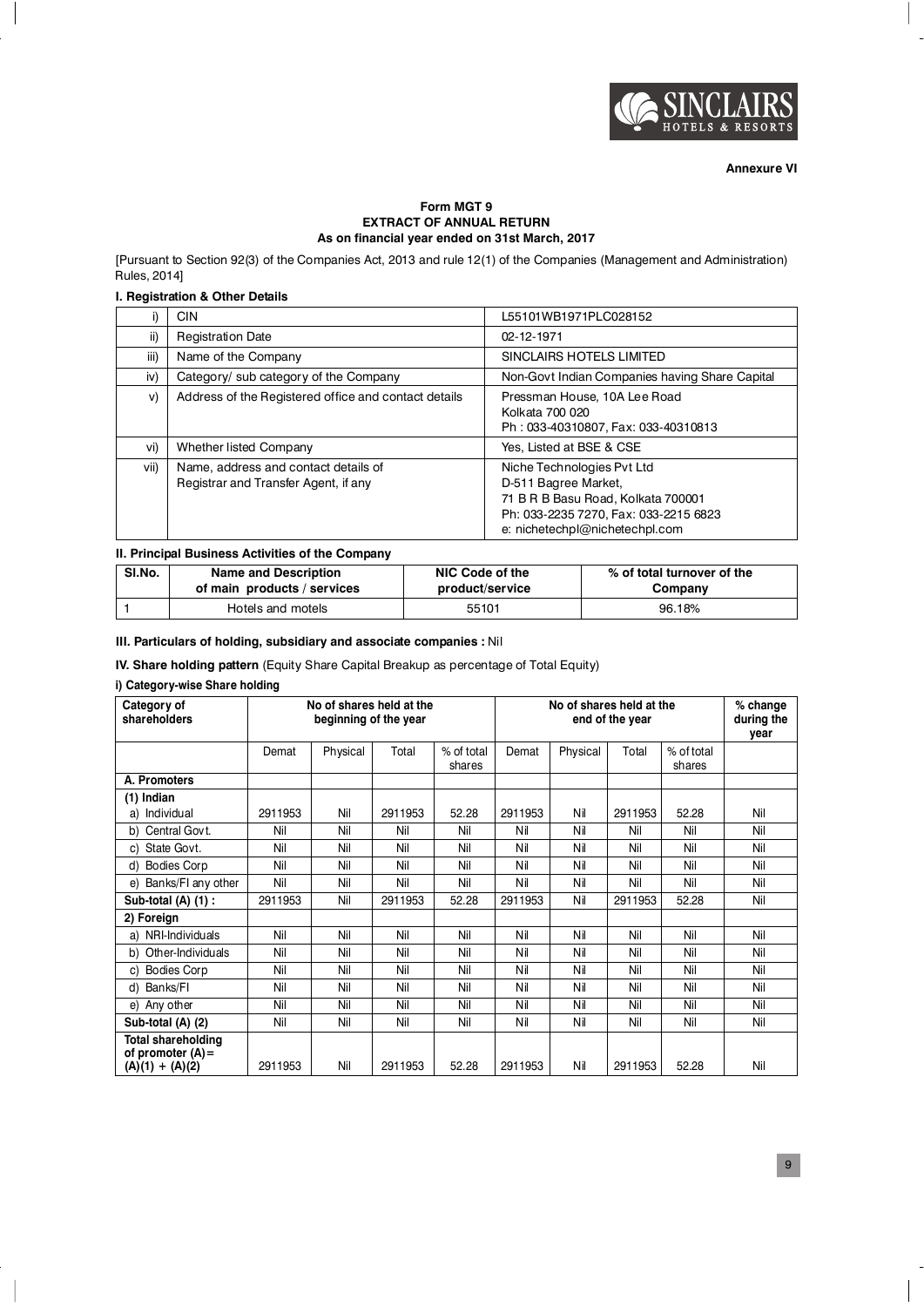#### ANNUAL REPORT 2016 - 17

 $\overline{\phantom{a}}$ 

j.

| Category of<br>shareholders                                         |         | No of shares held at the | beginning of the year |                      | No of shares held at the<br>end of the year |          |         |                      | % change<br>during the<br>vear |
|---------------------------------------------------------------------|---------|--------------------------|-----------------------|----------------------|---------------------------------------------|----------|---------|----------------------|--------------------------------|
|                                                                     | Demat   | Physical                 | Total                 | % of total<br>shares | Demat                                       | Physical | Total   | % of total<br>shares |                                |
| <b>B. Public Shareholding</b>                                       |         |                          |                       |                      |                                             |          |         |                      |                                |
| 1. Institutions                                                     | Nil     | Nil                      | Nil                   | Nil                  | Nil                                         | Nil      | Nil     | Nil                  | Nil                            |
| a) Mutual funds                                                     | Nil     | Nil                      | Nil                   | Nil                  | Nil                                         | Nil      | Nil     | Nil                  | Nil                            |
| b) Banks/Fl                                                         | Nil     | 2205                     | 2205                  | 0.04                 | Nil                                         | 2205     | 2205    | 0.04                 | Nil                            |
| c) Central Govt                                                     | Nil     | Nil                      | Nil                   | Nil                  | Nil                                         | Nil      | Nil     | Nil                  | Nil                            |
| d) State Govt                                                       | 33000   | Nil                      | 33000                 | 0.59                 | 33000                                       | Nil      | 33000   | 0.59                 | Nil                            |
| e) Venture Capital<br>Funds                                         | Nil     | Nil                      | Nil                   | Nil                  | Nil                                         | Nil      | Nil     | Nil                  | Nil                            |
| Insurance Co.<br>f)                                                 | Nil     | Nil                      | Nil                   | Nil                  | Nil                                         | Nil      | Nil     | Nil                  | Nil                            |
| g) Flls                                                             | Nil     | Nil                      | Nil                   | Nil                  | Nil                                         | Nil      | Nil     | Nil                  | Nil                            |
| h) Foreign Venture<br><b>Capital Funds</b>                          | Nil     | Nil                      | Nil                   | Nil                  | Nil                                         | Nil      | Nil     | Nil                  | Nil                            |
| i) QFI- Corporates                                                  | 2352139 | Nil                      | 2352139               | 42.23                | 2335207                                     | Nil      | 2335207 | 41.93                | (0.30)                         |
| Sub-total (B) (1)                                                   | 2385139 | 2205                     | 2387344               | 42.86                | 2368207                                     | 2205     | 2370412 | 42.56                | (0.30)                         |
| 2 Non Institutions                                                  |         |                          |                       |                      |                                             |          |         |                      |                                |
| a) Bodies corp                                                      |         |                          |                       |                      |                                             |          |         |                      |                                |
| i) Indian                                                           | 21811   | 745                      | 22556                 | 0.40                 | 18197                                       | 745      | 18942   | 0.34                 | (0.06)                         |
| ii) Overseas                                                        | Nil     | Nil                      | Nil                   | Nil                  | Nil                                         | Nil      | Nil     | Nil                  | Nil                            |
| b) Individuals                                                      |         |                          |                       |                      |                                             |          |         |                      |                                |
| i) Individuals holding<br>share capital<br>upto ₹1 lakh             | 99960   | 60574                    | 160534                | 2.88                 | 134158                                      | 59183    | 193341  | 3.47                 | 0.59                           |
| ii) Individual holding<br>share capital in<br>excess of ₹1 lakh     | 80830   | Nil                      | 80830                 | 1.45                 | 65337                                       | Nil      | 65337   | 1.17                 | (0.28)                         |
| c) Others (specify)<br>NRI/OCBs                                     | 220     | 1805                     | 2025                  | 0.04                 | 105                                         | 1775     | 1880    | 0.03                 | (0.01)                         |
| <b>Clearing Members</b>                                             | 4758    | Nil                      | 4758                  | 0.09                 | 8135                                        | Nil      | 8135    | 0.15                 | 0.06                           |
| Sub-total (B) (2):                                                  | 207579  | 63124                    | 270703                | 4.86                 | 225932                                      | 61703    | 287635  | 5.16                 | 0.30                           |
| <b>Total Public</b><br>shareholding $(B) =$<br>$(B)(1) + (B)(2)$    | 2592718 | 65329                    | 2658047               | 47.72                | 2594139                                     | 63908    | 2658047 | 47.72                | Nil                            |
| C. Shares held by<br><b>Custodian for</b><br><b>GDRs &amp; ADRs</b> | Nil     | Nil                      | Nil                   | Nil                  | Nil                                         | Nil      | Nil     | Nil                  | Nil                            |
| <b>Grand Total</b><br>$(A+B+C)$                                     | 5504671 | 65329                    | 5570000               | 100.00               | 5506092                                     | 63908    | 5570000 | 100.00               | Nil                            |

 $\mathbb{R}^n$ 

 $\begin{array}{c} \hline \end{array}$ 

10

 $\frac{1}{\sqrt{2}}$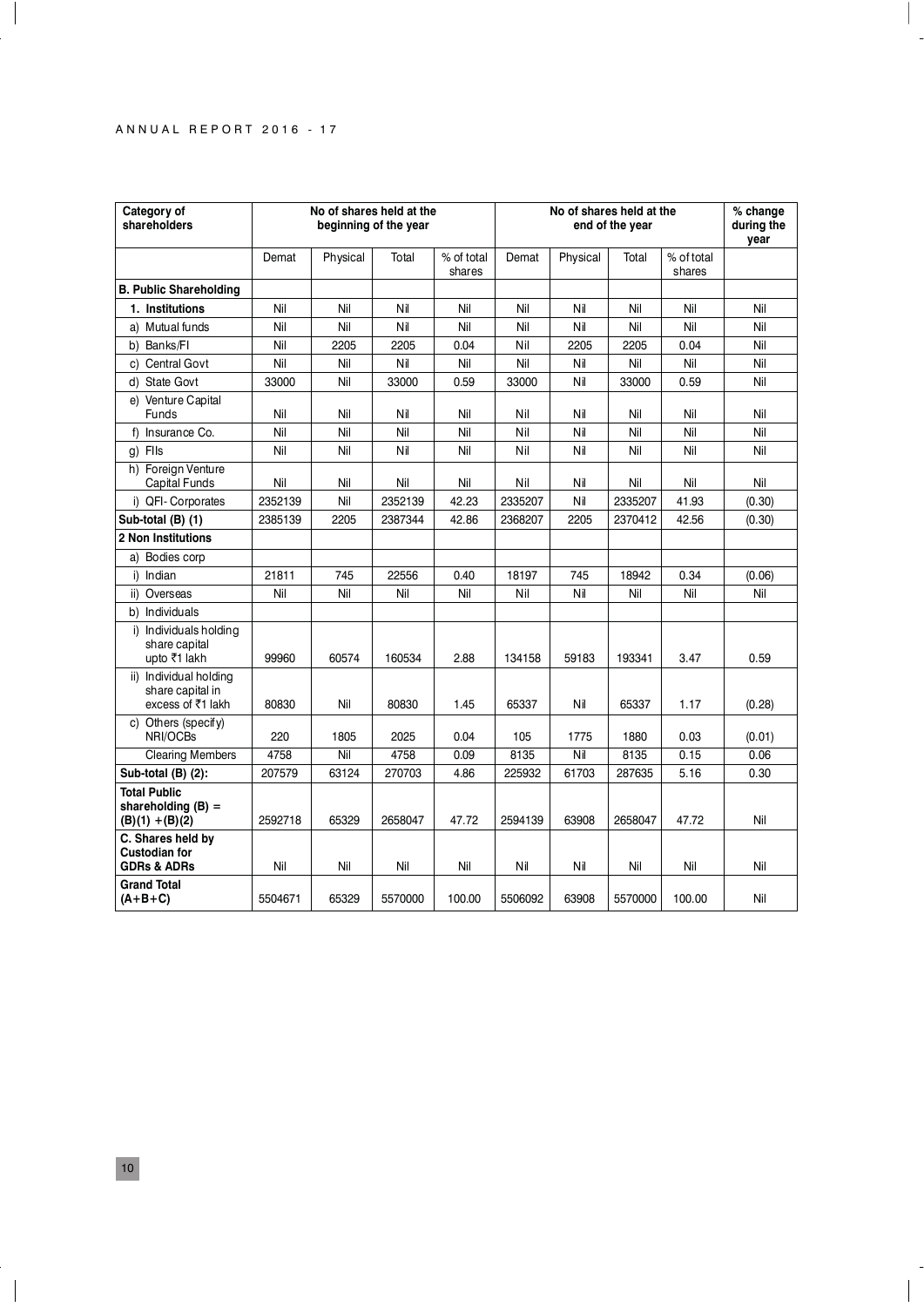

 $\mathcal{L}_{\mathcal{A}}$ 

#### **ii) Shareholding of Promoters**

 $\overline{\phantom{a}}$ 

 $\begin{array}{c} \begin{array}{c} \hline \end{array} \end{array}$ 

 $\ddot{\phantom{0}}$ 

| SI.<br>No.     | <b>Shareholders</b><br>name | Shareholding at the beginning<br>of the year |                                           |                                                 | Shareholding at the end of the year |                                        |                                                             | $%$ change<br>in<br>sharehol<br>ding<br>during the<br>year |
|----------------|-----------------------------|----------------------------------------------|-------------------------------------------|-------------------------------------------------|-------------------------------------|----------------------------------------|-------------------------------------------------------------|------------------------------------------------------------|
|                |                             | No of<br>shares                              | % of total<br>shares<br>of the<br>Company | % of Shares<br>encumbered<br>to total<br>shares | No of<br>pledged/ shares            | % of total<br>shares of the<br>Company | % of Shares<br>pledged/<br>encumbered<br>to total<br>shares |                                                            |
| $\mathbf{1}$   | Dr Niren Suchanti           | 313051                                       | 5.62                                      | Nil                                             | 293738                              | 5.27                                   | Nil                                                         | (0.35)                                                     |
| $\overline{2}$ | Navin Suchanti              | 293738                                       | 5.27                                      | Nil                                             | 313051                              | 5.62                                   | Nil                                                         | 0.35                                                       |
| 3              | Sujata Suchanti             | 1141022                                      | 20.49                                     | Nil                                             | 1164142                             | 20.90                                  | Nil                                                         | 0.41                                                       |
| $\overline{4}$ | Pramina Suchanti            | 1164142                                      | 20.90                                     | Nil                                             | 1141022                             | 20.49                                  | Nil                                                         | (0.41)                                                     |
|                | Total                       | 2911953                                      | 52.28                                     | Nil                                             | 2911953                             | 52.28                                  | Nil                                                         | Nil                                                        |

|  | iii) Change in Promoters' Shareholding (please specify, if there is no change) |  |  |  |  |
|--|--------------------------------------------------------------------------------|--|--|--|--|
|--|--------------------------------------------------------------------------------|--|--|--|--|

| SI.<br>No.     |                                                                                                                                                                                       |                                 | Shareholding at the beginning<br><b>Cumulative Shareholding</b><br>during the year<br>of the year |                              |                                     |
|----------------|---------------------------------------------------------------------------------------------------------------------------------------------------------------------------------------|---------------------------------|---------------------------------------------------------------------------------------------------|------------------------------|-------------------------------------|
|                |                                                                                                                                                                                       |                                 | No of shares \% of total shares<br>of the Company                                                 | No of shares                 | % of total shares<br>of the Company |
| 1              | Dr Niren Suchanti<br>a) At the Beginning of the Year<br>b) Changes during the year<br>Date<br>Reason<br>Transfer<br>24/03/2017<br>31/03/2017<br>Transfer<br>c) At the End of the Year | 313051<br>(283051)<br>263738    | 5.620<br>5.082<br>4.735                                                                           | 30000<br>293738<br>293738    | 0.539<br>5.274<br>5.274             |
| $\overline{2}$ | Navin Suchanti<br>a) At the Beginning of the Year<br>b) Changes during the year<br>Date<br>Reason<br>24/03/2017<br>Transfer<br>31/03/2017<br>Transfer<br>c) At the End of the Year    | 293738<br>(263738)<br>283051    | 5.274<br>4.735<br>5.082                                                                           | 30000<br>313051<br>313051    | 0.539<br>5.620<br>5.620             |
| 3              | Pramina Suchanti<br>a) At the Beginning of the Year<br>b) Changes during the year<br>Reason<br>Date<br>24/03/2017<br>Transfer<br>31/03/2017<br>Transfer<br>c) At the End of the Year  | 1164142<br>(1058142)<br>1035022 | 20.900<br>18.997<br>18.582                                                                        | 106000<br>1141022<br>1141022 | 1.903<br>20.485<br>20.485           |
| 4              | Sujata Suchanti<br>a) At the Beginning of the Year<br>b) Changes during the year<br>Reason<br>Date<br>24/03/2017<br>Transfer<br>Transfer<br>31/03/2017<br>c) At the End of the Year   | 1141022<br>(1035022)<br>1058142 | 20.485<br>18.582<br>18.997                                                                        | 106000<br>1164142<br>1164142 | 1.903<br>20.900<br>20.900           |
|                | <b>Total</b>                                                                                                                                                                          | 2911953                         | 52.279                                                                                            | 2911953                      | 52.279                              |

11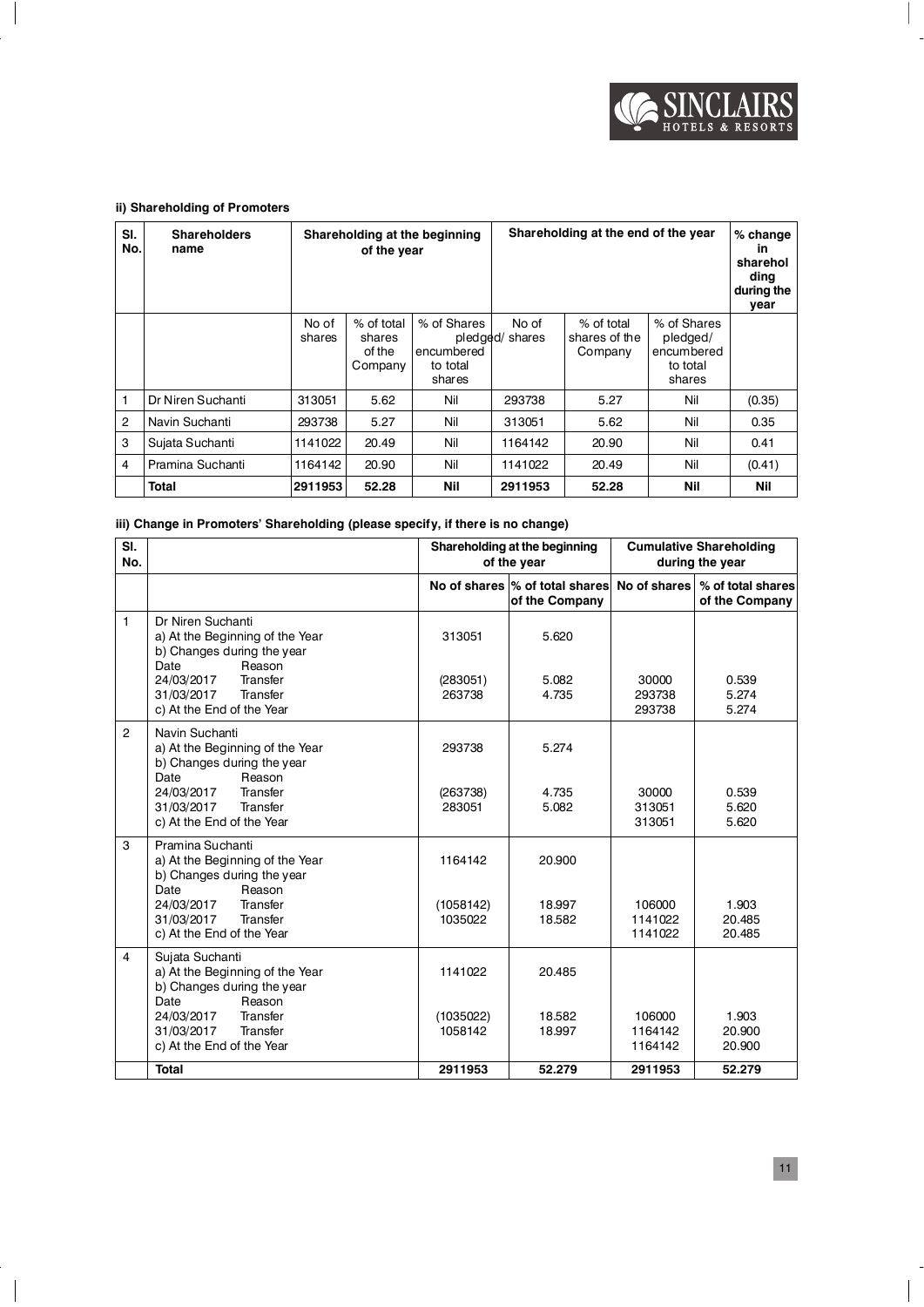$\overline{\phantom{a}}$ 

| SI.<br>No.     | For each of the Top 10 Shareholders    | Shareholding at the beginning<br>of the year |                                        | <b>Cumulative Shareholding</b><br>during the year |                                        |  |
|----------------|----------------------------------------|----------------------------------------------|----------------------------------------|---------------------------------------------------|----------------------------------------|--|
|                |                                        | No of shares                                 | % of total<br>shares of the<br>Company | No of shares                                      | % of total<br>shares of the<br>Company |  |
|                | Xander Investment Holding X Limited    | 1585119                                      | 28.458                                 | 1568187                                           | 28.154                                 |  |
| 2              | <b>MCCS Investment Holding Limited</b> | 588000                                       | 10.557                                 | 588000                                            | 10.557                                 |  |
| 3              | <b>MRCS Investment Holding Limited</b> | 179020                                       | 3.214                                  | 179020                                            | 3.214                                  |  |
| 4              | Sunita Vinay Goenka                    | 410                                          | 0.007                                  | 40337                                             | 0.724                                  |  |
| 5              | West Bengal Financial Corporation      | 33000                                        | 0.592                                  | 33000                                             | 0.592                                  |  |
| 6              | Lincoln P Coelho                       | 25000                                        | 0.449                                  | 25000                                             | 0.449                                  |  |
| $\overline{7}$ | Chirayush Pravin Vakil                 | 5813                                         | 0.104                                  | 5813                                              | 0.104                                  |  |
| 8              | Ghanshyam N Gajjar                     |                                              | $\overline{\phantom{a}}$               | 5657                                              | 0.102                                  |  |
| 9              | Suri Jayabharath Kumar                 | $\overline{a}$                               | $\overline{\phantom{a}}$               | 5600                                              | 0.101                                  |  |
| 10             | Hitesh Ramji Javeri                    | 101                                          | 0.002                                  | 4709                                              | 0.085                                  |  |

## **iv) Shareholding Pattern of top ten shareholders (other than Directors, promoters and Holders of GDRS and ADRS)**

 $\mathcal{L}$ 

 $\begin{array}{c} \hline \end{array}$ 

#### **v) Shareholding of Directors and Key Managerial Personnel :**

| SI.<br>No.     | Name                                                                                                                                                                                  | Shareholding at the beginning<br>of the year |                                     | <b>Cumulative Shareholding</b><br>during the year |                                     |
|----------------|---------------------------------------------------------------------------------------------------------------------------------------------------------------------------------------|----------------------------------------------|-------------------------------------|---------------------------------------------------|-------------------------------------|
|                |                                                                                                                                                                                       | No of shares                                 | % of total shares<br>of the Company | No of shares                                      | % of total shares<br>of the Company |
|                | Dr Niren Chand Suchanti<br>a) At the beginning of the year<br>b) Changes during the year<br>Date<br>Reason<br>24/03/2017 Transfer<br>31/03/2017 Transfer<br>c) At the End of the Year | 313051<br>(283051)<br>263738                 | 5.620<br>5.082<br>4.735             | 30000<br>293738<br>293738                         | 0.539<br>5.274<br>5.274             |
| $\overline{2}$ | Navin Chand Suchanti<br>a) At the beginning of the year<br>b) Changes during the year<br>Date<br>Reason<br>24/03/2017 Transfer<br>31/03/2017 Transfer<br>c) At the End of the Year    | 293738<br>(263738)<br>283051                 | 5.274<br>4.735<br>5.082             | 30000<br>313051<br>313051                         | 0.539<br>5.620<br>5.620             |
|                | Total                                                                                                                                                                                 | 606789                                       | 10.894                              | 606789                                            | 10.894                              |

12

 $\overline{\phantom{a}}$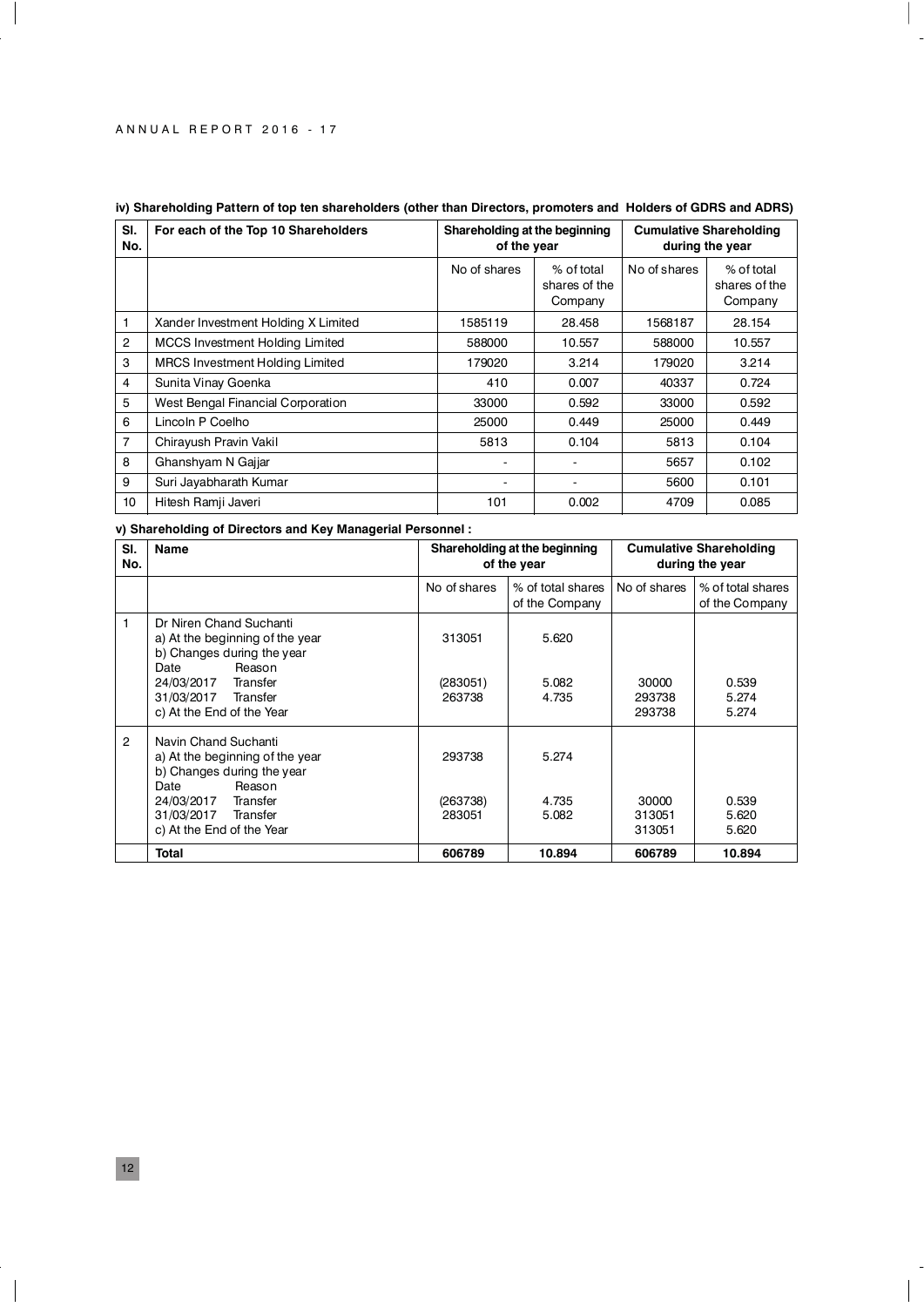#### S **NCLA** HOTELS & RESORTS

#### **V. Indebtedness**

 $\overline{\phantom{a}}$ 

 $\overline{\phantom{a}}$ 

The company had no debts at the beginning of the financial year, during the year and at the end of the financial year.

## **VI. Remuneration of Directors and Key Management Personnel**

|                              | A. Remuneration to Managing Director, Wholetime Directors and / or Manager<br>$(5 \in \mathsf{In} \, \mathsf{l}_k)$    |                                  |                     |  |  |
|------------------------------|------------------------------------------------------------------------------------------------------------------------|----------------------------------|---------------------|--|--|
| SI. No.                      | <b>Particulars of Remuneration</b>                                                                                     | <b>Name of Managing Director</b> | <b>Total Amount</b> |  |  |
|                              |                                                                                                                        | Mr Navin Suchanti                |                     |  |  |
|                              | Gross Salary<br>(a) Salary as per provisions contained in<br>Section 17(1) of the Income Tax Act, 1961                 | Nil                              | Nil                 |  |  |
|                              | (b) Value of perquisites u/s 17(2)<br>of the Income Tax Act, 1961                                                      | Nil                              | Nil                 |  |  |
|                              | (c) Profits in lieu of salary under Section 17(3) of<br>the Income Tax Act, 1961                                       | Nil                              | Nil                 |  |  |
| 2.                           | <b>Stock Option</b>                                                                                                    | Nil                              | Nil                 |  |  |
| 3.                           | <b>Sweat Equity</b>                                                                                                    | Nil                              | Nil                 |  |  |
| 4.                           | Commission<br>- as 2 % of profit<br>- others, specify                                                                  | 27.88<br>Nil                     | 27.88<br>Nil        |  |  |
| 5.                           | Others, please specify                                                                                                 | Nil                              | Nil                 |  |  |
|                              | Total                                                                                                                  | 27.88                            | 27.88               |  |  |
| Ceiling<br>as per<br>the Act | ₹140.90 lakhs (being 11% of the net profit of the Company calculated as per Section 198 of the Companies Act,<br>2013) |                                  |                     |  |  |

#### **B. Remuneration to other Directors :**  $($ ₹ in lakh)

| SI.<br>No. | <b>Particulars of</b><br>Remuneration                                 | <b>Name of Directors</b> |                  |                                               |      |                                          |        | <b>Total</b><br><b>Amount</b> |       |
|------------|-----------------------------------------------------------------------|--------------------------|------------------|-----------------------------------------------|------|------------------------------------------|--------|-------------------------------|-------|
|            |                                                                       | Dr. Niren<br>Suchanti    | Mr Kunal<br>Bose | Mr Chandra-<br>sekhar Subrah- Guha<br>moneyan |      | Mr Sumit   Mr Aseem   Ms Preeti<br>Kohli | Khicha | Ms Bipasha<br>Mukhopadhyay    |       |
|            | Independent Directors<br>• Fee for attending<br>board and audit       |                          |                  |                                               |      |                                          |        |                               |       |
|            | committee meetings<br>• Commission                                    |                          | 0.30             | 0.225                                         | 0.20 | 0.20                                     |        | 0.10                          | 1.025 |
|            | Others, please<br>٠                                                   |                          |                  |                                               |      |                                          |        |                               |       |
|            | specify                                                               |                          |                  |                                               |      |                                          |        |                               |       |
|            | Total (1)                                                             |                          | 0.30             | 0.225                                         | 0.20 | 0.20                                     |        | 0.10                          | 1.025 |
| 2          | <b>Other Non-Executive</b><br><b>Directors</b><br>• Fee for attending |                          |                  |                                               |      |                                          |        |                               |       |
|            | board meetings                                                        | 0.20                     |                  |                                               |      |                                          | 0.10   |                               | 0.30  |
|            | Commission<br>$\bullet$<br>Others, please<br>٠                        |                          |                  |                                               |      |                                          |        |                               |       |
|            | specify                                                               |                          |                  |                                               |      |                                          |        |                               |       |
|            | Total (2)                                                             | 0.20                     |                  |                                               |      |                                          | 0.10   |                               | 0.30  |
|            | Total $(1+2)$                                                         | 0.20                     | 0.30             | 0.225                                         | 0.20 | 0.20                                     | 0.10   | 0.10                          | 1.325 |

 $\overline{\phantom{a}}$ 

13

 $\begin{array}{c} \hline \end{array}$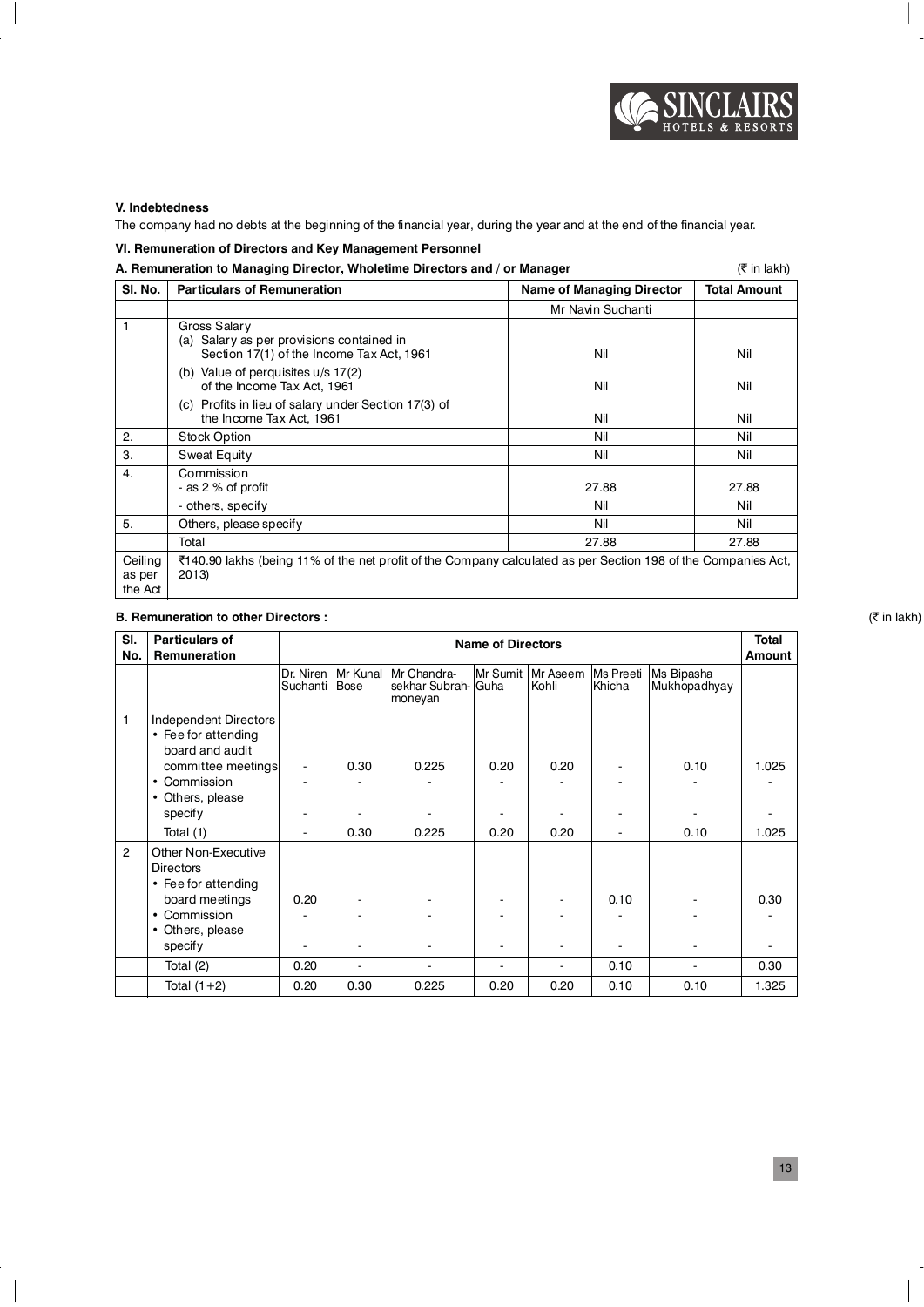| SI. | <b>Particulars of Remuneration</b>                                                  | <b>Name of Key Managerial Personnel</b>             |                                         | <b>Total Amount</b> |
|-----|-------------------------------------------------------------------------------------|-----------------------------------------------------|-----------------------------------------|---------------------|
| No. |                                                                                     | <b>BL</b> Soni<br><b>Chief Financial</b><br>Officer | Sangita Agarwal<br>Company<br>Secretary |                     |
|     | Gross Salary<br>Salary as per provisions contained in<br>(a)                        |                                                     |                                         |                     |
|     | Section 17(1) of the Income Tax Act, 1961                                           | 15.32                                               | 3.52                                    | 18.84               |
|     | Value of perquisites u/s 17(2)<br>(b)                                               |                                                     |                                         |                     |
|     | Profits in lieu of salary under Section 17(3) of<br>(C)<br>the Income Tax Act, 1961 |                                                     |                                         |                     |
| 2.  | <b>Stock Option</b>                                                                 | Nil                                                 | Nil                                     | Nil                 |
| 3.  | <b>Sweat Equity</b>                                                                 | Nil                                                 | Nil                                     | Nil                 |
| 4.  | Commission                                                                          |                                                     |                                         |                     |
|     | - as 2 % of profit                                                                  | Nil                                                 | Nil                                     | Nil                 |
|     | - others, specify                                                                   | Nil                                                 | Nil                                     | Nil                 |
| 5.  | Others, please specify                                                              | Nil                                                 | Nil                                     | Nil                 |
|     | Total                                                                               | 15.32                                               | 3.52                                    | 18.84               |

#### **C. Remuneration to Key Managerial Personnel other than MD/WTD/Manager** (₹ in lakh)

**Annexure VII**

#### **Particulars of Employees pursuant to section 134(3)(q) of the companies act, 2013 read with rule 5(1) of the companies (Appointment and Remuneration of Managerial Personnel) Amendment Rules, 2016**

**VII. Penalties/Punishment/Compounding of offences for company, directors and other officers in default:** Nil

(i) The Ratio of the remuneration of each Director to the median remuneration of the employees of the Company for the financial year is as under:

| SI.<br>No. | <b>Name of Director</b>                        | <b>Director's Remuneration</b><br>′ ₹ in lakh) | <b>Median Employee Remuneration</b><br>(₹in lakh) | Ratio |
|------------|------------------------------------------------|------------------------------------------------|---------------------------------------------------|-------|
|            | Mr Navin Suchanti,<br><b>Managing Director</b> | 2.32                                           | 0.60                                              | 3.9.1 |

(ii) The percentage increase in remuneration of each Director, CFO, CS in the financial year:

| SI.<br>No. | Name                                          | <b>Total Remuneration</b><br>2016-17 (₹in lakh) | <b>Total Remuneration 2015-16</b><br>(₹in lakh) | Percentage<br><b>Increase</b> |
|------------|-----------------------------------------------|-------------------------------------------------|-------------------------------------------------|-------------------------------|
|            | Mr Navin Suchanti<br><b>Managing Director</b> | 27.88                                           | 22.26                                           | 25%                           |
| 2          | Mr B L Soni<br><b>Chief Financial Officer</b> | 15.32                                           | 13.43                                           | 14%                           |
| 3          | Ms Sangita Agarwal<br>Company Secretary*      | 3.52                                            | 0.57                                            | <b>NA</b>                     |

\*Appointed on 1st February, 2016

- (iii) The percentage increase in the median remuneration of employees in the financial year is 12.93%
- (iv) The number of permanent employees on the rolls of company as at the end of the financial year 2016-17 is 396.
- (v) It is hereby affirmed that the remuneration of Directors and KMP's are in accordance with the Remuneration Policy.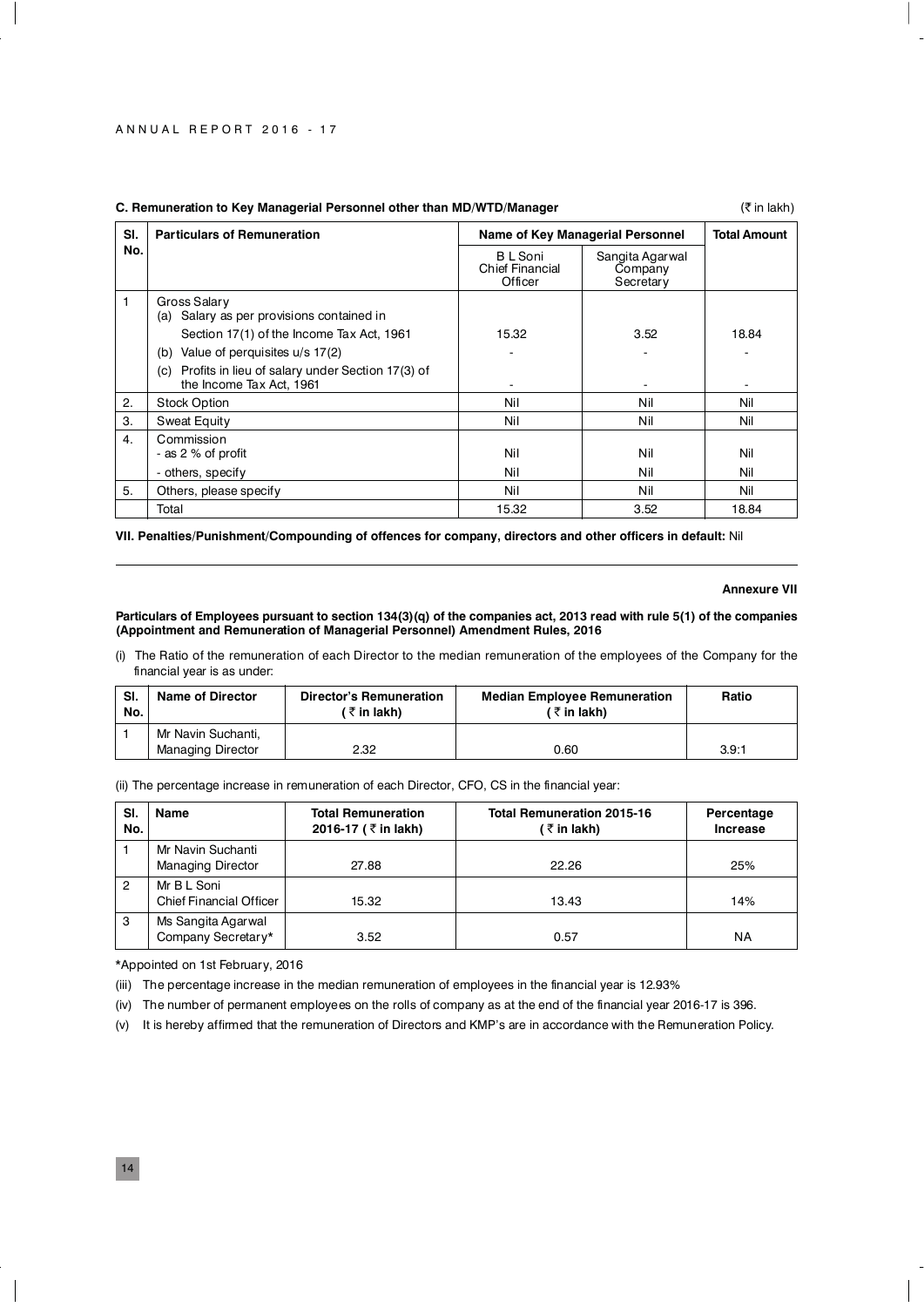

## Report on Corporate Governance

## I. A brief statement on company's philosophy on code of corporate governance

The Company always strives to achieve optimum performance at all levels by adhering to corporate governance practices, such as :

- Fair and transparent business
- Effective management control by Board
- Adequate representation of promoter, executive and independent directors on the Board
- Accountability for performance
- Monitoring of executive performance by the Board
- Timely compliance of laws.
- Transparent and timely disclosure of financial and management information

#### II. Board of Directors

The Board comprises of a non-executive Chairman, one Managing Director, two non-executive Directors, and four nonexecutive independent Directors.

During the financial year 2016-17, four meetings of the board were held. These meetings were held on 30th May, 2016, 12th August, 2016, 12th November, 2016 and 14th February, 2017.

#### **Particulars of Directors are given below :**

| Name                           | <b>Designation</b>       | Category                           | <b>Equity shareholding</b><br>in the Company |
|--------------------------------|--------------------------|------------------------------------|----------------------------------------------|
| Dr Niren Suchanti              | Chairman                 | Non-Executive Director             | 293738                                       |
| Mr Navin Suchanti              | <b>Managing Director</b> | <b>Executive Director</b>          | 313051                                       |
| Mr Rohan Sikri                 | Director                 | Non-Executive Director             | Nil                                          |
| Mr Kunal Bose                  | Director                 | Non-Executive Independent Director | Nil                                          |
| Mr Aseem Kohli                 | Director                 | Non-Executive Independent Director | Nil                                          |
| Ms Preeti Khicha*              | <b>Director</b>          | Non Executive Director             | Nil                                          |
| Mr Chandrasekhar Subrahmoneyan | <b>Director</b>          | Non-Executive Independent Director | Nil                                          |
| Mr Sumit Guha                  | Director                 | Non-Executive Independent Director | Nil                                          |
| Ms Bipasha Mukhopadhyay**      | Director                 | Non-Executive Independent Director | Nil                                          |

\* Resigned on 4th November, 2016; \*\* Appointed on 12th November, 2016

#### **Details of Directors' attendance and other particulars are given below :**

| <b>Director</b>                | No of Board<br><b>Meetings</b><br>held | No of Board<br>Meeting<br>attended | <b>Last AGM</b><br>Attendance<br>(Yes/No) | No of directorship<br>on Board of other<br><b>Listed Companies</b> | <b>No of Committee</b><br>membership/<br>chairmanship in other<br>Listed Companies# |
|--------------------------------|----------------------------------------|------------------------------------|-------------------------------------------|--------------------------------------------------------------------|-------------------------------------------------------------------------------------|
| Dr Niren Suchanti              | 4                                      | 4                                  | No                                        |                                                                    | Nil                                                                                 |
| Mr Navin Suchanti              | 4                                      | 4                                  | Yes                                       |                                                                    | 2                                                                                   |
| Mr Rohan Sikri                 | 4                                      |                                    | No                                        | Nil                                                                | Nil                                                                                 |
| Mr Kunal Bose                  | 4                                      | 4                                  | Yes                                       | Nil                                                                | Nil                                                                                 |
| Mr Aseem Kohli                 | 4                                      | 4                                  | No                                        | Nil                                                                | Nil                                                                                 |
| Ms Preeti Khicha*              | 2                                      | 2                                  | No                                        | Nil                                                                | Nil                                                                                 |
| Mr Chandrasekhar Subrahmoneyan | 4                                      | 3                                  | No                                        |                                                                    | 2                                                                                   |
| Mr Sumit Guha                  | 4                                      | 4                                  | No                                        | Nil                                                                | Nil                                                                                 |
| Ms Bipasha Mukhopadhyay**      | 2                                      | $\overline{2}$                     | <b>NA</b>                                 | Nil                                                                | Nil                                                                                 |

 $\pi$  Audit Committee and Statement Constructs Relationship Committee are only considered and  $204.6$ \* Resigned on 4th November, 2016; \*\* Appointed on 12th November, 2016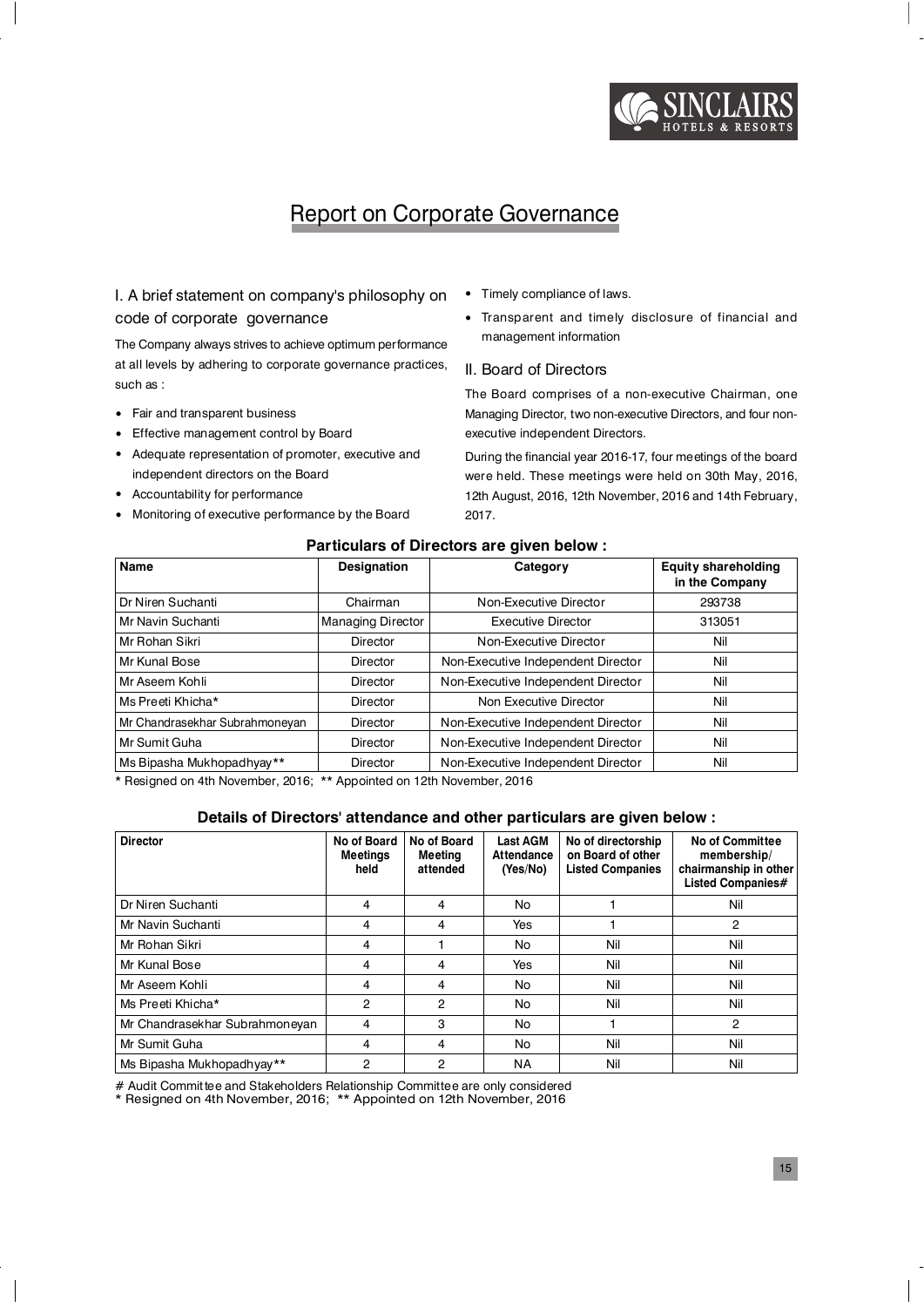#### III. Audit Committee

## Terms of Reference

The Audit Committee has, *inter-alia*, the following mandate:

- 1. To oversee the Company's financial reporting and disclosure process and to ensure that the financial statements are correct, sufficient and credible.
- 2. To recommend appointment and removal of the Statutory Auditors and Internal Auditors, fixation of their fees, etc.
- 3. To review the adequacy of internal control systems with the Management, Statutory and Internal Auditors.
- 4. To review the audited quarterly, half-yearly and annual financial statements.
- 5. To review the Company's financial and risk management policies.
- 6. To review statement of significant related party transactions, management letters, etc.

#### Composition

| Mr Kunal Bose                     | Chairman (Non-Executive<br>Independent Director) |
|-----------------------------------|--------------------------------------------------|
| Mr Navin Suchanti                 | Member (Executive Director)                      |
| Mr Chandrasekhar<br>Subrahmonevan | Member (Non-Executive<br>Independent Director)   |

Meetings and attendance during the year<br>During the financial year 2016-2017, four meetings of the committee were held on 30th May, 2016, 12th August, 2016, committee were held on 30th May, 2016, 12th August, 2016, 12th November, 2016 and 14th February, 2017. The time gap between two meetings was less than four months.

| Members                           | <b>Meetings held</b> | <b>Meetings attended</b> |
|-----------------------------------|----------------------|--------------------------|
| Mr Kunal Bose                     |                      |                          |
| l Mr Navin Suchanti               |                      |                          |
| Mr Chandrasekhar<br>Subrahmonevan |                      |                          |

#### IV. Nomination and Remuneration Committee

Terms of Reference<br>The Company has constituted the Nomination and Remuneration Committee which is entrusted with the responsibility of finalizing the remuneration of executive directors. It considers the remuneration after taking into account, various factors such as qualification, experience, expertise of the director, prevailing remuneration in the expertise of the director, prevailing remuneration in the corporate world and financial position of the Company.

#### Composition

| Mr Kunal Bose             | Chairman (Non-Executive<br>Independent Director) |
|---------------------------|--------------------------------------------------|
| l Mr Rohan Sikri          | Member (Non-Executive Director)                  |
| Mr Sumit Ratnakar<br>Guha | Member (Non-Executive<br>Independent Director)   |

#### **Meeting and attendance during the year**

During the financial year 2016-2017, one meeting of the committee was held on 12th November, 2016.

| <b>Members</b>         | <b>Meetings</b><br>held | <b>Meetings</b><br>attended |
|------------------------|-------------------------|-----------------------------|
| Mr Kunal Bose          |                         |                             |
| Mr Rohan Sikri         |                         |                             |
| Mr Sumit Ratnakar Guha |                         |                             |

#### A. Executive Director

Details of remuneration paid to Executive Director for the financial year ended 31st March, 2017:

| Particulars                   | Navin Suchanti           |
|-------------------------------|--------------------------|
|                               | <b>Managing Director</b> |
| Salary and Allowances         |                          |
| Contribution to PF and Family |                          |
| Pension Fund                  |                          |
| <b>Bonus</b>                  |                          |
| Commission                    | ₹ 2,787,820              |
| <b>Service Contract</b>       | 3 years (01.04.2016)     |
|                               | to 31.03.2019)           |
| Notice Period                 | Three months             |
| <b>Stock Option</b>           | None                     |

B. Non-Executive Directors<br>The Non-Executive Directors are remunerated for attending Board Meetings and Audit Committee Meetings. The fee for Board Meetings and Audit Committee Meetings. The fee for<br>Board Meeting is ₹ 5000 while for Audit Committee Meeting, the fee is  $\overline{z}$  2500.

#### V. Corporate Social Responsibility Committee (CSR)

#### i) Terms of reference :

The Committee shall formulate and recommend to the Board, a CSR Policy and inform the amount of expenditure to be incurred on CSR activities. The Committee also monitors the incurred on CSR activities. The Committee also monitors the implementation of the CSR projects or activities undertaken by the Company.

#### ii) Composition :

The CSR Committee of the Company consists of three nonexecutive directors and one executive director.

| Dr Niren Suchanti | Chairman (Non executive Director)              |
|-------------------|------------------------------------------------|
| Mr Navin Suchanti | Member (Executive Director)                    |
| Mr Kunal Bose     | Member (Non-executive<br>Independent Director) |
| Mr Aseem Kohli    | Member (Non-executive<br>Independent Director) |

#### **Meeting and attendance during the year**

During the financial year 2016-2017, one meeting of the committee was held on 14th February, 2017.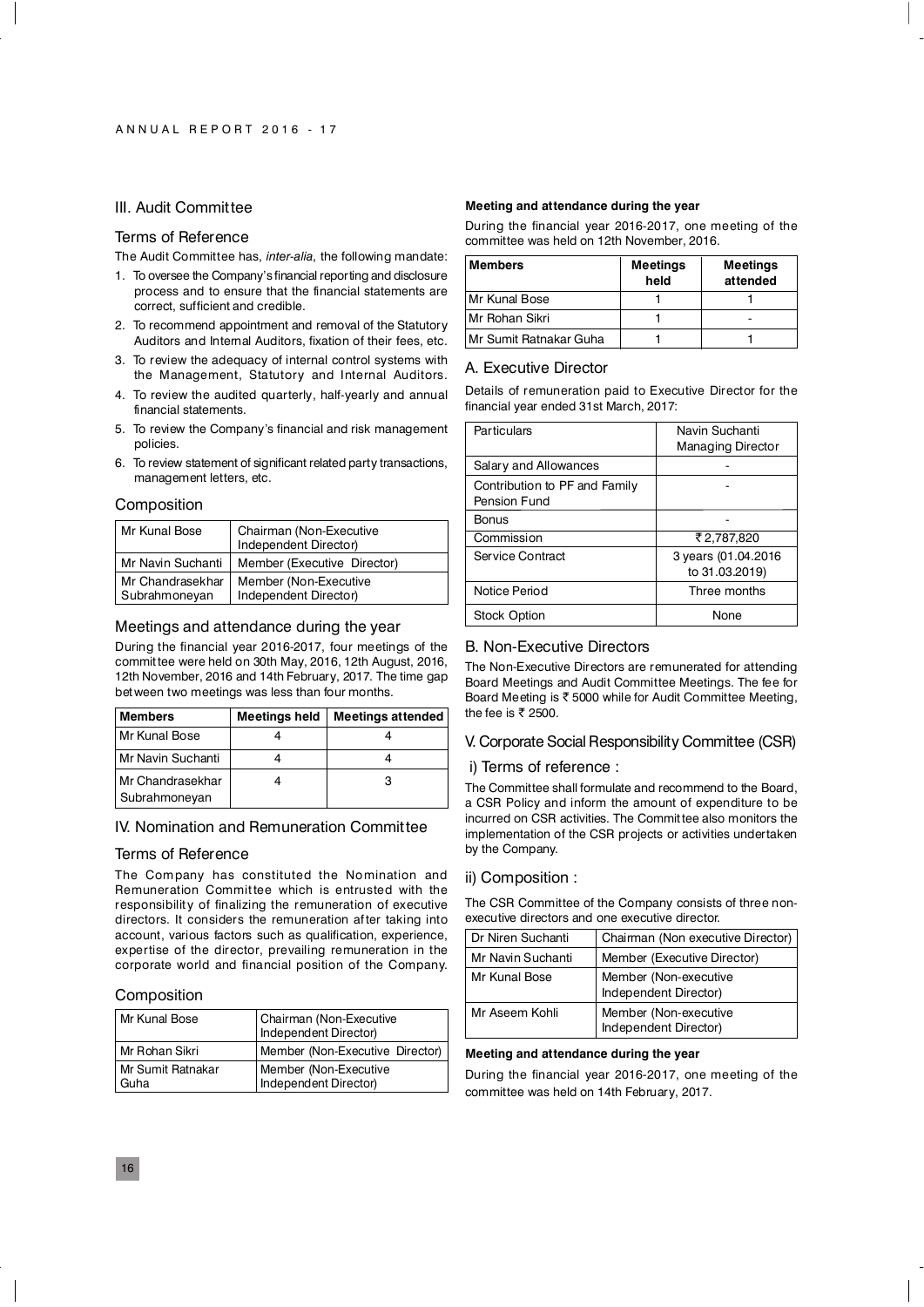

| Members           | <b>Meetings held</b> | <b>Meetings attended</b> |  |
|-------------------|----------------------|--------------------------|--|
| Dr Niren Suchanti |                      |                          |  |
| Mr Navin Suchanti |                      |                          |  |
| Mr Kunal Bose     |                      |                          |  |
| Mr Aseem Kohli    |                      |                          |  |

#### VI. Independent Directors' Meeting

During the year, a meeting was held, inter-alia, to discuss:

- i. Evaluation of performance of Non-Independent Directors and the Board of Directors as a whole;
- ii. Evaluation of performance of the Chairman of the Company, taking into account the views of the Executive and Non-Executive Directors;
- iii. Evaluation of the quality, content and timelines of flow of information between the Management and the Board that is necessary for the Board to effectively and reasonably perform its duties;

#### **Meeting and attendance during the year**

During the financial year 2016-2017, one meeting of the Independent Directors was held on 14th February, 2017.

| <b>Members</b>                    | <b>Meetings held</b> | <b>Meetings attended</b> |
|-----------------------------------|----------------------|--------------------------|
| Mr Kunal Bose                     |                      |                          |
| Mr Chandrasekhar<br>Subrahmonevan |                      |                          |
| Mr Sumit<br>Ratnakar Guha         |                      |                          |
| Mr Aseem Kohli                    |                      |                          |
| Ms Bipasha<br>Mukhopadhyay*       |                      |                          |

\* Appointed on 12th November, 2016

The details of familiarisation programme of the Independent Directors are available on the company's investor information website www.sinclairsindia.com

#### VII. Stakeholders Relationship Committee

Terms of Reference<br>Stakeholders Relationship Committee facilitates prompt and Stakeholders Relationship Committee facilitates prompt and effective redressal of shareholders' complaints and the reporting of the same to the Board periodically.

#### **Composition**

| Mr Kunal Bose     | Chairman (Non-Executive<br>  Independent Director) |
|-------------------|----------------------------------------------------|
| Mr Rohan Sikri    | Member (Non-Executive Director)                    |
| Mr Navin Suchanti | Member (Executive Director)                        |

#### **Meeting and attendance during the year**

During the financial year 2016-2017, one meeting of the committee was held on 14th February, 2017.

| <b>Members</b>     | <b>Meetings held</b> | <b>Meetings attended</b> |
|--------------------|----------------------|--------------------------|
| Mr Kunal Bose      |                      |                          |
| Mr Rohan Sikri     |                      | Nil                      |
| Mr Navin Suchantil |                      |                          |

The total number of complaints received and redressed to the shareholders during the year ended March 31, 2017 as under:

| 31.03.2016 |     |     | Pending as on   Received   Redressed   Pending as on<br>31.03.2017 |
|------------|-----|-----|--------------------------------------------------------------------|
| Nil        | Nil | Nil | Nil                                                                |

#### **Name & Designation of Compliance Officer**

Ms Sangita Agarwal – Company Secretary

#### VIII. Shareholders' Meeting

Details of Annual General Meeting / EGM in last three years:

| Year    | Date                     | Venue                                                 | Time               |
|---------|--------------------------|-------------------------------------------------------|--------------------|
| 2013-14 | 15.10.2013<br><b>EGM</b> | Pressman House.<br>10A Lee Road.<br>Kolkata 700020    | 11:00 am           |
| 2013-14 | 06.09.2014               | Gyan Manch,<br>11 Pretoria Street,<br>Kolkata 700 071 | $10:30$ am         |
| 2014-15 | 31.07.2015               | Gyan Manch,<br>11 Pretoria Street.<br>Kolkata 700 071 | 10:30 am           |
| 2015-16 | 23.09.2016               | Gyan Manch,<br>11 Pretoria Street.<br>Kolkata 700 071 | $10:30 \text{ am}$ |

The details of special resolutions passed during the last three years are given below:

| Date       | <b>AGM/EGM</b>                             | <b>Particulars</b>                                                  |
|------------|--------------------------------------------|---------------------------------------------------------------------|
| 14.09.2013 | AGM                                        | Nil                                                                 |
| 15.10.2013 | <b>EGM</b> through<br><b>Postal Ballot</b> | Buy Back of<br><b>Equity Shares</b>                                 |
| 06.09.2014 | AGM                                        | Nil                                                                 |
| 31.07.2015 | AGM                                        | Approval of Related<br>Party Transaction                            |
| 23.09.2016 | AGM                                        | Re-appointment of<br>Mr Navin Suchanti,<br><b>Managing Director</b> |
| 23.09.2016 | AGM                                        | Appointment of<br>Mr S C Sekhar,<br>Independent Director            |

- IX. Disclosures<br>i. There were no material and significant related party transactions, with its promoters, the directors or the management or relatives, etc. that may have potential conflict with the interests of the Company at large. conflict with the interests of the Company at large. Transactions with the related parties have been disclosed in Note No. 27 to the Accounts in the Annual Report.
- ii No penalties or strictures have been imposed on the Company by Stock Exchanges or SEBI or any statutory authority on any matter related to capital markets during the last three years. There were no instances of noncompliance by the Company.
- iii. The Company has an established vigil mechanism/whistle blower policy.
- iv. The Company has complied with the mandatory requirement of the Listing Regulations.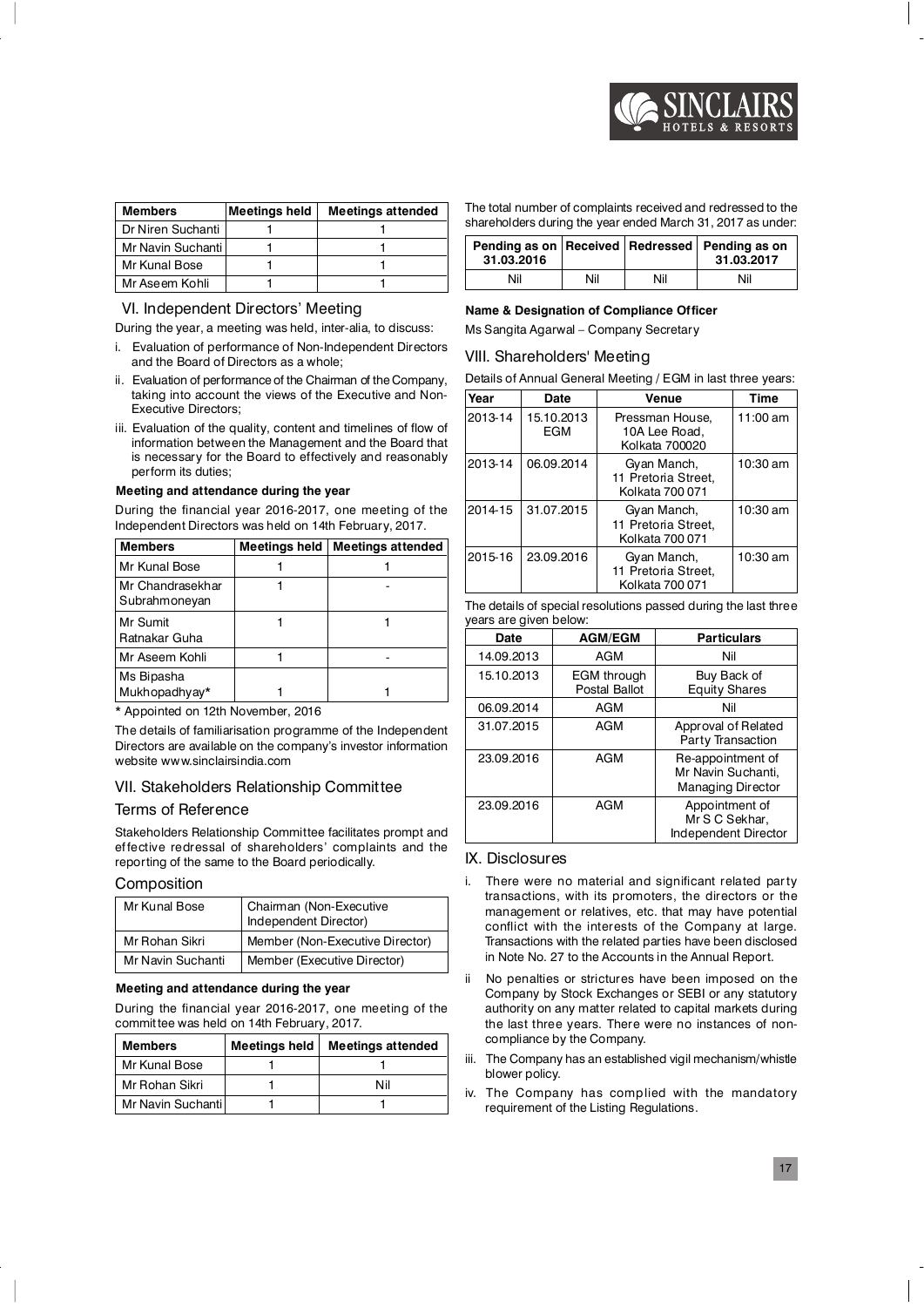#### Subsidiary Company

The Company has no subsidiary.

## Non-mandatory Requirements

Adoption of non-mandatory requirements of the Listing Regulation is reviewed by the Board from time to time.

#### X. Means of Communication

#### **Quarterly Results**

The quarterly results were published during the year under review in Kolkata edition of Business Standard and Dainik review in Kolkata edition of Business Standard and Dainik Statesman. The quarterly results are displayed on the company's investor information website www.sinclairsindia.com.

#### XI. General Shareholder Information

#### **a. Annual General Meeting :**

| ∣ Date     | Day      | Venue                                                | Time     |
|------------|----------|------------------------------------------------------|----------|
| 16.09.2017 | Saturday | Gyan Manch,<br>11 Pretoria Street<br>Kolkata 700 071 | 10.30 am |

#### **b. Tentative Financial Calendar**

| Results for quarter ending June 30, 2017<br>Within 14th August, 2017        |
|-----------------------------------------------------------------------------|
| Results for quarter ending September 30, 2017<br>Within 14th November, 2017 |
| Results for quarter ending December 31, 2017<br>Within 14th February, 2018  |
| Results for quarter and year ending March 31, 2018<br>Within 30th May, 2018 |
| AGM for the year ending March 31, 2018<br>By end of September, 2018         |

#### **c. Book Closure :**

From Monday, 11th September, 2017 to Saturday, 16th September, 2017 (both days inclusive).

#### **d. Stock Exchange Listing :**

BSE Limited Phiroze Jeejeebhoy Towers, Dalal Street, Mumbai 400 001 BSE Scrip Code : 523023<br>The Calcutta Stock Exchange Ltd (CSE)

The Calcutta Stock Exchange Ltd (CSE)  $7,$  Lyons Hange, Kolkata 700 001 CSE Scrip Code : 29074

The company has paid annual listing fees to both the Stock Exchanges for Financial year 2017-18.

#### **e. Market price data :**

Monthly high / low –  $(\overline{\zeta}/\text{share})$  during 2016-2017) Market data at BSE Ltd

|             | <b>BSE Sensex</b> |                     | <b>Share Prices at BSE</b> |        |
|-------------|-------------------|---------------------|----------------------------|--------|
| Month       | High<br>Low       |                     | High                       | Low    |
| April, 2016 |                   | 26100.54   24523.20 | 317.00                     | 290.10 |
| May, 2016   | 26837.20          | 25057.93            | 319.10                     | 286.20 |

|                     | <b>BSE Sensex</b> |          | <b>Share Prices at BSE</b> |        |
|---------------------|-------------------|----------|----------------------------|--------|
| <b>Month</b>        | High              | Low      | High                       | Low    |
| June, 2016          | 27105.41          | 25911.33 | 316.00                     | 285.10 |
| July, 2016          | 28240.20          | 27034.14 | 315.00                     | 295.00 |
| <b>August, 2016</b> | 28532.25          | 27627.97 | 315.00                     | 291.50 |
| September, 2016     | 29077.28          | 27716.78 | 325.00                     | 295.00 |
| October, 2016       | 28477.65          | 27488.30 | 320.00                     | 288.00 |
| November, 2016      | 28029.80          | 25717.93 | 335.30                     | 281.25 |
| December, 2016      | 26803.76          | 25753.74 | 318.00                     | 279.45 |
| January, 2017       | 27980.39          | 26447.06 | 303.00                     | 275.00 |
| February, 2017      | 29065.31          | 27590.10 | 329.90                     | 279.40 |
| March, 2017         | 29824.62          | 28716.21 | 403.00                     | 322.05 |

#### **f. Registrar and Transfer Agent :**

Niche Technologies Pvt Ltd D-511, Bagree Market,71, BRBB Road, Kolkata 700 001 Phone : 22343576, Fax : 22156823<br>Email : nichetechpl@nichetechpl.com Email : nichetechpl@nichetechpl.com Contact person : Mr Gautam Basu

#### **g. Share Transfer System :**

Share transfers in physical form are generally registered within a fortnight from the date of receipt, if the documents are in order.

All requests for dematerialisation of shares, are generally processed within 21 days and the confirmation is given to the depositories.

#### **h. Distribution of Shareholding**

| No of shares   | <b>Shareholders</b> |        | <b>Total No. of Shares</b> |        |
|----------------|---------------------|--------|----------------------------|--------|
|                | No                  | %      | No                         | %      |
| 1-500          | 2569                | 96.94  | 112209                     | 2.01   |
| 501-1000       | 42                  | 1.59   | 34620                      | 0.62   |
| 1001-5000      | 26                  | 0.98   | 60604                      | 1.09   |
| 5001-10000     | 3                   | 0.11   | 17070                      | 0.31   |
| 10001-50000    | 3                   | 0.11   | 98337                      | 1.77   |
| 50001-100000   | 0                   | 0.00   | 0                          | 0.00   |
| 100001 & above | 7                   | 0.27   | 5247160                    | 94.20  |
| <b>Total</b>   | 2650                | 100.00 | 5570000                    | 100.00 |

| Category                                                     | <b>No. of Shares</b> | %      |
|--------------------------------------------------------------|----------------------|--------|
| Promoters                                                    | 2911953              | 52.28  |
| Mutual Funds, UTI                                            | Nil                  | Nil    |
| Banks, Fls, Insurance Cos.<br>Govt. & Non-Govt. Institutions | 35205                | 0.63   |
| <b>Private Corporate Bodies</b>                              | 18942                | 0.34   |
| Public (Indian)                                              | 258678               | 4.65   |
| <b>Foreign Companies</b>                                     | 2335207              | 41.92  |
| NRIs / OCBs                                                  | 1880                 | 0.03   |
| <b>Clearing Member</b>                                       | 8135                 | 0.15   |
| Total                                                        | 5570000              | 100.00 |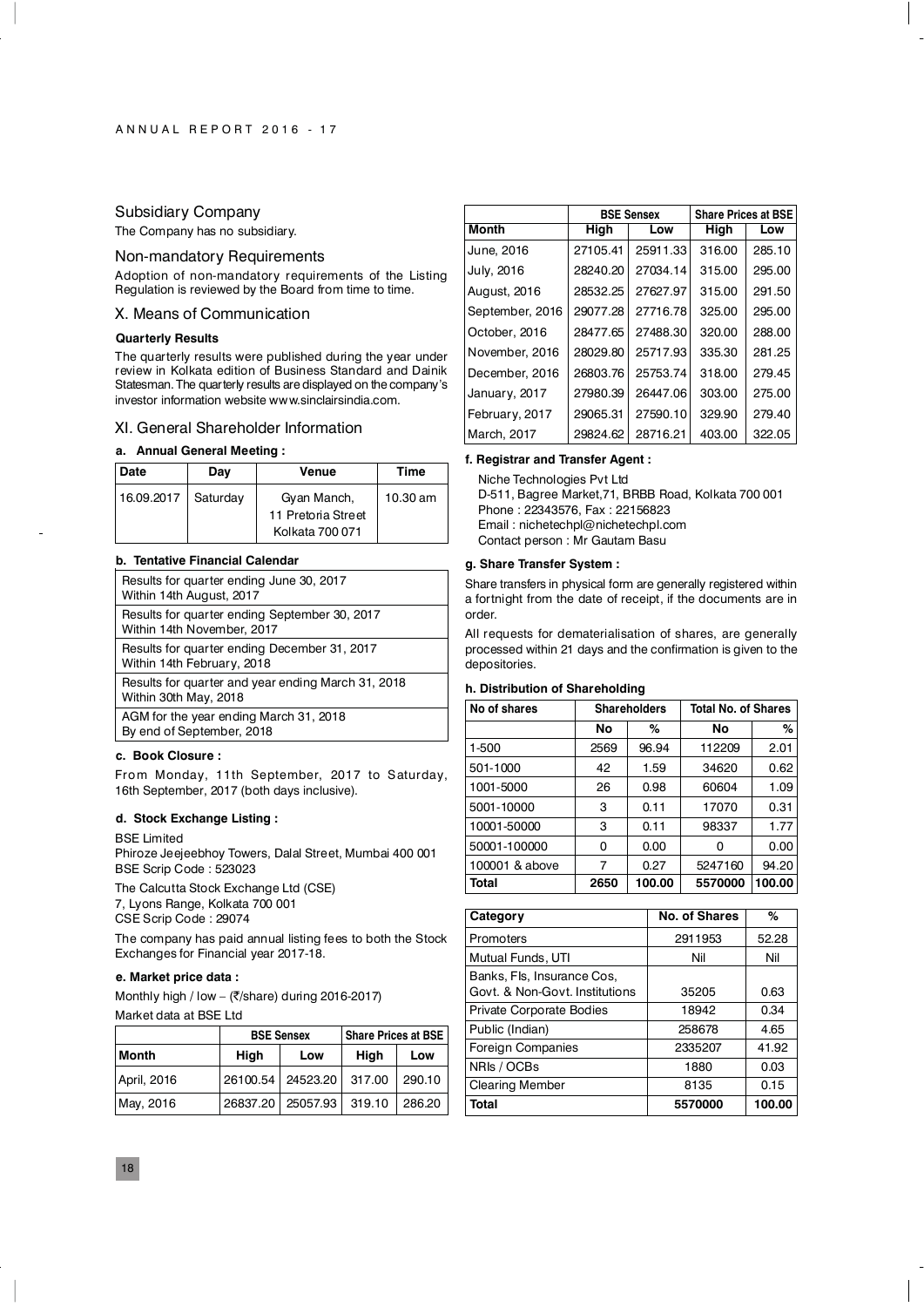

#### **i. Dematerialisation of shares and Liquidity :**

Out of total paid up capital of 5,570,000 equity shares as on 31st March. 2017. 5.410.060 equity shares (97.13%) and 31st March, 2017, 5,410,060 equity shares (97.13%) and 96,032 equity shares (1.72%) are held in dematerialised form at NSDL and CDSL respectively.

#### **j. Outstanding Instruments :**

There are no outstanding GDRs/ ADRs / Warrants or any other convertible instruments.

#### **k. Location of hotels and resorts:**

**Sinclairs Siliguri**  $(40 \text{ hours}, 3 \text{ units})$ PO Pradhan Nagar, Siliguri 734 403

#### **Sinclairs Darjeeling**

 $(47 \text{ N} \cup 1115, 1 \text{ S} \cup 1115)$ 18/1 Gandhi Road, Darjeeling 734 101

#### **Sinclairs Retreat Dooars**

(68 Rooms, 3 Suites) Chalsa Hilltop, Chalsa 735 206, Dist Jalpaiguri

#### **Sinclairs Retreat Ooty**

(72 Rooms, 7 Suites and 2 Villas) Gorishola Road, Ootacamund 643 001

#### **Sinclairs Bayview Port Blair**

(43 Rooms, 3 Suites) Port Blair 744 106 Port Blair 744 100 Andaman & Nicobar Islands

#### **Sinclairs Retreat Kalimpong**

(46 Rooms, 2 Suites) Purbong, 6th Mile Kalimpong 734 301

#### **Sinclairs Tourist Resort Burdwan**

(19 Rooms, 1 Suite) **Benaissance Township** Renaissance Township  $N$ awabhat More, Burdwan  $T$ 13 102

#### **I. Address for Correspondence:**

Compliance Officer<br>Sinclairs Hotels Limited Pressman House 10A Lee Road Kolkata 700 020 Kolkata 700 020  $P = 11 \cdot 10007$ Email: ir@sinclairshotels.com

## Information to Shareholders

Subsequent to the adoption of Directors' Report dated May 26, 2017 for the financial year 2016-17, there has been following changes in the composition of Board of Directors:

- On June 23, 2017 the Board accepted the resignation of<br>Mr Rohan Sikri, Mr Aseem Kohli, Mr Chandrasekhar Mr Rohan Sikri, Mr Aseem Kohli, Mr Chandrasekhar Subrahmoneyan and Mr Sumit Ratnakar Guha, Directors from the Board.
- (ii) Mr Dip Narayan Mittra was appointed as Independent Director on June 23, 2017 for a term of three years subject to the approval of shareholders at the ensuing General<br>March Meeting.
- (iii) Mr Navin Suchanti has been appointed as Chairman and has resigned as Managing Director w.e.f. June 1, 2017.
- (iv) Dr Niren Suchanti has stepped down as Chairman w.e.f. June 1, 2017 but shall continue to be a Director.

Consequently the following committees have been reconstituted:

19

**Audit Committee** D.N.Mittra Member D IV Mittra, Member<br>Noris Crobonti, Mo Navin Suchanti, Member

**Nomination and Remuneration Committee** D N Mittra, Member D IN Mittra, Member<br>Me Dinashe Mul*i*ber Ms Bipasha Mukhopadhyay, Member

**Corporate Social Responsibility Committee** Dr Niren Suchanti, Chairman D N Mittra, Member D IV Mittra, Member<br>Norin Crobonti, Mo Navin Suchanti, Member

**Stakeholders Relationship Committee** D N Mittra, Chairman<br>Kunal Bose, Member Kunal Bose, Member<br>Nevis Cuebenti, Mem Navin Suchanti, Member

### **Annual Report should be read in the light of the above changes**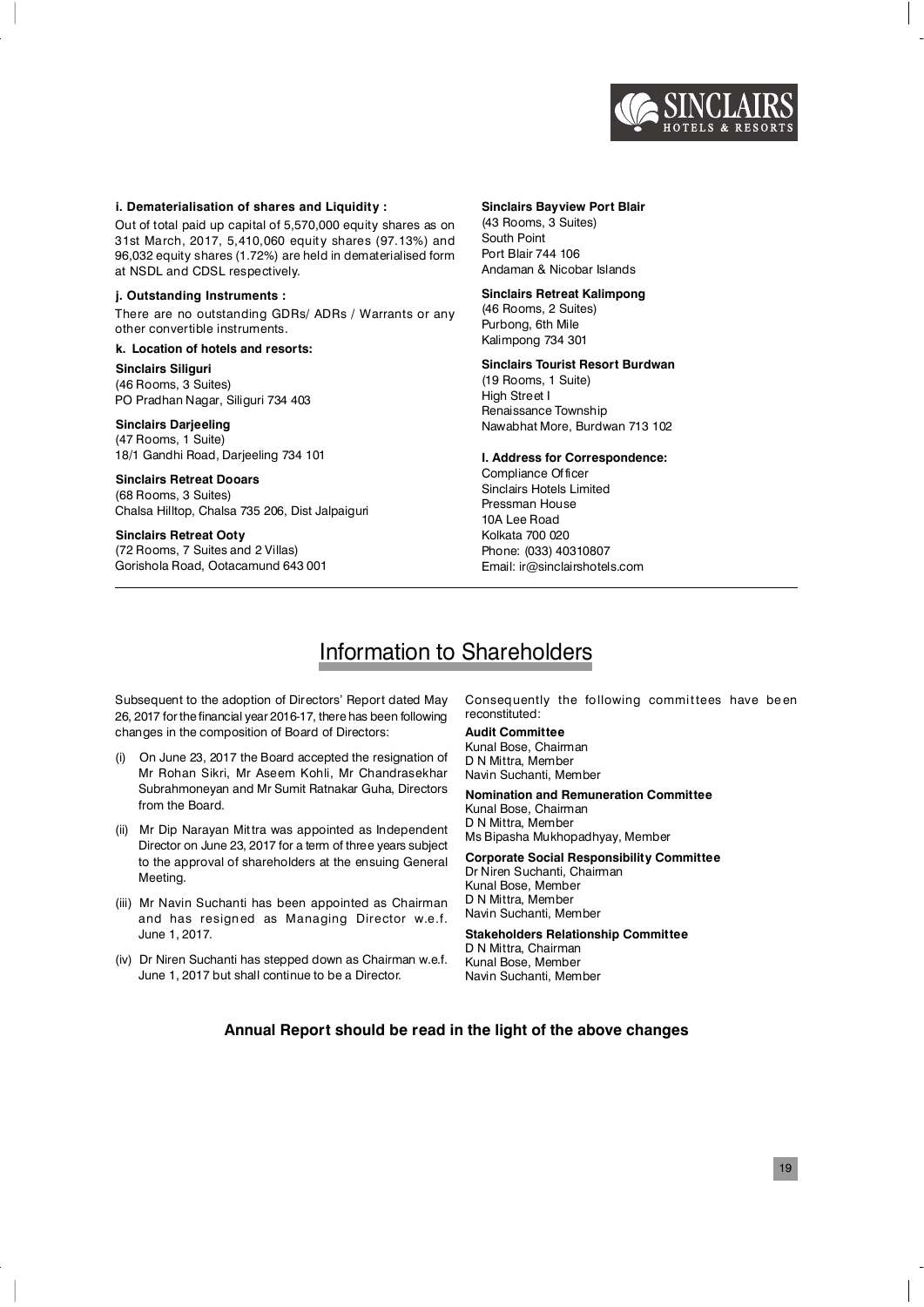## CEO /CFO Certification

## The Board of Directors **Sinclairs Hotels Limited**

- 1. We have reviewed Financial Statements and the Cash Flow Statement of Sinclairs Hotels Limited for the year ended 31st March, 2017 and that to the best of our knowledge and belief:<br>i. these statements do not contain any materially untrue
	- i. these statements do not contain any materially untrue statement or omit any material fact or contain statements that might be misleading;
	- ii. these statements together present a true and fair view of the Company's affairs and are in compliance with existing the Company's affairs and are in compliance with existing accounting standards, applicable laws and regulations.
- 2. There are, to the best of our knowledge and belief, no transactions entered into by the Company during the year which is fraudulent, illegal or violative of Company's Code of Conduct.
- 3. We accept responsibility for establishing and maintaining the effectiveness of Company's internal control systems pertaining to financial reporting. We have not come across pertaining to financial reporting. We have not come across any reportable deficiencies in the design or operation of such internal controls.
- 4. We have indicated to the Auditors and the Audit Committee:
	- i. that there are no significant changes in internal control over financial reporting during the period.
	- ii. that there are no significant changes in accounting policies during the period.
	- iii. that there are no instances of significant fraud of which we have become aware.

| Kolkata      | Navin Suchanti    | B L Soni                |
|--------------|-------------------|-------------------------|
| May 26, 2017 | Managing Director | Chief Financial Officer |

#### **DECLARATION**

(As required under Regulation 26(3) and 34(3) of the Listing Regulation in relation to Code of Conduct)

I, Navin Suchanti, Managing Director, Sinclairs Hotels Ltd, hereby declare that to the best of my knowledge and belief, all Board members and senior management personnel have affirmed compliance with the Company's code of conduct for the year ended 31st March, 2017.

 $\frac{1}{2}$  Navin Suchanti  $M$ ay 20, 2017 Managing Director

20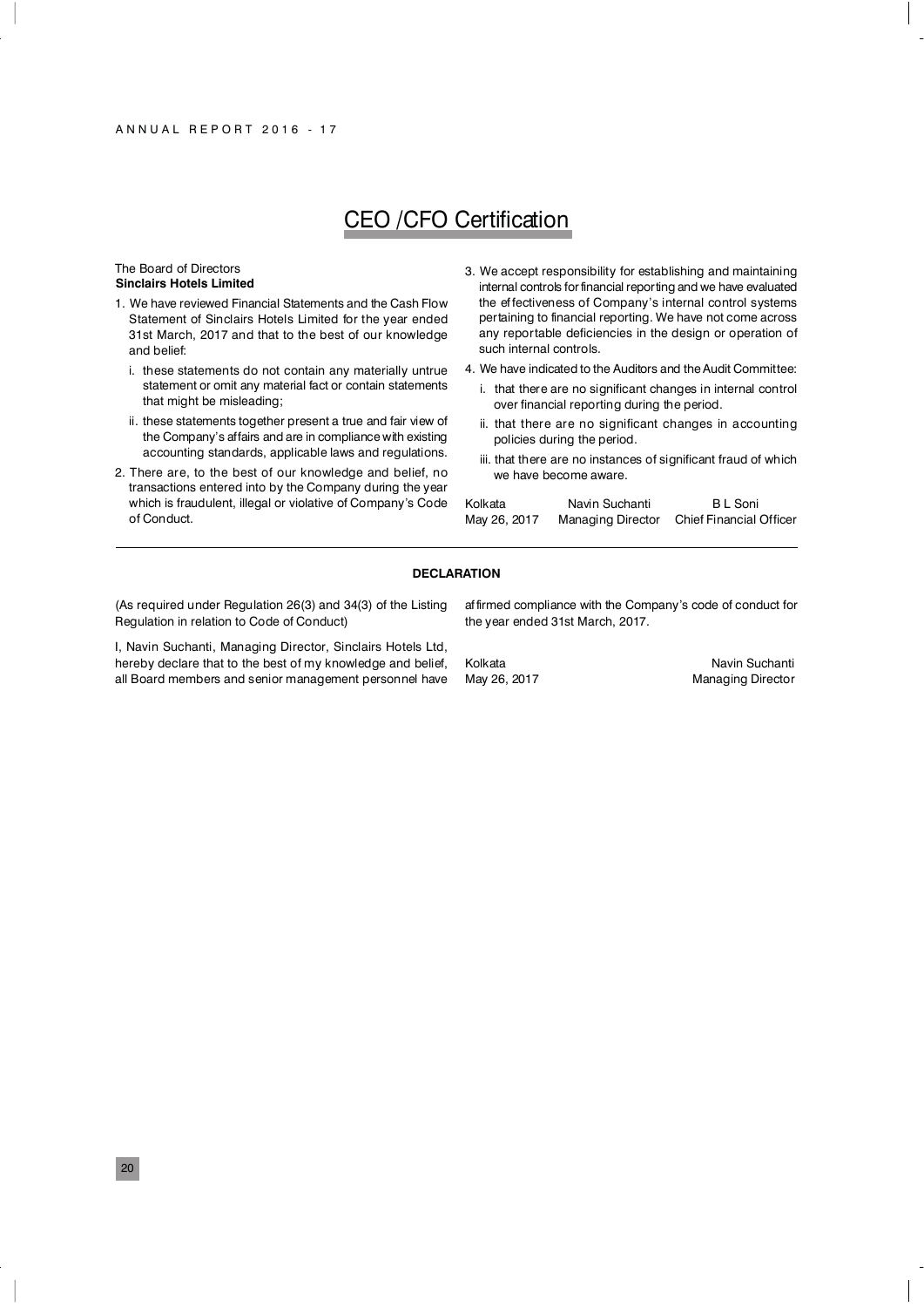

## Independent Auditor's Report on Corporate Governance

#### **TO THE MEMBERS OF SINCLAIRS HOTELS LIMITED**

1. The accompanying Corporate Governance Report prepared by Sinclairs Hotels Limited (hereinafter the "Company"), contains details as required by the provisions (Listing Obligations and Disclosure Requirements) Requiations, 2015, as amended with respect to Corporate Governancefor the year ended March 31, 2017. This report Governancefor the year ended March 31, 2017. This report is required by the Company for annual submission to the Stock exchanges and to be sent to the Shareholders of the Company.

#### **Management's Responsibility**

- 2. The preparation of the Corporate Governance Report is the responsibility of the Management of the Company including the preparation and maintenance of all relevant also includes the design, implementation and maintenance also includes the design, implementation and maintenance of internal controls relevant to the preparation and<br>executetion of the Comparate Conservance Depart presentation of the Corporate Governance Report.
- 3. The Management along with the Board of Directors are also responsible for ensuring that the Company complies<br>with the conditions of Corporate Governance as stipulated with the conditions of Corporate Governance as stipulated in the Listing Regulations, issued by the Securities and Exchange Board of India.

#### **Auditor's Responsibility**

- 4. Pursuant to the requirements of the Listing Regulations, our responsibility is to express a reasonable assurance in our responsibility is to express a reasonable assurance in the form of an opinion whether the Company has complied with the specific requirements of the Listing Regulations referred to in paragraph 3 above.
- 5. We conducted our examination of the Corporate on Reports or Certificates for Special Purposes and the on Reports or Certificates for Special Purposes and the Guidance Note on Certification of Corporate Governance, both issued by the Institute of Chartered Accountants of India ("ICAI"). The Guidance Note on Reports or Certificates for Special Purposes requires that we comply with the ethical requirements of the Code of Ethics issued by the ethical requirements of the Code of Ethics issued by the Institute of Chartered Accountants of India.
- 6. We have complied with the relevant applicable requirements of the Standard on Quality Control (SQC) 1, Quality Control for Firms that Perform Audits and Reviews of Historical Financial Information, and Other Assurance and Related Services Engagements.
- 7. The procedures selected depend on the auditor's judgement, including the assessment of the risks associated<br>in compliance of the Corporate Governance Report with in compliance of the Corporate Governance Report with the applicable criteria. Summary of key procedures performed include:<br>i. Reading and understanding of the information prepared
	- i. Reading and understanding of the information prepared by the Company and included in its Corporate Governance Report;
	- ii. Obtained and verified that the composition of the Board of Directors with respect to executive and non-executive directors has been met throughout the reporting period;
- iii. Obtained and read the Directors Register as on March 31, 2017 and verified that atleast one woman director was on the Board during the year;
- iv. Obtained and read the minutes of the following committee meetings held from April 1, 2016 to March 31, 2017:
	- (a) Board of Directors meeting;
	- (b) Audit Committee;
	- (c) Nomination and Remuneration Committee; and
	- (d) Stakeholders Relationship Committee;
- v. Obtained necessary representations and declarations from directors of the Company including the independent directors: and directors; and
- vi. Performed necessary inquiries with the management and also obtained necessary specific representations from

The above-mentioned procedures include examining The above-mentioned procedures include examining evidence supporting the particulars in the Corporate Governance Reporton a test basis. Further, our scope of work under this report did not involve us performing audit tests for the purposes of expressing an opinion on the fairness or accuracy of any of the financial information or the financial statements of the Company taken as a whole.

8. Based on the procedures performed by us as referred in paragraph 7 above, and according to the information and explanations given to us, we are of the opinion that the Company has complied with the conditions of Corporate Governance as stipulated in the Listing Regulations, as applicable Governance as stipulated in the Listing Regulations, as applicable  $a$ s at March 31, 2017, referred to in paragraph 1 above.

#### **Other matters and Restriction on Use**

- 9. This report is neither an assurance as to the future viability of the Company nor the efficiency or effectiveness viability of the Company nor the efficiency or effectiveness with which the management has conducted the affairs of the Company.
- 10. This report is addressed to and provided to the members of the Company solely for the purpose of enabling it to comply with its obligations under the Listing Regulations with reference to Corporate Governance Report accompanied with by a report thereon from the statutory auditors and should not be used by any other person or for any other purpose. Accordingly, we do not accept or assume any liability or any duty of care or for any other assume any liability or any duty of care or for any other purpose or to any other party to whom it is shown or into whose hands it may come without our prior consent in writing.<br>We have no responsibility to update this report for events We have no responsibility to update this report for events and circumstances occurring after the date of this report.

For S.R. BATLIBOI & CO. LLP Charlered Accountants ICAI Firm Registration Number: 301003E/E300005

per Bhaswar Sarkar Kolkata Partner (1989)<br>Martin Partner (1989) (1989) (1989) (1989) (1989) (1989) (1989) (1989) (1989) (1989) (1989) (1989) (1989) (19  $M$ g 20, 2017 Membership No: 55596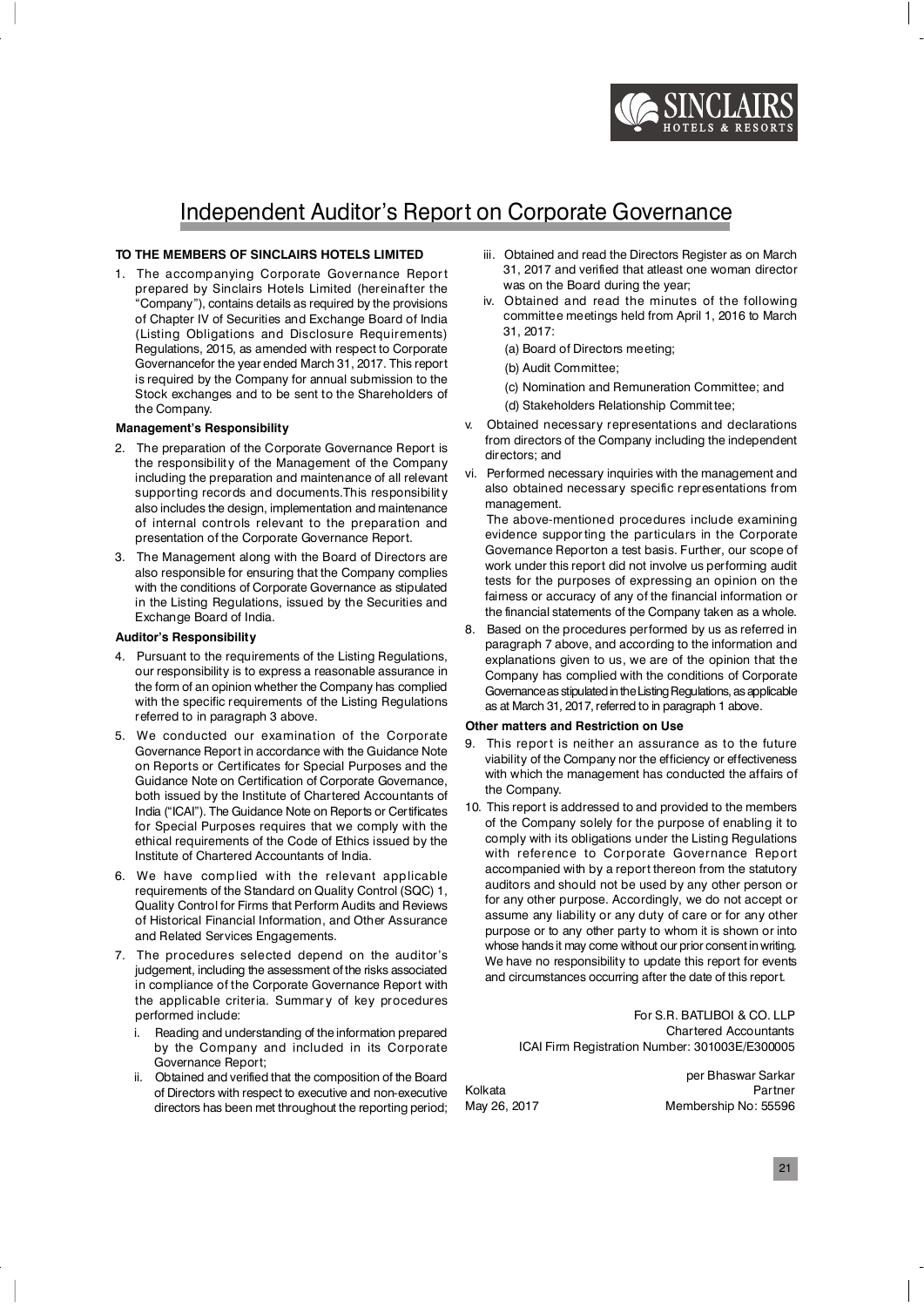## Independent Auditor's Report

#### **TO THE MEMBERS OF SINCLAIRS HOTELS LIMITED**

#### **Report on the Financial Statements**

We have audited the accompanying financial statements of Sinclairs Hotels Limited ("the Company"), which comprise the Balance Sheet as at March 31, 2017, the Statement of Profit and Loss and Cash Flow Statement for the year then ended, and a summary of significant accounting policies and other explanatory information.

#### **Management's Responsibility for the Financial Statements**

The Company's Board of Directors is responsible for the matters stated in Section 134(5) of the Companies Act, 2013<br>("the Act") with respect to the preparation of these financial statements that give a true and fair view of the financial position. statements that give a true and fair view of the financial position, financial performance and cash flows of the Company in accordance with accounting principles generally accepted in India, including the Accounting Standards specified under section 133 of the Act. read with Rule 7 of the Companies  $s$ ection 133 of the Act, read with Rule 7 of the Companies (Accounts) Rules, 2014 and the Companies (Accounting Standards) Amendment Rules, 2016. This responsibility also includes maintenance of adequate accounting records in accordance with the provisions of the Act for safeguarding of the assets of the Company and for preventing and detecting frauds and other irregularities; selection and application of appropriate accounting policies; making judgments and estimates that are reasonable and prudent; and the design, implementation and maintenance of adequate internal financial control that were operating effectively for ensuring the accuracy and completeness of the accounting records, relevant to the preparation and presentation of the financial statements that give a true and fair view and are free from material misstatement, whether due to fraud or error.

#### **Auditor's Responsibility**

Our responsibility is to express an opinion on these financial the provisions of the Act, the accounting and auditing standards the provisions of the Act, the accounting and auditing standards and matters which are required to be included in the audit report under the provisions of the Act and the Rules made<br>thereunder. We conducted our audit in accordance with the thereunder. We conducted our audit in accordance with the Standards on Auditing, issued by the Institute of Chartered Accountants of India, as specified under Section 143(10) of the Act. Those Standards require that we comply with ethical requirements and plan and perform the audit to obtain reasonable assurance about whether the financial statements are free from material misstatement.<br>An audit involves performing procedures to obtain audit

An audit involves performing procedures to obtain audit evidence about the amounts and disclosures in the financial statements. The procedures selected depend on the auditor's judgment, including the assessment of the risks of material misstatement of the financial statements, whether due to fraud or error. In making those risk assessments, the auditor considers of the financial statements that give a true and fair view in of the financial statements that give a true and fair view in order to design audit procedures that are appropriate in the circumstances. An audit also includes evaluating the appropriateness of accounting policies used and the reasonableness of the accounting estimates made by the Company's Directors, as well as evaluating the overall presentation of the financial statements. We believe that the audit evidence we have obtained is sufficient and appropriate to provide a basis for our audit opinion on the financial statements.

#### **Opinion**

In our opinion and to the best of our information and according to the explanations given to us, the financial statements give the information required by the Act in the manner so required and give a true and fair view in conformity with the accounting principles generally accepted in India of the state of affairs of the Company as at March 31, 2017, its profit, and its cash flows for the year ended on that date.

#### **Report on Other Legal and Regulatory Requirements**

- 1. As required by the Companies (Auditor's report) Order, 2016 ("the Order") issued by the Central Government of India in terms of sub-section (11) of section 143 of the Act, India in terms of sub-section (11) or section 143 of the Act,  $\frac{1}{2}$ we give in the "Annexure" is a statement on the matters specified in paragraphs 3 and 4 of the Order.
- 2. As required by section 143 (3) of the Act, we report that:<br>(a) We have sought and obtained all the information and
- (a) We have sought and obtained all the information and explanations which to the best of our knowledge and belief were necessary for the purpose of our audit;
- (b) In our opinion proper books of account as required by law have been kept by the Company so far as it appears from our examination of those books;
- (c) The Balance Sheet, Statement of Profit and Loss, and Cash Flow Statement dealt with by this Report are in agreement with the books of account;
- (d) In our opinion, the aforesaid financial statements comply with the Accounting Standards specified under section 133 of the Act, read with Rule 7 of the Companies (Accounts) Rules, 2014 and the Companies (Accounting Standards) Amendment Rules, 2016;
- (e) On the basis of written representations received from the directors as on March 31, 2017, and taken on record by the Board of Directors, none of the directors is disqualified as on March 31, 2017, from being appointed as a director in terms of section 164 (2) of the Act;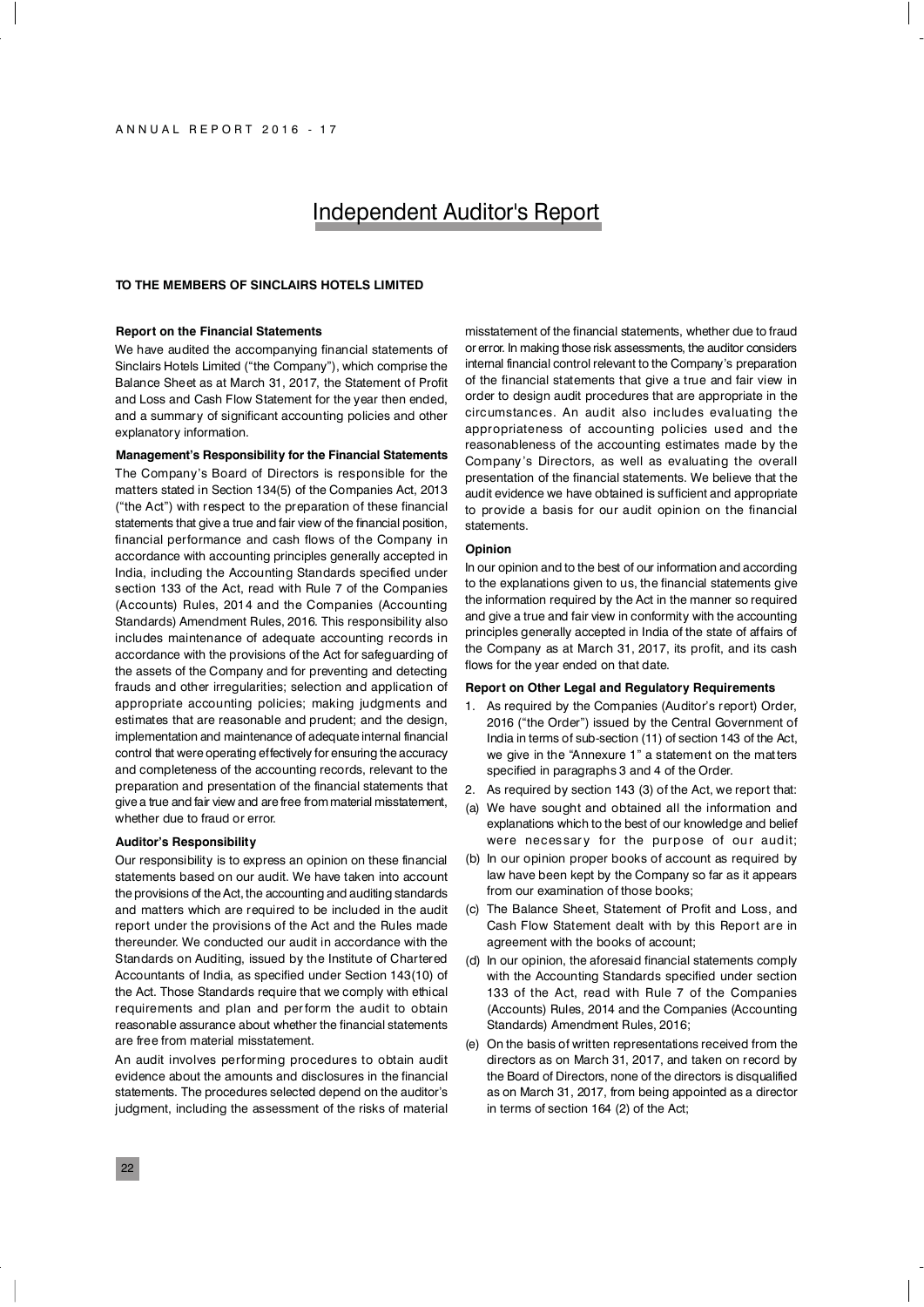- (f) With respect to the adequacy of the internal financial controls over financial reporting of the Company and the operating effectiveness of such controls, refer to our separate Report in "Annexure 2" to this report;
- (g) With respect to the other matters to be included in the Auditor's Report in accordance with Rule 11 of the Companies (Audit and Auditors) Rules, 2014, in our opinion and to the best of our information and according to the explanations given to us:
	- i. The Company has disclosed the impact of pending litigations on its financial position in its financial statements–Refer Note 26 to the financial statements;<br>ii. The Company did not have any long-term contracts
	- ii. The Company did not have any long-term contracts including derivative contracts for which there were any material foreseeable losses.
	- iii. There has been no delay in transferring amounts, required to be transferred to the Investor Education and Protection Fund by the Company.
- iv. The Company has provided requisite disclosures in  $\frac{1}{2}$  is to these financial statements as to the holding of Specified Bank Notes on November 8, 2016 and December 30, 2016 as well as dealings in Specified Bank Notes during the period from November 8, 2016 to December 30, 2016. Based on our audit procedures and relying on the management representation regarding the holding and nature of cash transactions, including Specified Bank Notes, we report that these disclosures are in accordance with the books of accounts maintained by the Company and as produced to us by the Management.

For S.R. Batliboi & Co. LLP Chartered Accountains ICAI Firm Registration Number: 301003E/E300005 per Bhaswar Sarkar  $R$ kolkata Partner (h. 1918)<br>Partner (h. 1918) May 26, 2017 Membership No.: 55596

## Annexure 1 to the Independent Auditor's Report

#### **REFERRED TO IN OUR REPORT OF EVEN DATE TO THE MEMBERS OF SINCLAIRS HOTELS LIMITED AS AT AND FOR THE YEAR ENDED MARCH 31, 2017**

(i) (a) The Company has maintained proper records showing full particulars, including quantitative details and situation of fixed assets.

(b) All fixed assets have not been physically verified by the management during the year but there is a regular programme of verification which, in our opinion, is reasonable having regard to the size of the Company and the nature of its assets. As informed, no material discrepancies were noticed on such verification.

(c) According to the information and explanations given by the management, the title deeds of immovable properties included in property, plant and equipment/ fixed assets are held in the name of the company.

(ii) The management has conducted physical verification of inventory at reasonable intervals during the year and no material discrepancies were noticed on such physical verification.

(iii) According to the information and explanations given to us, the Company has not granted any loans, secured or unsecured, to companies, firms, limited liability partnerships or other parties covered in the register maintained under section 189 of the Companies Act, 2013. Accordingly, the provisions of clause 3(iii)(a), (b) and (c) of the Order are not applicable to the Company and hence not commented upon. (iv) In our opinion and according to the information and

explanations given to us, there are no loans, investments, quarantees and securities granted in respect of which provisions guarantees and securities granted in respect of which provisions of section 185 and 186 of the Companies Act 2013 are applicable and hence not commented upon.<br>(v) The Company has not accepted any deposits within the

meaning of section 73 to 76 of the Act and the Companies meaning of section 73 to 76 of the Act and the Companies (Acceptance of Deposits) Rule, 2014 (as amended). Accordingly, the provisions of clause 3(v) of the order are not applicable.

(vi) We have broadly reviewed the books of account maintained Government for the maintenance of cost records under section Government for the maintenance of cost records under section 148(1) of the Companies Act, 2013 and are of the opinion that prima facie, the specified accounts and records have been made and maintained. We have not, however, made a detailed examination of the same.

(vii) (a) The Company is regular in depositing with appropriate authorities undisputed statutory dues including provident fund, employees' state insurance, income tax, sales tax, service tax, value added tax, cess and other material statutory dues applicable to it. During the year the Company did not have any due towards excise duty and custom duty.<br>(b) According to the information and explanations given to us,

(b) According to the information and explanations given to us, no undisputed dues in respect of provident fund, employees' state insurance, income tax, service tax, sales tax, value added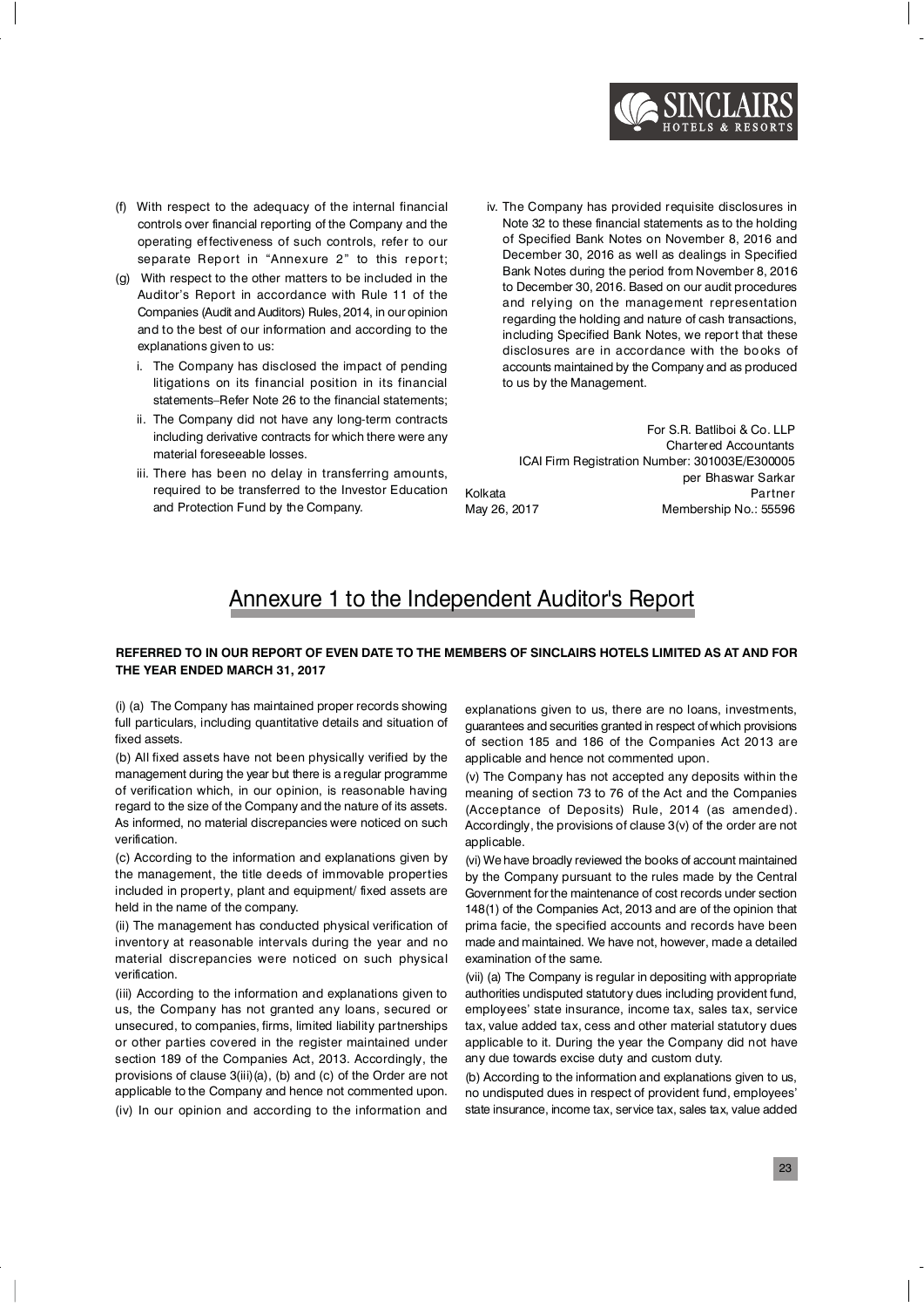tax, cess and other material statutory dues were outstanding, at the year end, for a period of more than six months from the date they became payable. During the year the Company did not have any due towards excise duty and custom duty.

(c) According to the records of the Company, the dues outstanding of income tax, sales tax, service tax, duty on custom, duty of excise and value added tax on account of any dispute, are as follows:

| Name of<br>the statute | Nature      | Period to<br>of duewhich the<br>amount<br>relates | Amount    | Forum<br>(₹)where<br>dispute is<br>pendina |
|------------------------|-------------|---------------------------------------------------|-----------|--------------------------------------------|
| West                   | Purchase    | 2006-07                                           | 1,648,589 | West                                       |
| Bengal                 | Tax.        | and                                               |           | Bengal                                     |
| Value                  | Turnover    | 2007-08                                           |           | Commer-                                    |
| Added Tax              | Tax, Sales  |                                                   |           | cial Tax                                   |
| Act, 1961              | Tax.        |                                                   |           | Appellate &                                |
|                        | disallow-   |                                                   |           | Revisional                                 |
|                        | ance of     |                                                   |           | Board/                                     |
|                        | remission   |                                                   |           | Joint                                      |
|                        | and input   |                                                   |           | Commi-                                     |
|                        | tax credit. |                                                   |           | ssioner of                                 |
|                        | etc.        |                                                   |           | Commer-                                    |
|                        |             |                                                   |           | cial Tax                                   |

(viii) Based on our audit procedures and as per the information and explanations given by the management, the Company neither had any dues to the banks, financial institutions or government, nor issued any debentures.<br>(ix) According to the information and explanations given by

(ix) According to the information and explanations given by the management, the Company has not raised any money way of initial public offer / further public offer / debt instruments and term loans during the year. Therefore reporting under clause (ix) is not applicable to the Company and hence not commented upon.

(x) Based upon the audit procedures performed for the purpose of reporting the true and fair view of the financial statements and according to the information and explanations given by the management, we report that no fraud by the Company or on the Company by the officers and employees of the Company has been noticed or reported during the year.<br>(xi) According to the information and explanations given by

(xi) According to the information and explanations given by the management, the managerial remuneration has been paid/ provided in accordance with the requisite approvals mandated by the provisions of section 197 read with Schedule V to the Companies Act, 2013.

(xii) In our opinion, the Company is not a nidhi company. Therefore, the provisions of clause 3(xii) of the order are not applicable to the Company and hence not commented upon. (xiii) According to the information and explanations given by the management, transactions with the related parties are in compliance with section 177 and 188 of Companies Act, 2013 compliance with section 177 and 188 of Companies Act, 2013 where applicable and the details have been disclosed in the notes to the financial statements, as required by the applicable accounting standards.

(xiv) According to the information and explanations given to us and on an overall examination of the balance sheet, the Company has not made any preferential allotment or private Company has not made any preferential allotment or private placement of shares or fully or partly convertible debentures during the year under review. Therefore, reporting requirements under clause 3(xiv) are not applicable to the Company and hence not commented upon. hence not commented upon.

(xv) According to the information and explanations given by the management, the Company has not entered into any noncash transactions with directors or persons connected with him as referred to in section 192 of Companies Act, 2013.

(xvi) According to the information and explanations given to us, the provisions of section 45-IA of the Reserve Bank of India Act, 1934 are not applicable to the Company.

> For S. R. Batliboi & Co. LLP Chartered Accountants ICAI Firm Registration Number: 301003E/E300005

per Bhaswar Sarkar Kolkata Partner (1988)<br>Martin Martin Martin Martin Martin Press  $M$ g 20, 2017 Membership No.: 55596

## Annexure 2 to the Independent Auditor's Report

#### **REFFERED TO IN OUR REPORT OF EVEN DATE ON THE FINANCIAL STATEMENTS OF SINCLAIRS HOTELS LIMITED**

#### **Report on the Internal Financial Controls under Clause (i) of Sub-section 3 of Section 143 of the Companies Act, 2013 ("the Act")**

#### To the Members of Sinclairs Hotels Limited

We have audited the internal financial controls over financial reporting of Sinclairs Hotels Limited ("the Company") as of March 31, 2017 in conjunction with our audit of the standalone financial statements of the Company for the year ended on that date.

**Management's Responsibility for Internal Financial Controls**

The Company's Management is responsible for establishing and maintaining internal financial controls based on the internal control over financial reporting criteria established by the Company considering the essential components of internal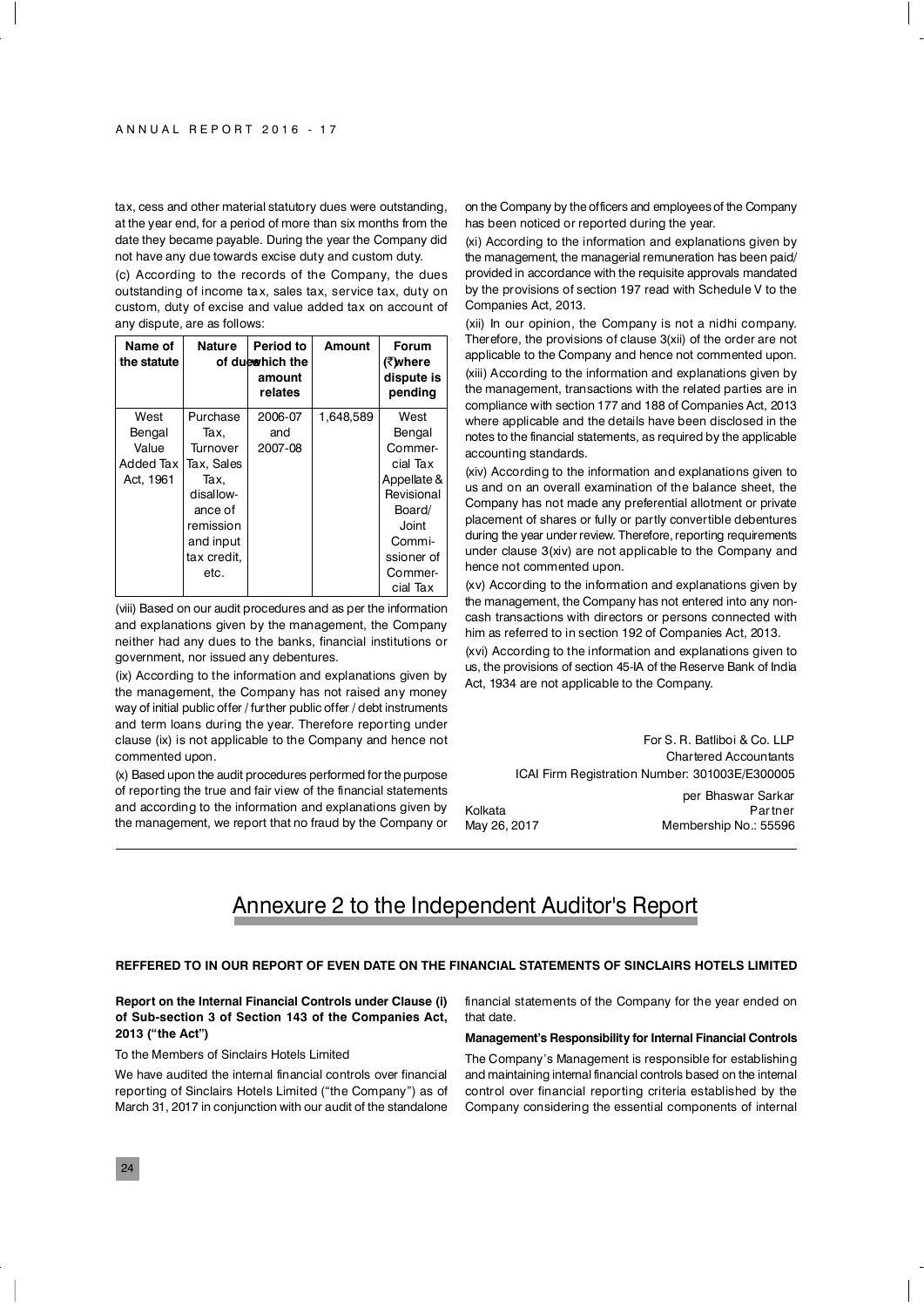

control stated in the Guidance Note on Audit of Internal Financial Controls over Financial Reporting issued by the Institute of Chartered Accountants of India. These responsibilities include the design, implementation and maintenance of adequate internal financial controls that were operating effectively for ensuring the orderly and efficient conduct of its business, including adherence to the Company's policies, the safeguarding of its assets, the prevention and detection of frauds and errors, the accuracy and completeness of the accounting records, and the timely preparation of reliable accounting records, and the timely preparation of reliable financial information, as required under the Companies Act, 2013.

#### **Auditor's Responsibility**

Our responsibility is to express an opinion on the Company's internal financial controls over financial reporting based on Guidance Note on Audit of Internal Financial Controls Over Guidance Note on Audit of Internal Financial Controls Over Financial Reporting (the "Guidance Note") and the Standards  $\frac{1}{2}$ on Auditing as specified under section 143(10) of the Companies Act, 2013, to the extent applicable to an audit of internal financial controls, both applicable to an audit of Internal Financial Controls and, both issued by the Institute of Chartered Accountants of India. Those Standards and the Guidance Note require that we comply with ethical requirements and plan and perform the audit to obtain reasonable assurance about whether adequate internal financial controls over financial reporting was established and maintained and if such controls operated effectively in all material respects.

Our audit involves performing procedures to obtain audit evidence about the adequacy of the internal financial controls<br>system over financial reporting and their operating system over financial reporting and their operating effectiveness. Our audit of internal financial controls over financial reporting included obtaining an understanding of internal financial controls over financial reporting, assessing the risk that a material weakness exists, and testing and evaluating the design and operating effectiveness of internal control based on the assessed risk. The procedures selected depend on the auditor's judgement, including the assessment of the risks of material misstatement of the financial statements, whether due to fraud or error.

We believe that the audit evidence we have obtained is sufficient<br>and appropriate to provide a basis for our audit opinion on and appropriate to provide a basis for our audit opinion on the internal financial controls system over financial reporting.

#### **Meaning of Internal Financial Controls over Financial Reporting**

A company's internal financial control over financial reporting

is a process designed to provide reasonable assurance regarding the reliability of financial reporting and the preparation regarding the reliability of financial reporting and the preparation of financial statements for external purposes in accordance with generally accepted accounting principles. A company's internal financial control over financial reporting includes those internal financial control over financial reporting includes those policies and procedures that (1) pertain to the maintenance of records that, in reasonable detail, accurately and fairly<br>reflect the transactions and dispositions of the assets of the reflect the transactions and dispositions of the assets of the company; (2) provide reasonable assurance that transactions are recorded as necessary to permit preparation of financial statements in accordance with generally accepted accounting principles, and that receipts and expenditures of the company are being made only in accordance with authorisations of management and directors of the company; and (3) provide management and directors of the company; and (3) provide reasonable assurance regarding prevention or timely detection of unauthorised acquisition, use, or disposition of the company's assets that could have a material effect on the financial statements.

#### **Inherent Limitations of Internal Financial Controls Over Financial Reporting**

Because of the inherent limitations of internal financial controls over financial reporting, including the possibility of collusion or improper management override of controls, material misstatements due to error or fraud may occur and not be detected. Also, projections of any evaluation of the internal financial controls over financial reporting to future periods are financial controls over financial reporting to future periods are subject to the risk that the internal financial control over financial reporting may become inadequate because of changes in conditions, or that the degree of compliance with the policies or procedures may deteriorate.

#### **Opinion**

In our opinion, the Company has, in all material respects, an adequate internal financial controls system over financial reporting and such internal financial controls over financial reporting were operating effectively as at March 31, 2017, based on the internal control over financial reporting criteria established by the Company considering the essential on Audit of Internal Financial Controls Over Financial Reporting on Audit of Internal Financial Controls Over Financial Reporting issued by the Institute of Chartered Accountants of India.

> For S. R. Batliboi & Co. LLP Chartered Accountants ICAI Firm Registration Number: 301003E/E300005

per Bhaswar Sarkar<br>Partner Kolkata Partner<br>Martin Martin Martin Martin Martin Martin Martin Martin Martin Martin Martin Martin Martin Martin Martin Marti  $M$ ay 20, 2017 Membership No.: 55596

25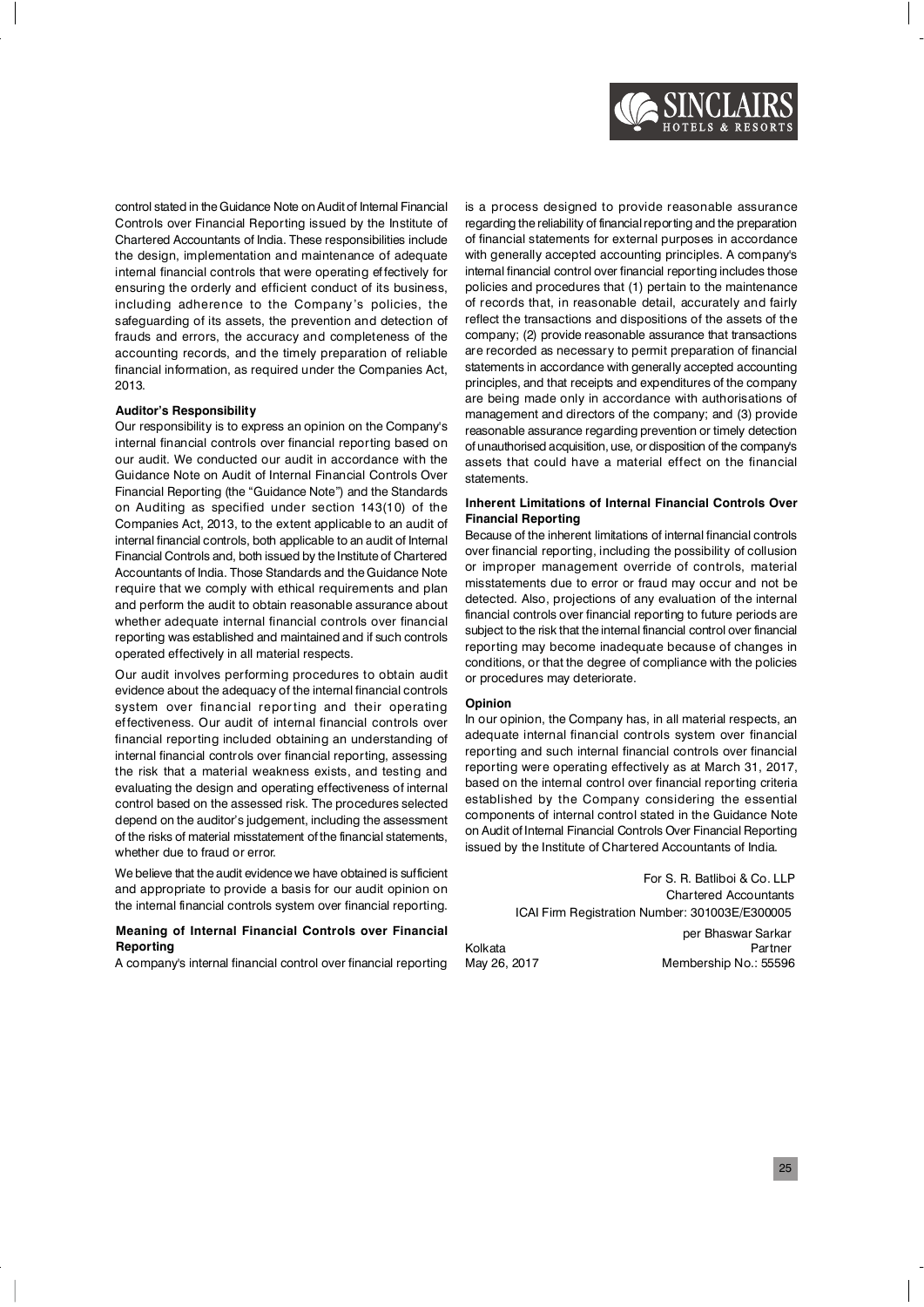$\overline{\phantom{a}}$ 

## Balance Sheet as at 31st March, 2017

|                                                               |                | As at           | As at           |
|---------------------------------------------------------------|----------------|-----------------|-----------------|
|                                                               | <b>Notes</b>   | 31st March 2017 | 31st March 2016 |
|                                                               |                | ₹               | ₹               |
| <b>EQUITY AND LIABILITIES</b>                                 |                |                 |                 |
| <b>Shareholders' Funds</b>                                    |                |                 |                 |
| <b>Share Capital</b>                                          | 3              | 55,700,000      | 55,700,000      |
| Reserves and Surplus                                          | 4              | 780,919,837     | 710,364,336     |
|                                                               |                | 836,619,837     | 766,064,336     |
| <b>Non Current Liabilities</b>                                |                |                 |                 |
| Deferred Tax Liability                                        | 5              | 113,654,670     | 87,673,415      |
|                                                               |                | 113,654,670     | 87,673,415      |
| <b>Current Liabilities</b>                                    |                |                 |                 |
| <b>Trade Payables</b>                                         |                |                 |                 |
| - Outstanding Dues of Micro Enterprises and Small Enterprises | 6              | ۰               |                 |
| - Outstanding Dues of Creditors Other than Micro Enterprises  |                |                 |                 |
| and Small Enterprises                                         | 6              | 11,040,459      | 11,671,860      |
| <b>Other Current Liabilities</b>                              | 6              | 28,144,282      | 30,756,377      |
| <b>Short Term Provisions</b>                                  | $\overline{7}$ | 2,124,711       | 1,221,442       |
|                                                               |                | 41,309,452      | 43,649,679      |
| <b>TOTAL</b>                                                  |                | 991,583,959     | 897,387,430     |
| <b>ASSETS</b>                                                 |                |                 |                 |
| <b>Non-Current Assets</b>                                     |                |                 |                 |
| <b>Fixed Assets</b>                                           | 8              |                 |                 |
| Tangible Assets                                               |                | 625,360,061     | 691,483,095     |
| Capital Work-in-Progress                                      |                | 1,893,238       | 48,069,933      |
| Long Term Loans and Advances                                  | 9              | 27,230,048      | 51,527,971      |
| <b>Other Non Current Assets</b>                               | 11             | 9,181,117       | 8,338,131       |
|                                                               |                | 663,664,464     | 799,419,130     |
| <b>Current Assets</b>                                         |                |                 |                 |
| <b>Current Investments</b>                                    | 12             | 274,009,713     | 67,214,680      |
| Inventories                                                   | 13             | 2,514,582       | 4,005,140       |
| Trade Receivables                                             | 10             | 14,336,519      | 13,511,366      |
| <b>Cash and Bank Balances</b>                                 | 14             | 6,876,131       | 7,734,159       |
| <b>Short Term Loans and Advances</b>                          | 9              | 29,956,130      | 5,144,048       |
| <b>Other Current Assets</b>                                   | 11             | 226,420         | 358,907         |
|                                                               |                | 327,919,495     | 97,968,300      |
| <b>TOTAL</b>                                                  |                | 991,583,959     | 897,387,430     |
| Summary of significant accounting policies                    | 2.1            |                 |                 |

As per our report of even date For and on behalf of the Board of Directors<br>For S.R.Batliboi & Co. LLP For S.R.Batliboi & Co. LLP Firm Registration Number 301003E/E300005

per Bhaswar Sarkar Membership No. 55596 membership No. 33396 B L Soni Sangita Agarwal Ship Sangita Agarwal Ship Sangita Agarwal Ship Sangita Agarwal Sh

Chartered Accountants Dr Niren Suchanti Navin Suchanti Kunal Bose  $(DIN. 00909000)$  (DIN: 00273668) (DIN: 02891649)

Unailman Managing Director Director<br>(DIN) 00000000 (DIN) 00079000) (DIN) 00

 $\begin{array}{c} \hline \end{array}$ 

 $\begin{array}{c} \hline \end{array}$ 

Kolkata, May 26, 2017 Chief Financial Officer Company Secretary

 $\begin{array}{c} \hline \end{array}$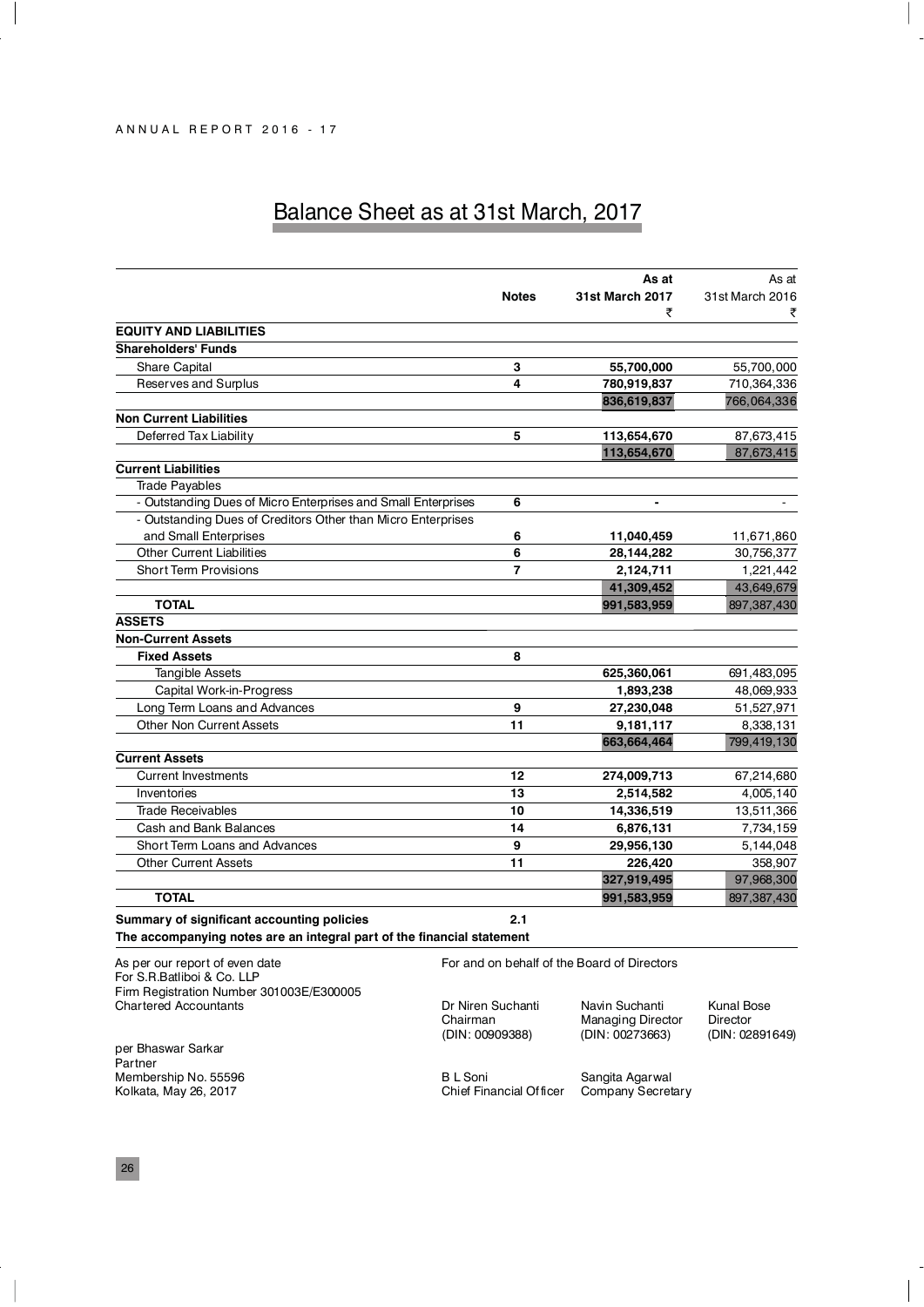

 $\mathbb{R}^n$ 

 $\overline{a}$ 

# Statement of Profit and Loss for the year ended 31st March, 2017

 $\overline{\phantom{a}}$ 

 $\frac{1}{\sqrt{2}}$ 

j.

|                                                                                                                              |                                                  | Year ended                                                    | Year ended                                              |
|------------------------------------------------------------------------------------------------------------------------------|--------------------------------------------------|---------------------------------------------------------------|---------------------------------------------------------|
|                                                                                                                              | <b>Notes</b>                                     | <b>31st March 2017</b>                                        | 31st March 2016                                         |
|                                                                                                                              |                                                  | ₹                                                             |                                                         |
| Income:                                                                                                                      |                                                  |                                                               |                                                         |
| <b>Revenue from Operations</b>                                                                                               | 15                                               | 470,556,820                                                   | 390,432,847                                             |
| Other Income                                                                                                                 | 16                                               | 18,691,991                                                    | 9,919,778                                               |
|                                                                                                                              |                                                  | 489,248,811                                                   | 400,352,625                                             |
| <b>Expense:</b>                                                                                                              |                                                  |                                                               |                                                         |
| Food and Beverage Consumed                                                                                                   | 17                                               | 58,837,220                                                    | 48,283,904                                              |
| <b>Employee Benefits Expense</b>                                                                                             | 18                                               | 82,240,074                                                    | 67,051,381                                              |
| <b>Other Expenses</b>                                                                                                        | 19                                               | 129,187,532                                                   | 108,340,763                                             |
| Depreciation and Amortization                                                                                                | 20                                               | 79,592,986                                                    | 65,392,643                                              |
|                                                                                                                              |                                                  | 349,857,812                                                   | 289,068,691                                             |
| <b>Profit Before Tax</b>                                                                                                     |                                                  | 139,390,999                                                   | 111,283,934                                             |
| Tax Expense:<br>Current Tax [including ₹ Nil for earlier years<br>(previous year ₹ 512,128)]<br>Less: MAT Credit Entitlement |                                                  | 29,748,269<br>6,453,088<br>23,295,181                         | 24,261,900<br>23,749,772<br>512,128                     |
| Deferred Tax Charge                                                                                                          |                                                  | 25,981,255                                                    | 40,267,400                                              |
|                                                                                                                              |                                                  | 49,276,436                                                    | 40,779,528                                              |
| <b>Profit After Tax</b>                                                                                                      |                                                  | 90,114,563                                                    | 70,504,406                                              |
| Earnings Per Share                                                                                                           |                                                  |                                                               |                                                         |
| [Nominal Value per share ₹10 (Previous year ₹ 10)]<br><b>Basic and Diluted</b>                                               | 21                                               |                                                               |                                                         |
|                                                                                                                              |                                                  | 16.18                                                         | 12.66                                                   |
| Summary of significant accounting policies                                                                                   | 2.1                                              |                                                               |                                                         |
| The accompanying notes are an integral part of the financial statement                                                       |                                                  |                                                               |                                                         |
| As per our report of even date<br>For S.R.Batliboi & Co. LLP<br>Firm Registration Number 301003E/E300005                     | For and on behalf of the Board of Directors      |                                                               |                                                         |
| <b>Chartered Accountants</b>                                                                                                 | Dr Niren Suchanti<br>Chairman<br>(DIN: 00909388) | Navin Suchanti<br><b>Managing Director</b><br>(DIN: 00273663) | <b>Kunal Bose</b><br><b>Director</b><br>(DIN: 02891649) |
| per Bhaswar Sarkar<br>Partner                                                                                                |                                                  |                                                               |                                                         |
| Membership No. 55596<br>Kolkata May 26 2017                                                                                  | <b>BL</b> Soni<br>Chiof Einanoial Officer        | Sangita Agarwal<br>Company Coorptory                          |                                                         |

Kolkata, May 26, 2017 Chief Financial Officer Company Secretary

27

 $\begin{array}{c} \begin{array}{c} \begin{array}{c} \end{array} \end{array} \end{array}$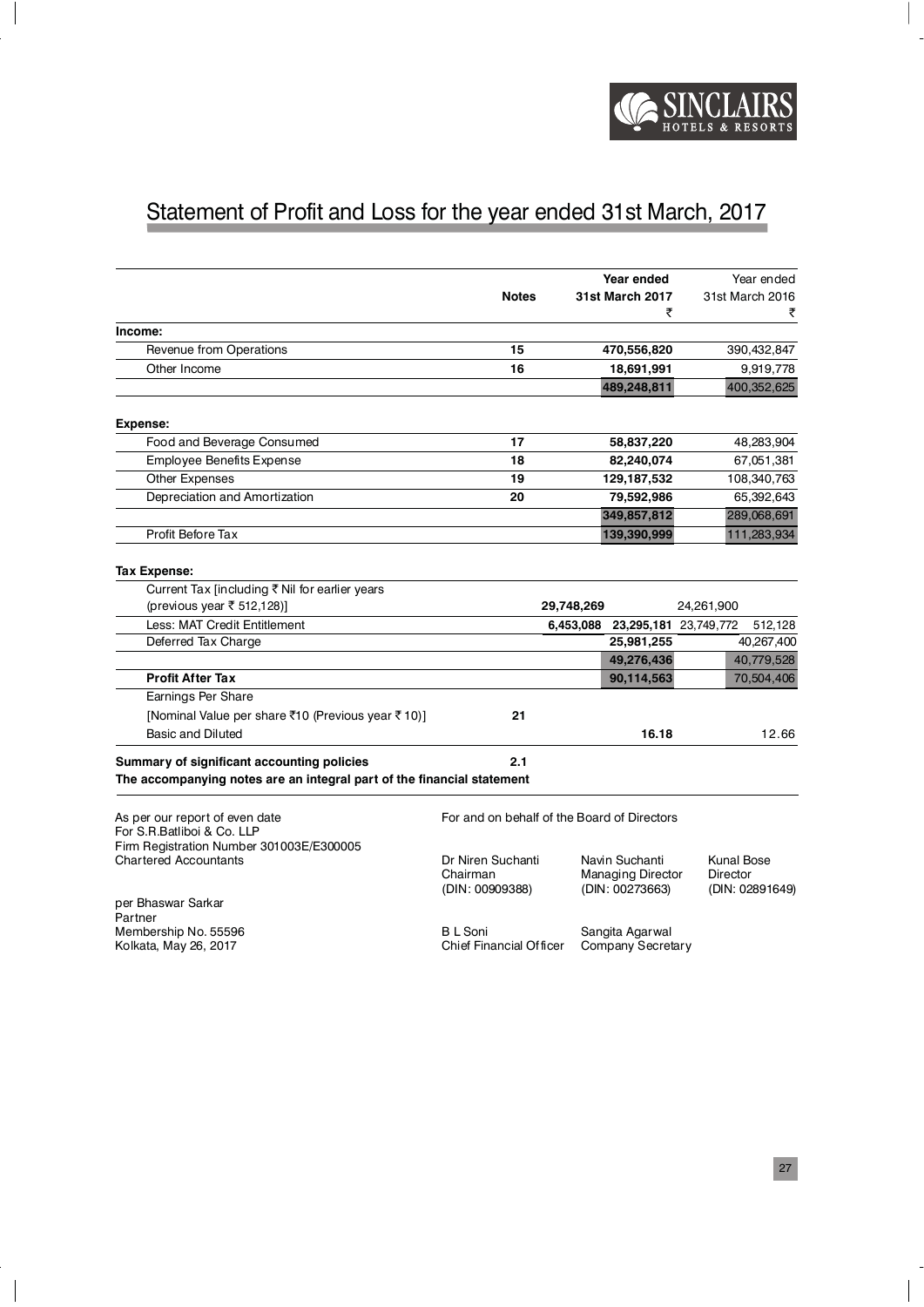$\begin{array}{c} \hline \end{array}$ 

# Cash Flow Statement for the year ended 31st March, 2017

|    |                                                                                                                          |                                             | 2016-17                  | 2015-16           |
|----|--------------------------------------------------------------------------------------------------------------------------|---------------------------------------------|--------------------------|-------------------|
| А. | <b>Cash Flow from Operating Activities</b>                                                                               |                                             |                          |                   |
|    | Net Profit before Taxes                                                                                                  |                                             | 139,390,999              | 111,283,934       |
|    | <b>Adjustments For:</b>                                                                                                  |                                             |                          |                   |
|    | Depreciation / Amortization                                                                                              |                                             | 79,592,986               | 65,392,643        |
|    | Profit on Redemption of Investments                                                                                      |                                             | (8,542,121)              | (4,683,209)       |
|    | Interest Income                                                                                                          |                                             | (1,019,565)              | (993, 966)        |
|    | Loss on Sale/Discard of Fixed Assets                                                                                     |                                             | (1, 314, 453)            | (200, 158)        |
|    | Liabilities no longer required written back                                                                              |                                             | (7, 557, 912)            | (113, 536)        |
|    | Operating profit before working capital changes                                                                          |                                             | 200,549,934              | 170,685,708       |
|    | Movements in working capital :                                                                                           |                                             |                          |                   |
|    | Decrease / (Increase) in Trade Receivables                                                                               |                                             | (825, 153)               | (5,074,383)       |
|    | Decrease / (Increase) in Inventories                                                                                     |                                             | 1,490,558                | (769, 912)        |
|    | Decrease / (Increase) in Long Term Loans and Advances                                                                    |                                             | 1,180,709                | (155,061)         |
|    | Decrease / (Increase) in Short Term Loans and Advances                                                                   |                                             | 2,120,918                | (1,747,388)       |
|    | Increase / (Decrease) in Trade Payables                                                                                  |                                             | (631, 401)               | 801,478           |
|    | Increase / (Decrease) in Short-Term Provisions                                                                           |                                             | 903,269                  | 208,518           |
|    | Increase / (Decrease) in Other Current Liabilities                                                                       |                                             | 9,036,834                | 440,321           |
|    | Cash Generated From Operation                                                                                            |                                             | 213,825,668              | 164,389,281       |
|    | Direct taxes paid (net)                                                                                                  |                                             | (27, 110, 967)           | (24,021,480)      |
|    | <b>Net Cash Flow from Operating Activities</b>                                                                           |                                             | 186,714,701              | 140,367,801       |
| B. | <b>Cash Flow from Investing Activities</b>                                                                               |                                             |                          |                   |
|    | <b>Purchase of Fixed Assets</b>                                                                                          |                                             | (10,694,022)             | (57, 672, 524)    |
|    | Proceeds from Sale of Fixed Assets                                                                                       |                                             | 5,815,914                | 214,964           |
|    | <b>Purchase of Current Investments</b>                                                                                   |                                             | (514,482,602)            | (165, 490, 720)   |
|    | Receipt of Capital Subsidy from Government                                                                               |                                             | 14,850,000               |                   |
|    | <b>Receipt of Entrance Fees</b>                                                                                          |                                             | 376,643                  | 2,939,718         |
|    | Proceeds from Sale/Maturity of Current Investment                                                                        |                                             | 316,229,690              | 132,882,929       |
|    | Purchase of Bank Deposits (having original maturity of more than three months)                                           |                                             | (2,809,894)              | (2,912,280)       |
|    | Maturity of Bank Deposits (having original maturity of more than three months)                                           |                                             | 3,241,677                | 2,492,539         |
|    | Interest Income                                                                                                          |                                             | (248, 750)               | 853,833           |
|    | Net Cash from/(used in) Investing Activities                                                                             |                                             | (187, 721, 344)          | (86,691,541)      |
|    |                                                                                                                          |                                             |                          |                   |
| C. | <b>Cash Flow from Financing Activities</b>                                                                               |                                             |                          |                   |
|    | <b>Dividends Paid</b>                                                                                                    |                                             | 22,582                   | (44, 401, 856)    |
|    | Tax on Dividend Paid                                                                                                     |                                             |                          | (9,071,338)       |
|    | Net Cash from/(used in) Financing Activities                                                                             |                                             | 22,582                   | (53, 473, 194)    |
|    | Net Increase/(decrease) in Cash and Cash Equivalents (A+B+C)                                                             |                                             | (984,061)                | 203.066           |
|    | Cash and cash equivalents at the beginning of the year                                                                   |                                             | 5,430,035                | 5,226,969         |
|    | Cash and cash equivalents at the end of the year                                                                         |                                             | 4,445,974                | 5,430,035         |
|    | Components of cash and cash equivalents                                                                                  |                                             |                          |                   |
|    | <b>Balance with banks</b>                                                                                                |                                             |                          |                   |
|    | On current accounts                                                                                                      |                                             | 2,558,797                | 3,668,453         |
|    | On unpaid dividend account *                                                                                             |                                             | 1,521,369                | 1,498,787         |
|    | Cash in hand                                                                                                             |                                             | 365,808                  | 262.795           |
|    | Cash and Bank Balances as per note 14                                                                                    |                                             | 4,445,974                | 5,430,035         |
|    | * These balances are not available for use by the Company as they represent corresponding unclaimed dividend liabilities |                                             |                          |                   |
|    |                                                                                                                          | For and on behalf of the Board of Directors |                          |                   |
|    | As per our report of even date<br>For S.R.Batliboi & Co. LLP                                                             |                                             |                          |                   |
|    |                                                                                                                          |                                             |                          |                   |
|    | Firm Registration Number 301003E/E300005<br><b>Chartered Accountants</b>                                                 | Dr Niren Suchanti                           | Navin Suchanti           | <b>Kunal Bose</b> |
|    |                                                                                                                          | Chairman                                    | <b>Managing Director</b> | <b>Director</b>   |
|    |                                                                                                                          | (DIN: 00909388)                             | (DIN: 00273663)          | (DIN: 02891649)   |
|    |                                                                                                                          |                                             |                          |                   |

per Bhaswar Sarkar Membership No. 55596

| Dr Niren Suchanti | Navin Suchanti           | Kunal Bose      |
|-------------------|--------------------------|-----------------|
| Chairman          | <b>Managing Director</b> | Director        |
| (DIN: 00909388)   | (DIN: 00273663)          | (DIN: 02891649) |
| <b>DI Q</b>       | Canada Americal          |                 |

membership No. 33396 B L Soni Sangita Agarwal Ship Sangita Agarwal Ship Sangita Agarwal Ship Sangita Agarwal S<br>Phiot Sangita Agarwal Ship Sangita Agarwal Ship Sangita Agarwal Ship Sangita Agarwal Ship Sangita Agarwal Ship Kolkata, May 26, 2017 Chief Financial Officer Company Secretary

 $\begin{array}{c} \hline \end{array}$ 

 $\overline{a}$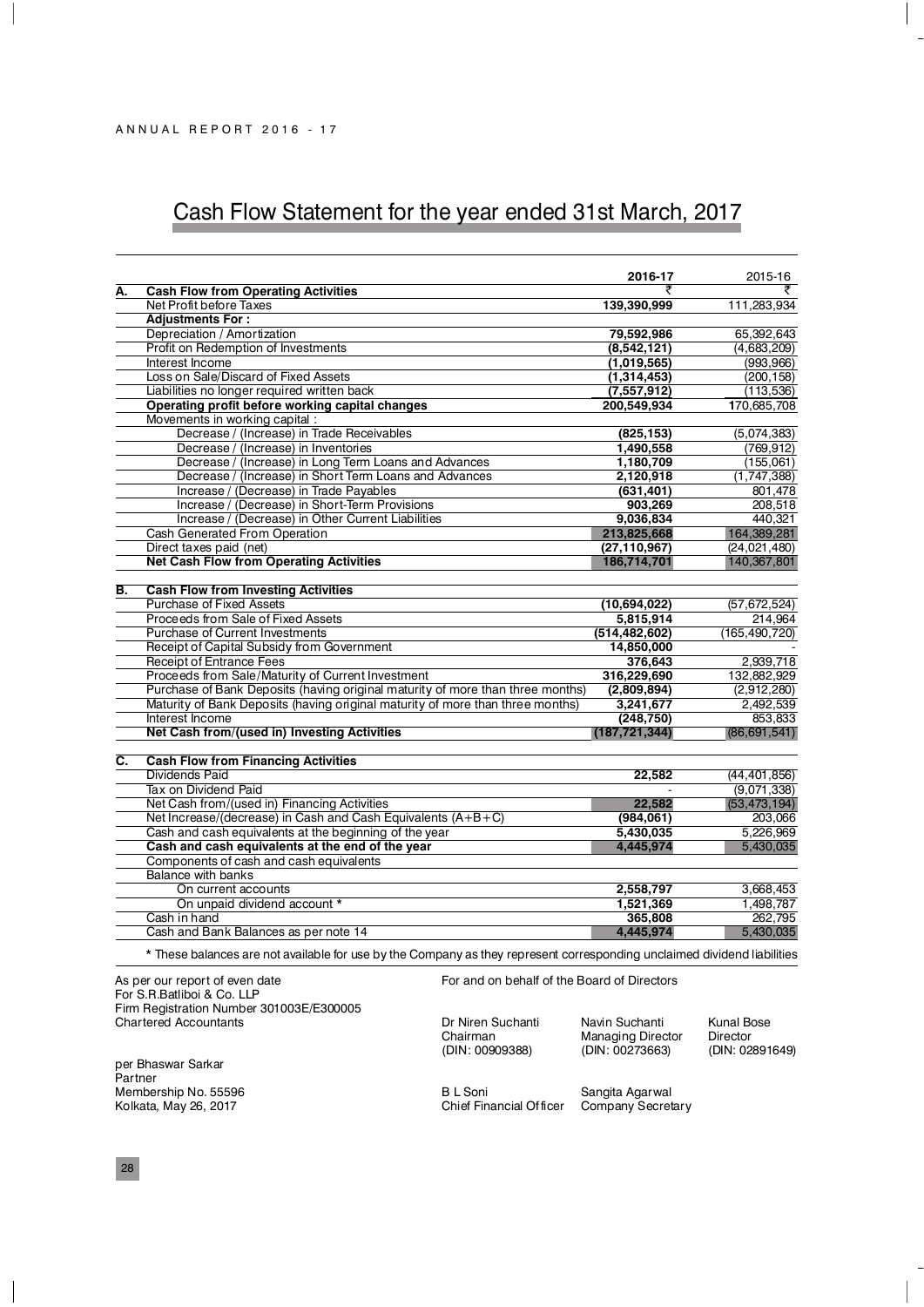#### **1. CORPORATE INFORMATION**

The Company is in the hospitality industry and has hotels / resort at Siliguri, Darjeeling, Chalsa, Kalimpong and Burdwan in West Bengal, Ooty in Tamilnadu and Port Blair in Andaman and Nicobar Islands.

#### **2. BASIS OF PREPARATION**

The financial statements of the Company have been prepared<br>in accordance with generally accepted accounting principles in India (Indian GAAP). The Company has prepared these financial statements to comply in all material respects with the accounting standards notified under section 133 of the Companies Act 2013, read together with paragraph 7 of the Companies (Accounts) Rules 2014 and Companies (Accounting Companies (Accounts) Rules 2014 and Companies (Accounting Standards) Amendment Rules 2016. The financial statements have been prepared on an accrual basis and under the historical cost convention. The accounting policies applied by the Company, are consistent with those used in the previous year except for the changes in accounting policy explained below.

#### **2.1 STATEMENT OF SIGNIFICANT ACCOUNTING POLICIES (a) CHANGE IN ACCOUNTING POLICY**

#### **i. Accounting for Income from Services**

The Company had earlier followed the policy of recognising<br>income from membership fee upfront either in full or on deferred income from membership fee upfront either in full or on deferred payment basis against providing club facilities over the period of membership. In the current year, membership fee being non-refundable, has been transferred to Capital Reserve, resulting in profit being lower by  $\overline{\epsilon}$  1,210,620.

#### **ii. Accounting for Proposed Dividend**

In terms of Revised Accounting Standards - 4, proposed dividend including dividend distribution tax shall be recognised as a liability in the period when approved by shareholders, unlike earlier requirement of recognising the same in the period to which it relates.

As such the surplus in the statement of profit and loss account is higher by ₹ 26,815,669.

#### **(b) Depreciation / Amortization**

i. Depreciation on fixed assets is calculated on a straight-line basis using the rates arrived at based on the useful lives estimated by the management. The Company has used the following rates to provide depreciation on its fixed assets.

| <b>Particulars</b>                          | <b>Useful Life estimated</b><br>by the management (years) |
|---------------------------------------------|-----------------------------------------------------------|
| <b>Buildings</b>                            | 5 to 60                                                   |
| <b>Furniture and Fixtures</b>               | 5                                                         |
| Electrical Installations                    | 5                                                         |
| <b>Plant and Machinery</b>                  | 5                                                         |
| Computers (included in<br>office equipment) | 3 to 6                                                    |
| Office Equipment                            | 5                                                         |
| Vehicles                                    | 6 to 10                                                   |
|                                             |                                                           |

ii. Depreciation on fixed assets added / disposed off during the year is provided on pro-rata basis with reference to the date of addition/disposal.

iii. Leasehold land is amortized on straight line basis over the lease period of 30 to 99 years.<br>iv. The management has estimated, supported by independent

assessment by professionals, the useful lives of furniture and assessment by professionals, the useful lives of furniture and<br>fixtures, electrical installations, plant and meabinery, building fixtures, electrical installations, plant and machinery, building improvements and office equipment as 5 years. These lives are lower than those indicated in Schedule II.

#### **(c) Impairment**

The Company assesses at each reporting date whether there is an indication that an asset may be impaired. If any indication is an indication that an asset may be impaired. If any indication exists, or when annual impairment testing for an asset is required, the company estimates the asset's recoverable asset's or cash-generating unit's (CGU) net selling price and its value in use. The recoverable amount is determined for an individual asset, unless the asset does not generate cash inflows that are largely independent of those from other assets or groups of assets. Where the carrying amount of an asset or CGU exceeds its recoverable amount, the asset is considered impaired and is written down to its recoverable amount. In assessing value in use, the estimated future cash flows are discounted to their present value using a pre-tax discount rate discounted to their present value using a pre-tax discount rate that reflects current market assessments of the time value of money and the risks specific to the asset. In determining net selling price, recent market transactions are taken into account, if available. If no such transactions can be identified, an appropriate valuation model is used.<br>An assessment is made at each reporting date whether there

An assessment is made at each reporting date whether there is any indication that previously recognized impairment losses may no longer exist or may have decreased.

#### **(d) Leases**

#### Operating Lease:

Where the Company is lessee

Leases, where the lessor effectively retains substantially all the risks and benefits of ownership of the leased item are classified as operating leases. Operating lease payments are classified as operating leases. Operating lease payments are recognized as an expense in the statement of profit and loss on a straight-line basis over the lease term.

Where the Company is the lessor<br>Leases in which the Company does not transfer substantially all the risks and benefits of ownership of the asset are classified as operating leases. Assets subject to operating leases are included in fixed assets. Lease income on an operating lease is recognized in the statement of profit and loss on a straightline basis over the lease term. Costs, including depreciation, are recognized as an expense in the statement of profit and loss. are recognized as an expense in the statement of profit and loss. Initial direct costs such as legal costs, brokerage costs, etc. are recognized immediately in the statement of profit and loss.

#### **(e) Government grants and subsidies**

Grants and subsidies from the government are recognized when there is reasonable assurance that (i) the company will when there is reasonable assurance that (i) the company will<br>comply with the conditions etterhed to them, and (ii) the comply with the conditions attached to them, and (ii) the<br>exectlo beid will be received grant/subsidy will be received.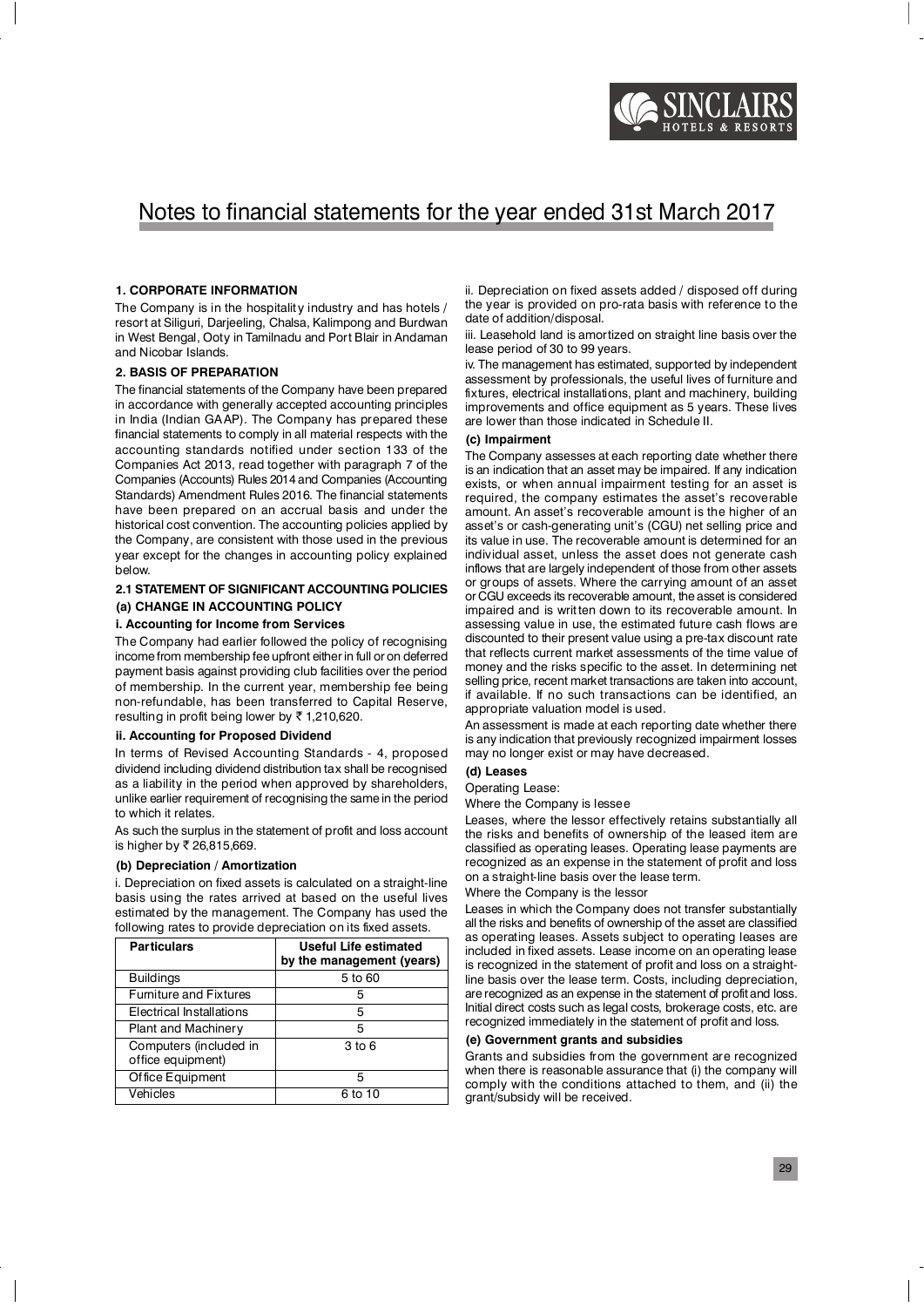When the grant or subsidy relates to revenue, it is recognized as income on a systematic basis in the statement of profit and as income on a systematic basis in the statement of profit and loss over the periods necessary to match them with the related costs, which they are intended to compensate. Where the grant relates to an asset, it is recognized as deferred income grant relates to an asset, it is recognized as deferred income and released to income in equal amounts over the expected useful life of the related asset.

Where the company receives non-monetary grants, the asset is accounted for on the basis of its acquisition cost. In case is accounted for on the basis of its acquisition cost. In case a non-monetary asset is given free of cost, it is recognized at a nominal value.<br>Government grants of the nature of promoters' contribution

Government grants of the nature of promoters' contribution are credited to capital reserve and treated as a part of shareholders' funds.

**(f) Investment**<sup>s</sup> for not more than one year from the date on which such investments are made are classified as current investments. investments are made are classified as current investments. All other investments are classified as long-term investments. On initial recognition, all investments are measured at cost.<br>The cost comprises purchase price and directly attributable acquisition charges such as brokerage, fees and duties. If an investment is acquired, or partly acquired, by the issue of shares or other securities, the acquisition cost is the fair value of the securities issued. If an investment is acquired in exchange for another asset, the acquisition is determined by reference to the fair value of the asset given up or by reference to the to the fair value of the asset given up or by reference to the fair value of the investment acquired, whichever is more clearly evident.<br>Current investments are carried in the financial statements at

lower of cost and fair value determined on an individual investment basis. Long-term investments are carried at cost. However, provision for diminution in value is made to recognize However, provision for diminution in value is made to recognize a decline other than temporary in the value of the investments. On disposal of an investment, the difference between its carrying amount and net disposal proceeds is charged or<br>exedited to the etermination of profit and less. credited to the statement of profit and loss.

#### **(g) Inventories**

Inventories are valued as lower of cost and net realizable value.<br>Cost is determined on "First in First Out" basis. Net realizable value is the estimated selling price in the ordinary course of value is the estimated selling price in the ordinary course of business, less estimated costs of completion and estimated costs necessary to make the sale.

#### **(h) Revenue Recognition**

Revenue is recognized to the extent that it is probable that the economic benefits will flow to the Company and the revenue can be reliably measured.

#### **i. Income from Services**

Revenue from hospitality services is recognised when the services are rendered and the same becomes chargeable. Service tax and other statutory dues are collected on behalf of the government and are excluded from revenue. It comprises of the government and are excluded from revenue. It comprises of sale of room and food and beverages and other services.

#### **ii. Interest**

Revenue is recognised on a time proportion basis taking into account the amount outstanding and the rate applicable.

#### **iii. Dividends**

Revenue is recognised when the shareholders' right to receive payment is established by the Balance Sheet date.

#### **(i) Foreign Currency Transaction i. Initial Recognition**

Foreign currency transactions are recorded in the reporting<br>currency, by applying to the foreign currency amount the currency, by applying to the foreign currency amount the exchange rate between the reporting currency and the foreign currency on the date of the transaction.

#### **ii. Conversion**

Foreign currency monetary items are retranslated using the exchange rate prevailing at the reporting date. Non-monetary items, which are measured in terms of historical cost denominated in a foreign currency, are reported using the exchange rate at the date of the transaction. Non-monetary items, which are measured at fair value or other similar valuation. denominated in a foreign currency, are translated using the denominated in a foreign currency, are translated using the exchange rate at the date when such value was determined.

#### **iii. Exchange Differences**

Exchange differences arising on the settlement of monetary<br>items or on reporting monetary items of Company at rates different from those at which they were initially recorded during the year, or reported in previous financial statements, are the year, or reported in previous financial statements, are recognised as income or as expenses in the year in which they arise.

#### **(j) Retirement and other employee benefits**

(i) Retirement benefit in the form of provident fund is a defined contribution scheme. The company has no obligation, other than the contribution payable to the provident fund. The company recognizes contribution payable to the provident fund scheme as an expenditure, when an employee renders fund scheme as an expenditure, when an employee renders the related service. If the contribution payable to the scheme for service received before the balance sheet date exceeds<br>the contribution already paid, the deficit payable to the scheme is recognized as a liability after deducting the contribution already paid. If the contribution already paid exceeds the contribution due for services received before the balance sheet date, then excess is recognized as an asset to the extent sheet date, then excess is recognized as an asset to the extent that the pre payment will lead to a reduction in future payment or a cash refund.<br>(ii) Gratuity liability is a defined benefit obligation and is provided

for on the basis of an actuarial valuation under projected unit for on the basis of an actuarial valuation under projected unit credit method made at the end of each financial year.

(iii) Short term compensated absences are provided for based on management estimates.

(iv) Actuarial gains / losses are immediately taken to Statement of Profit and Loss and are not deferred.

#### **(k) Income Taxes**

Tax expense comprises current and deferred tax. Current income tax is measured at the amount expected to be paid to the tax authorities in accordance with the Income tax Act, 1961 enacted in India. The tax rates and tax laws used to 1961 enacted in India. The tax rates and tax laws used to compute the amount are those that are enacted or substantively enacted, at the reporting date.<br>Deferred income taxes reflect the impact of timing differences

Deferred income taxes reflect the impact of timing differences between taxable income and accounting income originating during the current year and reversal of timing differences for<br>the earlier years. Deferred tax is measured using the tax rates and the tax laws enacted or substantively enacted at the reporting date. Deferred income tax relating to items recognized reporting date. Deferred income tax relating to items recognized directly in equity is recognized in equity and not in the statement of profit and loss.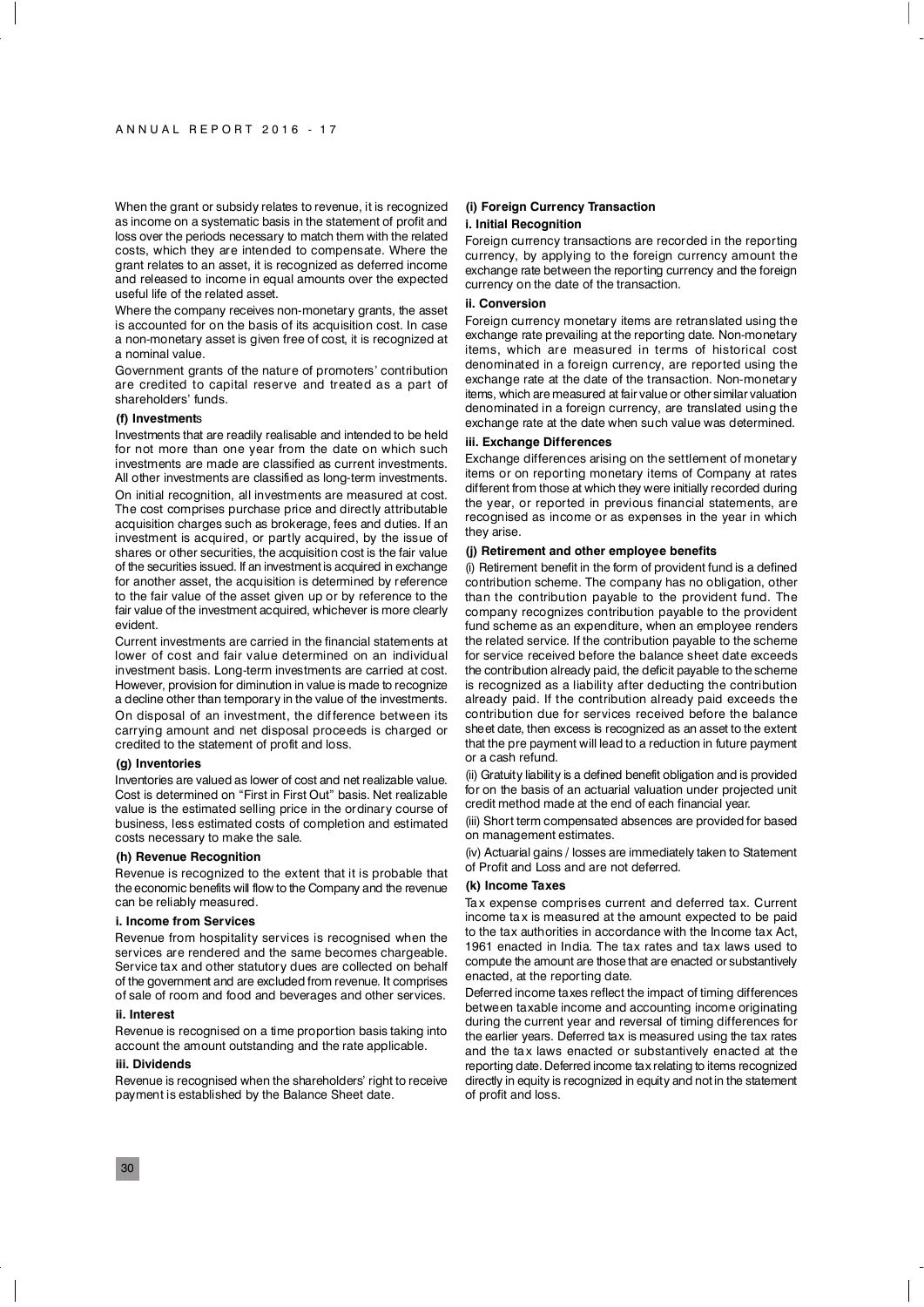

Deferred tax liabilities are recognized for all taxable timing<br>differences. Deferred tax assets are recognized for deductible differences. Deferred tax assets are recognized for deductible timing differences only to the extent that there is reasonable certainty that sufficient future taxable income will be available against which such deferred tax assets can be realized. In situations where the Company has unabsorbed depreciation or carry forward tax losses, all deferred tax assets are recognized only if there is virtual certainty supported by convincing evidence that they can be realized against future

taxable profits.<br>The carrying amount of deferred tax assets are reviewed at each reporting date. The Company writes-down the carrying amount of deferred tax asset to the extent that it is no longer reasonably certain or virtually certain, as the case may be, that sufficient future taxable income will be available against which deferred tax asset can be realized. Any such write-down is reversed to the extent that it becomes reasonably certain is reversed to the extent that it becomes reasonably certain or virtually certain, as the case may be, that sufficient future taxable income will be available.<br>Minimum alternate tax (MAT) paid in a year is charged to the

statement of profit and loss as current tax. The Company recognizes MAT credit available as an asset only to the extent that there is convincing evidence that the Company will pay normal income tax during the specified period, i.e., the period for which MAT credit is allowed to be carried forward. In the year in which the Company recognizes MAT credit as an asset in accordance with the Guidance Note on Accounting for Credit Available in respect of Minimum Alternative Tax under Credit Available in respect of Minimum Alternative Tax under The Income-tax Act, 1961, the said asset is created by way of credit to the statement of profit and loss and shown as "MAT<br>Credit Entitlement." The Company reviews the "MAT credit entitlement" asset at each reporting date and writes down the asset to the extent the Company does not have convincing asset to the extent the Company does not have convincing evidence that it will pay normal tax during the specified period.

#### **(l) Segment Reporting Policy**

The company's operating businesses are organized and managed separately according to the nature of products and services provided, with each segment representing a strategic business unit that offers different products and serves different markets. The analysis of geographical segments is based on markets. The analysis of geographical segments is based on the areas in which major operating divisions of the company operate. As The Company has hoteliering as its sole business segment and the same is considered as its primary reportable segment. The Company at present operates in India only and therefore analysis of geographical segment is not applicable to the Company.

#### **(m) Earnings Per Share**

Basic earnings per share are calculated by dividing the net by the weighted average number of equity shares outstanding during the year. Partly paid equity shares are treated as a fraction of an equity share to the extent that they are entitled fraction of an equity share to the extent that they are entitled to participate in dividends relative to a fully paid equity share during the reporting period. The weighted average number of equity shares outstanding during the period is adjusted for events such as bonus issue, bonus element in a rights issue, share split, and reverse share split (consolidation of shares) that have changed the number of equity shares outstanding, without a corresponding change in resources.<br>For the purpose of calculating diluted earnings per share, the

net profit or loss for the period attributable to equity shareholders and the weighted average number of shares shareholders and the weighted average number of shares outstanding during the period are adjusted for the effects of all dilutive potential equity shares.

#### **(n) Provisions**

A provision is recognized when the Company has a present obligation as a result of past event, it is probable that an outflow of resources embodying economic benefits will be required to settle the obligation and a reliable estimate can be made of the amount of the obligation. Provisions are not discounted to their present value and are determined based on the best estimate required to settle the obligation at the reporting date. These estimates are reviewed at each reporting reporting date. These estimates are reviewed at each reporting date and adjusted to reflect the current best estimates.

#### **(o) Contingent liabilities**

A contingent liability is a possible obligation that arises from past events whose existence will be confirmed by the occurrence or non-occurrence of one or more uncertain future events beyond the control of the Company or a present obligation that is not recognized because it is not probable that an outflow of resources will be required to settle the obligation. A contingent liability also arises in extremely rare cases where there is a liability that cannot be recognized because it cannot be measured reliably. The Company does because it cannot be measured reliably. The Company does not recognize a contingent liability but discloses its existence in the financial statements.

#### **(p) Cash and cash equivalents**

Cash and cash equivalents comprise of cash at bank and in hand and short-term investments with an original maturity of three months or less.

31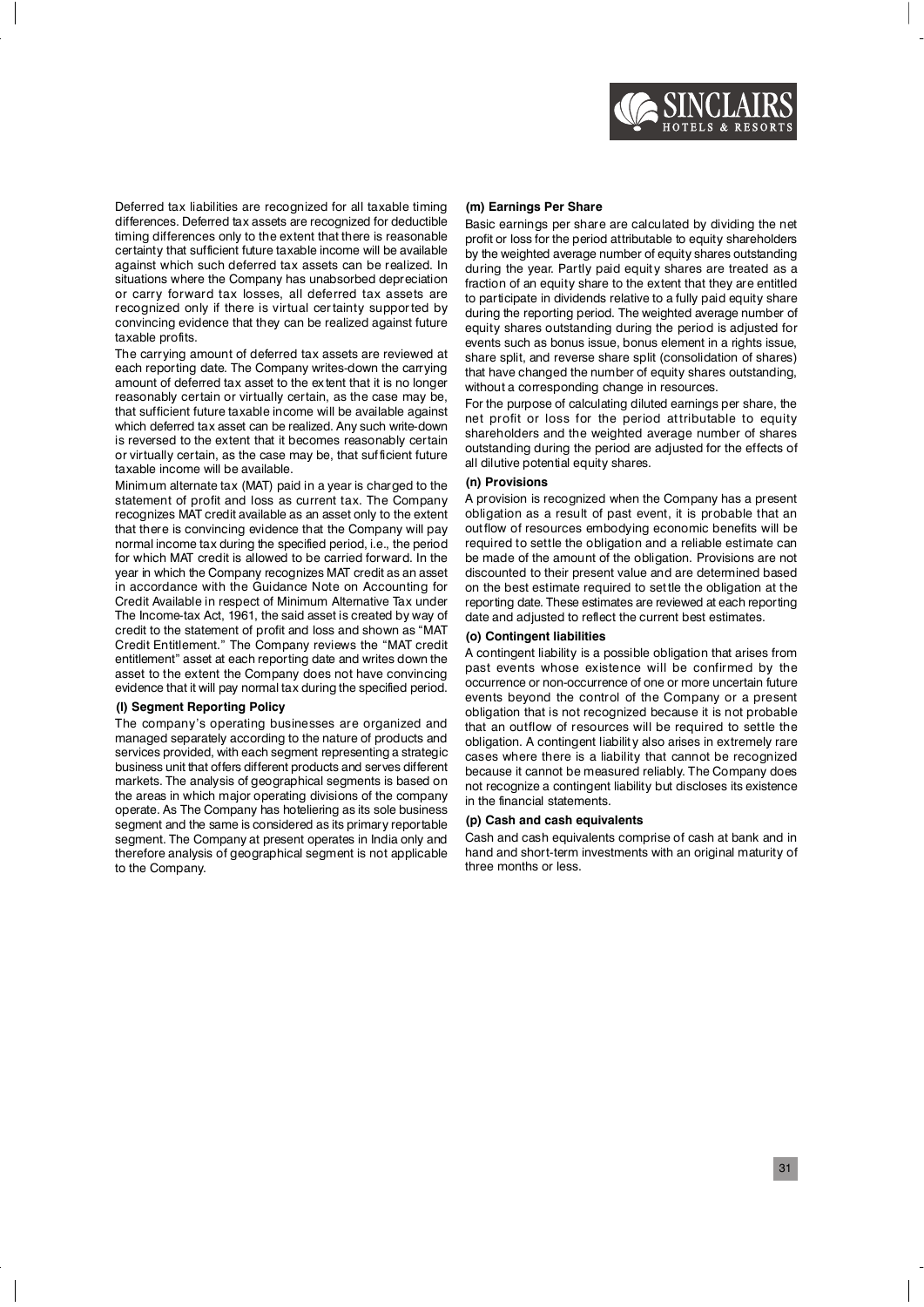$\overline{\phantom{a}}$ 

|                                                                                            | As at                  | As at           |
|--------------------------------------------------------------------------------------------|------------------------|-----------------|
|                                                                                            | <b>31st March 2017</b> | 31st March 2016 |
|                                                                                            |                        | ₹               |
| <b>3 SHARE CAPITAL</b>                                                                     |                        |                 |
| <b>Authorized Share Capital</b>                                                            |                        |                 |
| 15,000,000 (previous year 15,000,000) equity shares of ₹10/- each                          | 150,000,000            | 150,000,000     |
| 5,000,000 (previous year 5,000,000) redeemable preference shares of $\bar{\tau}$ 10/- each | 50,000,000             | 50,000,000      |
|                                                                                            | 200,000,000            | 200,000,000     |
| Issued, subscribed and fully paid-up shares                                                |                        |                 |
| 5,570,000 (previous year 5,570,000) equity shares of ₹10/- each fully paid-up              | 55,700,000             | 55,700,000      |

**(a)Reconciliation of the shares outstanding at the beginning and at the end of the reporting period**

|                                    |           | 31st March 2017     |           | 31st March 2016 |  |
|------------------------------------|-----------|---------------------|-----------|-----------------|--|
| <b>Equity Shares</b>               | No.       | Amount in $\bar{z}$ | No.       | Amount in ₹     |  |
| At the beginning of the year       | 5,570,000 | 55.700.000          | 5.570.000 | 55,700,000      |  |
| Outstanding at the end of the year | 5,570,000 | 55,700,000          | 5,570,000 | 55,700,000      |  |

#### **(b) Terms/rights attached to equity shares**

The Company has only one class of equity shares having par value of  $\bar{c}$  10 per share. Every holder of an equity share is entitled to one vote per share. The Company declares and pays dividends in Indian rupees.

In the event of liquidation of the Company, after distribution of all preferential amounts, the remaining assets of the company will be distributed to equity shareholders in proportion to their shareholding.

#### **(c) Details of shareholders holding more than 5% Equity Shares in the Company**

| Name of the shareholders                            | As at 31st March 2017      |           | As at 31st March 2016 |           |
|-----------------------------------------------------|----------------------------|-----------|-----------------------|-----------|
|                                                     | <b>No of Equity Shares</b> | % holding | No of Equity Shares   | % holding |
| Equity shares of $\bar{\tau}$ 10 each fully paid up |                            |           |                       |           |
| Xander Investment Holding X Ltd                     | 1,568,187                  | 28.15%    | 1.585.119             | 28.46%    |
| Sujata Suchanti                                     | 1,164,142                  | 20.90%    | 1.141.022             | 20.49%    |
| Pramina Suchanti                                    | 1,141,022                  | 20.49%    | 1.164.142             | 20.90%    |
| <b>MCCS Investment Holding Ltd.</b>                 | 588,000                    | 10.56%    | 588,000               | 10.56%    |
| Navin Suchanti                                      | 313,051                    | 5.62%     | 293.738               | 5.27%     |
| Dr Niren Suchanti                                   | 293,738                    | 5.27%     | 313.051               | 5.62%     |

As per records of the Company, and information provided by its Registrar the above shareholding represents both legal and beneficial ownership of shares.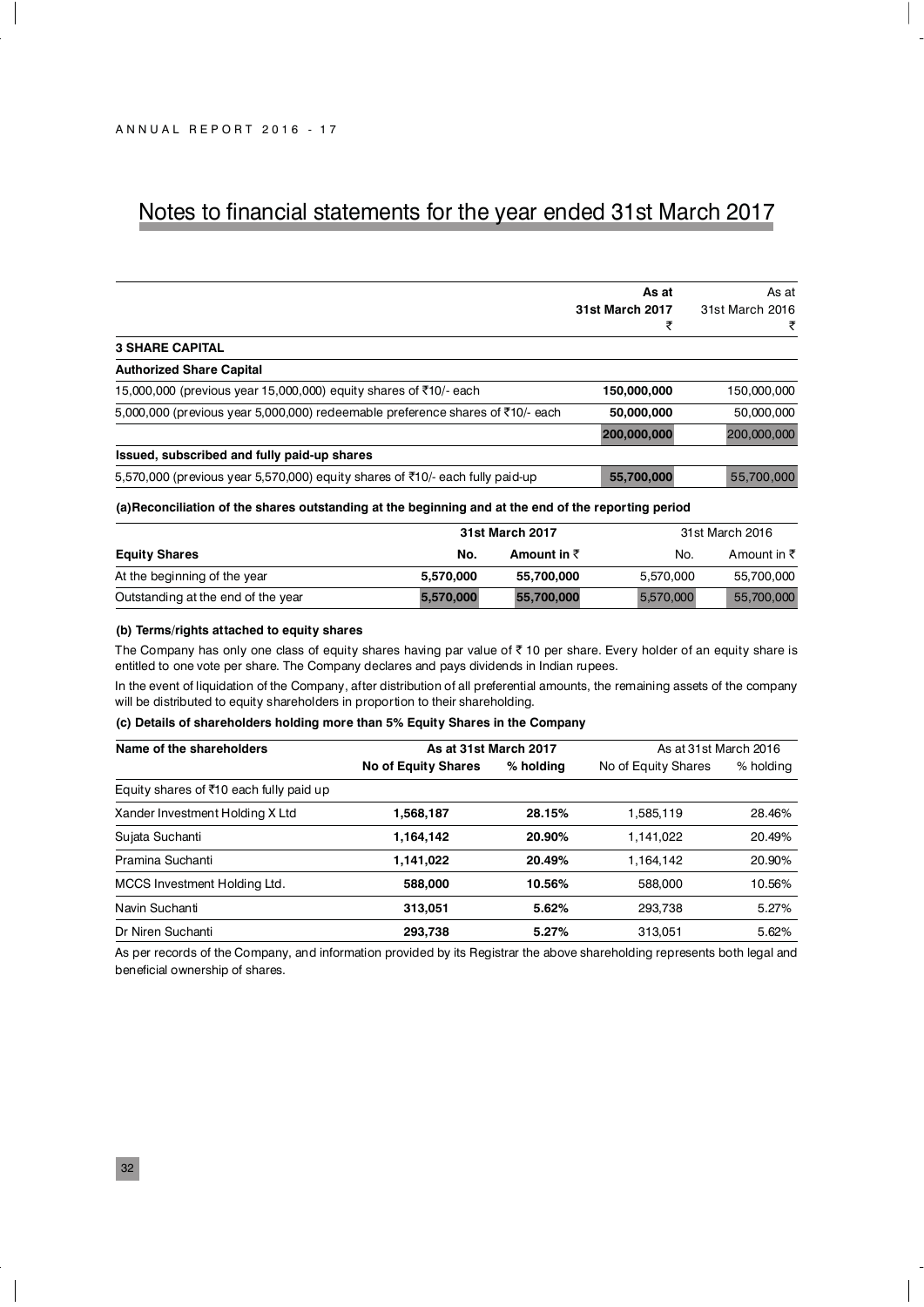

 $\overline{\phantom{a}}$ 

33

 $\begin{array}{c} \hline \end{array}$ 

# Notes to financial statements for the year ended 31st March 2017

 $\overline{\phantom{a}}$ 

 $\begin{array}{c} \begin{array}{c} \hline \end{array} \end{array}$ 

|                                                               |                          | As at                       |            | As at                     |
|---------------------------------------------------------------|--------------------------|-----------------------------|------------|---------------------------|
|                                                               |                          | <b>31st March 2017</b><br>₹ |            | 31st March 2016<br>₹      |
| <b>4 RESERVES AND SURPLUS</b>                                 |                          |                             |            |                           |
| <b>Capital Reserve</b>                                        |                          |                             |            |                           |
| <b>Amalgamation Reserve</b>                                   |                          |                             |            |                           |
| Balance as per last financial statements                      |                          | 7,279,767                   |            | 7,279,767                 |
| <b>Entrance Fees</b>                                          |                          |                             |            |                           |
| Balance as per last financial statements                      | 13,094,916               |                             | 10,155,198 |                           |
| Received during the year                                      | 376,643                  | 13,471,559                  | 2,939,718  | 13,094,916                |
|                                                               |                          | 20,751,326                  |            | 20,374,683                |
| <b>Capital Redemption Reserve</b>                             |                          |                             |            |                           |
| Balance as per last financial statements                      |                          | 17,232,220                  |            | 17,232,220                |
| <b>Capital Investment Subsidy</b>                             |                          |                             |            |                           |
| Balance as per last financial statements                      |                          | 8,136,724                   |            | 8,136,724                 |
| Received during the year                                      |                          | 14,850,000                  |            |                           |
|                                                               |                          | 22,986,724                  |            | 8,136,724                 |
|                                                               |                          |                             |            |                           |
| <b>Securities Premium Account</b>                             |                          |                             |            |                           |
| Balance as per last financial statements                      |                          | 321,221,225                 |            | 321, 221, 225             |
| <b>Revaluation Reserve</b>                                    |                          |                             |            |                           |
| Balance as per last financial statements                      |                          | 34,785,705                  |            | 34,785,705                |
| Less: Adjusted against Fixed Assets*                          |                          | 34,785,705                  |            |                           |
|                                                               |                          |                             |            | 34,785,705                |
| <b>General Reserve</b>                                        |                          |                             |            |                           |
| Balance as per last financial statements                      |                          | 202,437,254                 |            | 187,437,254               |
| Add: Amount transferred from surplus balance in the           |                          |                             |            |                           |
| statement of profit and loss                                  |                          | 20,000,000                  |            | 15,000,000                |
| <b>Closing Balance</b>                                        |                          | 222,437,254                 |            | 202, 437, 254             |
|                                                               |                          |                             |            |                           |
| Surplus in the Statement of Profit and Loss                   |                          |                             |            |                           |
| Balance as per last financial statements                      |                          | 106,176,525                 |            | 77,487,788                |
| Add: Profit for the year                                      |                          | 90,114,563<br>196,291,088   |            | 70,504,406<br>147,992,194 |
|                                                               |                          |                             |            |                           |
| <b>Appropriations:</b>                                        |                          |                             |            |                           |
| Interim Dividend [amount per share ₹ Nil (previous year ₹ 4)] |                          | $\overline{\phantom{a}}$    | 22,280,000 |                           |
| Tax on Interim Dividend                                       | $\overline{\phantom{a}}$ |                             | 4,535,669  | 26,815,669                |
| Transfer to General Reserve                                   |                          | 20,000,000                  |            | 15,000,000                |
| Net surplus in the statement of profit and loss               |                          | 176,291,088                 |            | 106,176,525               |
|                                                               |                          | 780,919,837                 |            | 710,364,336               |

\* Pursuant to Companies (Accounting Standards) Amendment Rules, 2016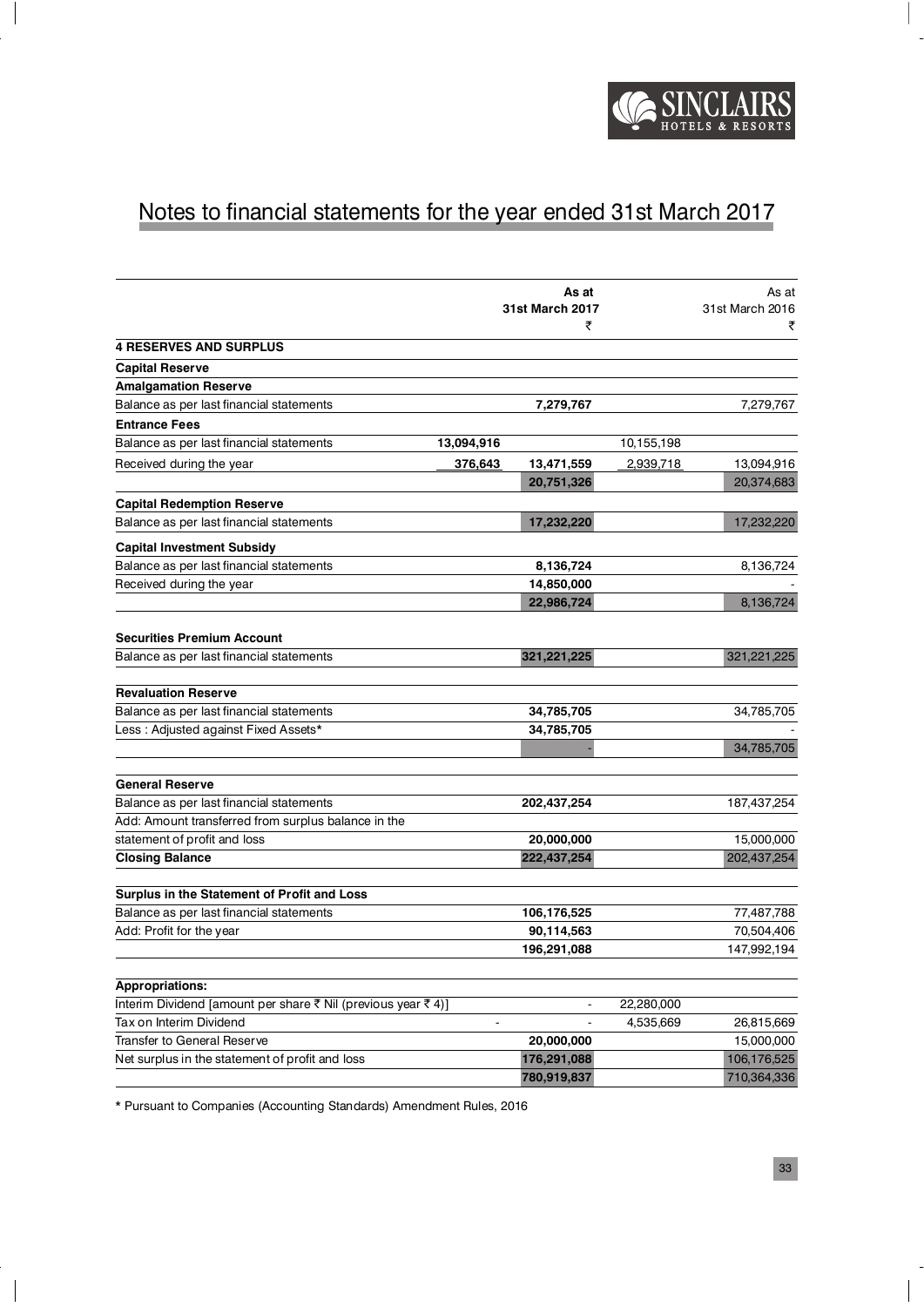$\overline{\phantom{a}}$ 

# Notes to financial statements for the year ended 31st March 2017

 $\mathcal{L}$ 

 $\begin{array}{c} \hline \end{array}$ 

|   |                                                                                                                                   | As at<br>31st March 2017<br>₹ | As at<br>31st March 2016 |
|---|-----------------------------------------------------------------------------------------------------------------------------------|-------------------------------|--------------------------|
| 5 | DEFERRED TAX LIABILITY (net)                                                                                                      |                               |                          |
|   | Deferred tax liability                                                                                                            |                               |                          |
|   | Fixed Assets: Impact of difference between tax depreciation and<br>depreciation/ amortisation charged for the financial reporting | 113,654,670                   | 132,046,198              |
|   | <b>Gross Deferred tax liability</b>                                                                                               | 113,654,670                   | 132,046,198              |
|   | <b>Deferred tax Asset</b><br>Unabsorbed depreciation and carry forward losses                                                     |                               | 41,821,288               |
|   | Impact of expenditure charged to the statement of profit and                                                                      |                               |                          |
|   | loss in the current year but allowable for tax purposes on payment basis                                                          |                               | 2,551,495                |
|   | <b>Gross Deferred tax asset</b>                                                                                                   |                               | 44,372,783               |
|   | Net deferred tax liability                                                                                                        | 113,654,670                   | 87,673,415               |
|   |                                                                                                                                   |                               | <b>Current</b>           |
|   |                                                                                                                                   | As at                         | As at                    |
|   |                                                                                                                                   | <b>31st March 2017</b>        | 31st March 2016          |
|   |                                                                                                                                   | ₹                             | ₹                        |
| 6 | <b>OTHER LIABILITIES</b>                                                                                                          |                               |                          |
|   | <b>Trade Payables</b>                                                                                                             |                               |                          |
|   | (refer note 23 for details of dues to                                                                                             |                               |                          |
|   | micro and small enterprises)                                                                                                      |                               |                          |
|   | - Total outstanding dues of micro                                                                                                 |                               |                          |
|   | enterprises and small enterprises                                                                                                 |                               |                          |
|   | - Total outstanding dues of creditors                                                                                             |                               |                          |
|   | other than micro enterprises and                                                                                                  |                               |                          |
|   | small enterprises                                                                                                                 | 11,040,459                    | 11,671,860               |
|   |                                                                                                                                   | 11,040,459                    | 11,671,860               |
|   | <b>Other Liabilities</b>                                                                                                          |                               |                          |
|   | <b>Advances from Customers</b>                                                                                                    | 17,773,374                    | 10,875,007               |
|   | Unclaimed dividend                                                                                                                | 1,521,369                     | 1,498,787                |
|   | (Amount will be credited to Investor                                                                                              |                               |                          |
|   | Education and Protection Fund when due)                                                                                           |                               |                          |
|   | <b>Other Payables</b>                                                                                                             |                               |                          |
|   | Deposits received from others                                                                                                     | 35,000                        | 360,000                  |
|   | Creditors for fixed assets<br><b>Statutory Dues</b>                                                                               | 138,800<br>2,621,682          | 4,252,399<br>9,327,826   |
|   | Other payable (for employees etc)                                                                                                 | 6,054,057                     | 4,442,358                |
|   |                                                                                                                                   | 28, 144, 282                  | 30,756,377               |
|   |                                                                                                                                   |                               |                          |
| 7 | <b>SHORT-TERM PROVISIONS</b><br>Provision for Gratuity                                                                            | 2,124,711                     | 1,221,442                |
|   |                                                                                                                                   | 2,124,711                     | 1,221,442                |

 $\frac{1}{\sqrt{2}}$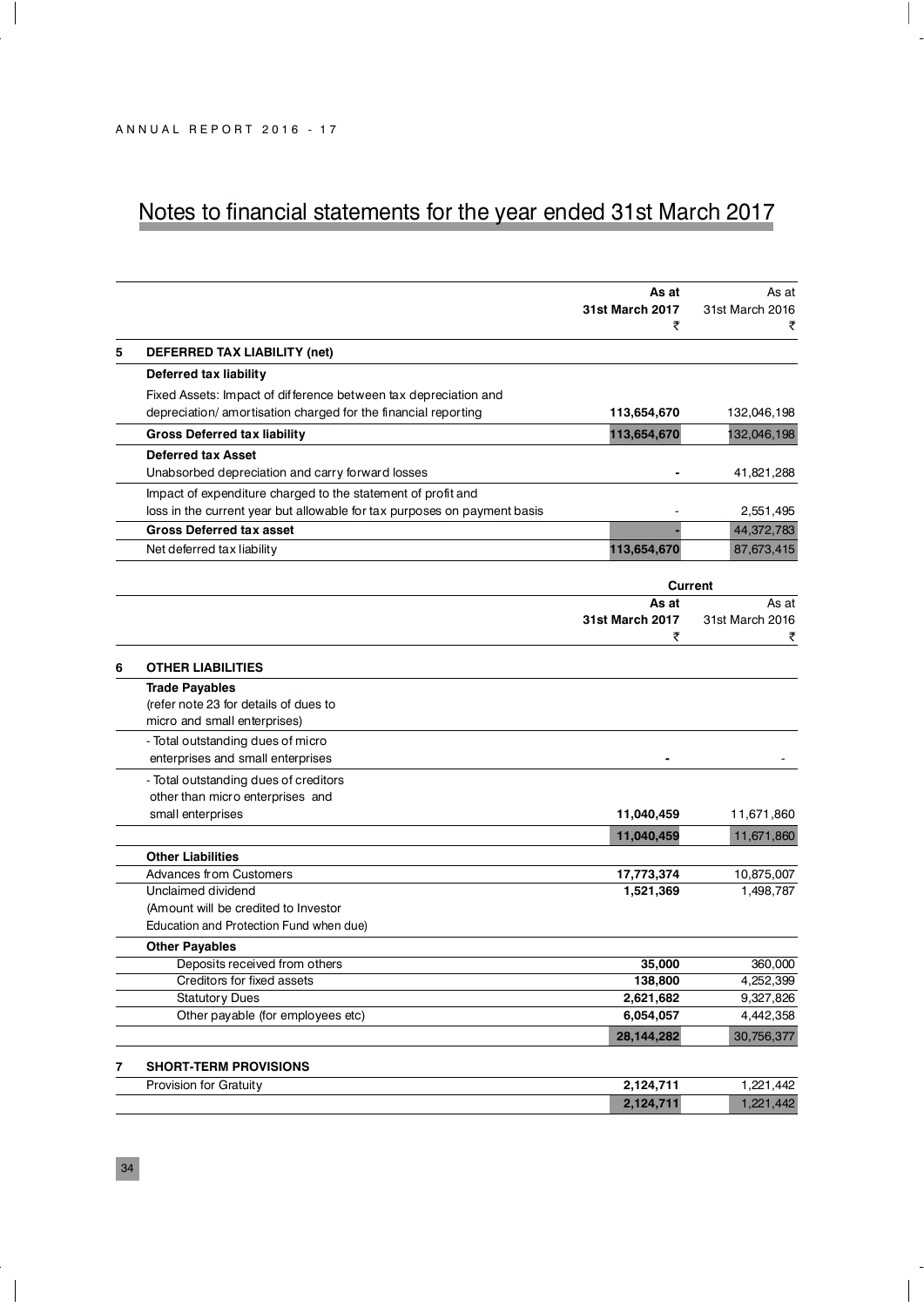Notes to financial statements for the year ended 31st March 2017 Notes to financial statements for the year ended 31st March 2017

 $\begin{array}{c} \begin{array}{c} \end{array} \end{array}$ 

 $\overline{\phantom{a}}$ 

# FIXED ASSETS AND CAPITAL WORK IN PROGRESS **8 FIXED ASSETS AND CAPITAL WORK IN PROGRESS**  $\circ$

|                                                                                                                                                               |                  |                   |                 | <b>Tangible Asset</b>  |                                                                                                                          |                            |           |                     |             |
|---------------------------------------------------------------------------------------------------------------------------------------------------------------|------------------|-------------------|-----------------|------------------------|--------------------------------------------------------------------------------------------------------------------------|----------------------------|-----------|---------------------|-------------|
|                                                                                                                                                               | Freehold<br>Land | Leasehold<br>Land | <b>Building</b> | equipment<br>Plant and | and fixture<br>Furniture                                                                                                 | installation<br>Electrical | Vehicles  | Office<br>equipment | Total       |
| <b>Cost or Revalued</b>                                                                                                                                       |                  |                   |                 |                        |                                                                                                                          |                            |           |                     |             |
| As at 1st April 2015                                                                                                                                          | 06,772,623       | 5,244,889         | 424,312,361     | 80,890,649             | 143,318,620                                                                                                              | 38,552,192                 | 7,347,405 | 6,796,933           | 813,235,672 |
| Additions                                                                                                                                                     | 8,203,586        | 1,678,410         | 112,552,908     | 19,097,144             | 25,340,401                                                                                                               | 13,896,273                 | 605,000   | 2,289,357           | 183,663,079 |
| <b>Disposals</b>                                                                                                                                              |                  |                   |                 | 1,098,582              | 210,000                                                                                                                  | 1,587,130                  |           | 32,237              | 2,927,949   |
| As at 31st March 2016                                                                                                                                         | 4,976,209<br>ᄃ   | 6,923,299         | 536,865,269     | 98,889,211             | 168,449,021                                                                                                              | 50,861,335                 | 7,952,405 | 9,054,053           | 993,970,802 |
| Additions                                                                                                                                                     |                  |                   | 45,525,976      | 2,914,063              | 2,357,484                                                                                                                | 3,979,745                  | 67,845    | 512,005             | 55,357,118  |
| Adjusted on withdrawal of Revaluation Reserve                                                                                                                 | 8,897,405        |                   | 29,847,390      |                        |                                                                                                                          |                            |           |                     | 48,744,795  |
| <b>Disposals</b>                                                                                                                                              | 2,564,154        |                   | 4,919,439       | 226,000                | 356,500                                                                                                                  | 25,200                     | 1,308,706 | 221,000             | 9,620,999   |
| As at 31st March 2017                                                                                                                                         | 93,514,650       | 6,923,299         | 547,624,416     | 101,577,274            | 170,450,005                                                                                                              | 54,815,880                 | 6,711,544 | 9,345,058           | 990,962,126 |
| Depreciation/ Amortisation                                                                                                                                    |                  |                   |                 |                        |                                                                                                                          |                            |           |                     |             |
| As at 1st April 2015                                                                                                                                          | ٠                | 559,009           | 81,671,229      | 57,181,549             | 72,653,826                                                                                                               | 19,598,226                 | 4,459,969 | 3,884,399           | 240,008,207 |
| Charge for the year                                                                                                                                           |                  | 284,423           | 23,991,267      | 9,650,267              | 22,596,752                                                                                                               | 6,717,218                  | 892,192   | 1,260,524           | 65,392,643  |
| <b>Disposals</b>                                                                                                                                              |                  |                   |                 | 1,098,582              | 210,000                                                                                                                  | 1,572,324                  |           | 32,237              | 2,913,143   |
| As at 31st March 2016                                                                                                                                         |                  | 843,432           | 105,662,496     | 65,733,234             | 95,040,578                                                                                                               | 24,743,120                 | 5,352,161 | 5,112,686           | 302,487,707 |
| Charge for the year                                                                                                                                           | $\blacksquare$   | 181,931           | 33,227,823      | 11,127,535             | 24,531,786                                                                                                               | 8,560,102                  | 834,600   | 1,129,209           | 79,592,986  |
| <b>Disposals</b>                                                                                                                                              |                  |                   | 442,784         | 226,000                | 356,500                                                                                                                  | 25,200                     | 1,248,054 | 221,000             | 2,519,538   |
| Adjusted on withdrawal of Revaluation Reserve                                                                                                                 | $\blacksquare$   |                   | 3,959,090       |                        |                                                                                                                          |                            |           | ï                   | 13,959,090  |
| As at 31st March 2017                                                                                                                                         |                  | 1,025,363         | 124,488,445     | 76,634,769             | 119,215,864                                                                                                              | 33,278,022                 | 4,938,707 | 6,020,895           | 365,602,065 |
| Net Block                                                                                                                                                     |                  |                   |                 |                        |                                                                                                                          |                            |           |                     |             |
| As at 31st March, 2016                                                                                                                                        | 114,976,209      | 6,079,867         | 431,202,773     | 33, 155, 977           | 73,408,443                                                                                                               | 26,118,215                 | 2,600,244 | 3,941,367           | 691,483,095 |
| As at 31st March, 2017                                                                                                                                        | 93,514,650       | 5,897,936         | 423, 135, 971   | 24,942,505             | 51,234,141                                                                                                               | 21,537,858                 | 1,772,837 | 3,324,163           | 625,360,061 |
| a) Building includes those constructed                                                                                                                        |                  |                   |                 |                        | on leasehold land, Gross Block ₹ 181,138,968 (previous year ₹ 181,138,968), Depreciation charge for the year ₹ 9,389,698 |                            |           |                     |             |
| (previous year ₹ 4,132,359), Accumulated depreciation ₹ 30,5633,633 (previous year ₹ 21,173,933 ), Net book value ₹ 150,575,335 (previous year ₹ 159,965,035) |                  |                   |                 |                        |                                                                                                                          |                            |           |                     |             |



 $\begin{array}{c} \hline \end{array}$  $\overline{a}$ 

35

j

 $\begin{array}{c} \hline \end{array}$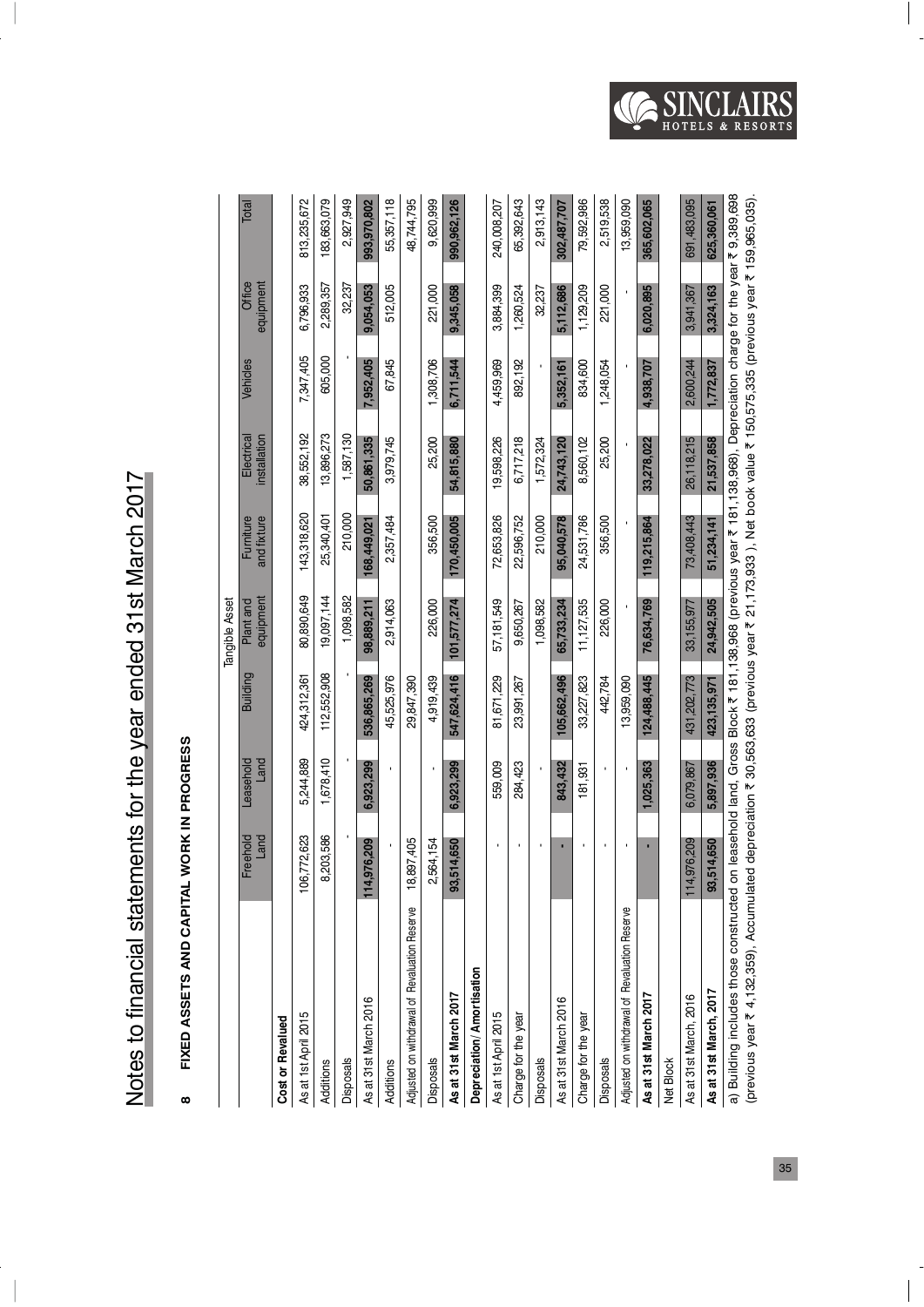$\overline{\phantom{a}}$ 

## Notes to financial statements for the year ended 31st March 2017

 $\overline{\phantom{a}}$ 

|    |                                                                                                        |                               |                               | As at<br><b>31st March 2017</b><br>₹ | As at<br>31st March 2016      |
|----|--------------------------------------------------------------------------------------------------------|-------------------------------|-------------------------------|--------------------------------------|-------------------------------|
|    | Opening balance brought forward from previous year                                                     |                               |                               |                                      | 12,199,544                    |
|    | <b>Additions</b>                                                                                       |                               |                               |                                      |                               |
|    | Salaries, Wages and Bonus                                                                              |                               |                               |                                      | 1,766,802                     |
|    | Power and Fuel                                                                                         |                               |                               | $\overline{\phantom{a}}$             | 258,261                       |
|    | Rates and Taxes                                                                                        |                               |                               | $\blacksquare$                       | 283,000                       |
|    | Insurance                                                                                              |                               |                               |                                      | 92,009                        |
|    | Travelling and Conveyance                                                                              |                               |                               |                                      | 25,708                        |
|    | <b>Security Expenses</b>                                                                               |                               |                               |                                      | 775,021                       |
|    | Miscellaneous Expenses                                                                                 |                               |                               |                                      | 920,878                       |
|    |                                                                                                        |                               |                               |                                      | 16,321,223                    |
|    | Less: Transferred to fixed assets                                                                      |                               |                               |                                      | 16,321,223                    |
|    | Total                                                                                                  |                               |                               |                                      |                               |
|    |                                                                                                        |                               |                               |                                      |                               |
|    |                                                                                                        |                               | <b>Non-current</b>            | <b>Current</b>                       |                               |
|    |                                                                                                        | As at<br>31st March 2017<br>₹ | As at<br>31st March 2016<br>₹ | As at<br>31st March 2017<br>₹        | As at<br>31st March 2016<br>₹ |
| 9  | <b>LOANS AND ADVANCES</b>                                                                              |                               |                               |                                      |                               |
|    | (Unsecured, considered good)                                                                           |                               |                               |                                      |                               |
|    | <b>Security Deposits</b>                                                                               | 1,098,469                     | 882,974                       |                                      |                               |
|    | Advances recoverable in cash or kind                                                                   | ٠                             | 1,442,765                     | 911.320                              | 1.223.862                     |
|    | <b>Other Loans and Advances</b>                                                                        |                               |                               |                                      |                               |
|    | Advance to employees                                                                                   |                               |                               | 18.000                               | 77,614                        |
|    | Advance income tax (net of provision<br>for taxation ₹ 166,059,759                                     |                               |                               |                                      |                               |
|    | (previous year ₹136,311,490)                                                                           | 6,277,942                     | 8,915,244                     |                                      |                               |
|    | <b>MAT Credit Entitlement</b>                                                                          | 19,764,066                    | 40,243,978                    | 26,933,000                           |                               |
|    | Prepaid expenses<br>Balance with service tax and                                                       | 89,571                        | 43,010                        | 2,058,938                            | 1,882,109                     |
|    | <b>VAT authorities</b>                                                                                 |                               |                               | 34,872                               | 1,960,463                     |
|    |                                                                                                        | 27,230,048                    | 51,527,971                    | 29,956,130                           | 5,144,048                     |
|    |                                                                                                        |                               |                               |                                      |                               |
| 10 | <b>TRADE RECEIVABLES</b> (Unsecured, considered good)<br>Outstanding for a period exceeding six months |                               |                               |                                      |                               |
|    | from the date they are due for payment                                                                 |                               |                               | 240,259                              | 839,870                       |
|    | Other receivables                                                                                      |                               |                               | 14,096,260                           | 12,671,496                    |
|    |                                                                                                        |                               |                               | 14,336,519                           | 13,511,366                    |
| 11 | <b>OTHER ASSETS</b><br>(Unsecured, considered good)                                                    |                               |                               |                                      |                               |
|    | Margin money deposit with bank (Note14)                                                                | 6,451,963                     | 6,072,225                     |                                      |                               |
|    | Interest accrued, but not due on                                                                       |                               |                               |                                      |                               |
|    | deposits with bank                                                                                     | 2,729,154                     | 2,265,906                     | 226,420                              | 358,907                       |
|    |                                                                                                        | 9,181,117                     | 8,338,131                     | 226,420                              | 358,907                       |
|    |                                                                                                        |                               |                               |                                      |                               |

#### **b) Capital Work in progress includes Expenditure on New/Expansion Projects which are pending allocation.**

 $\overline{\phantom{a}}$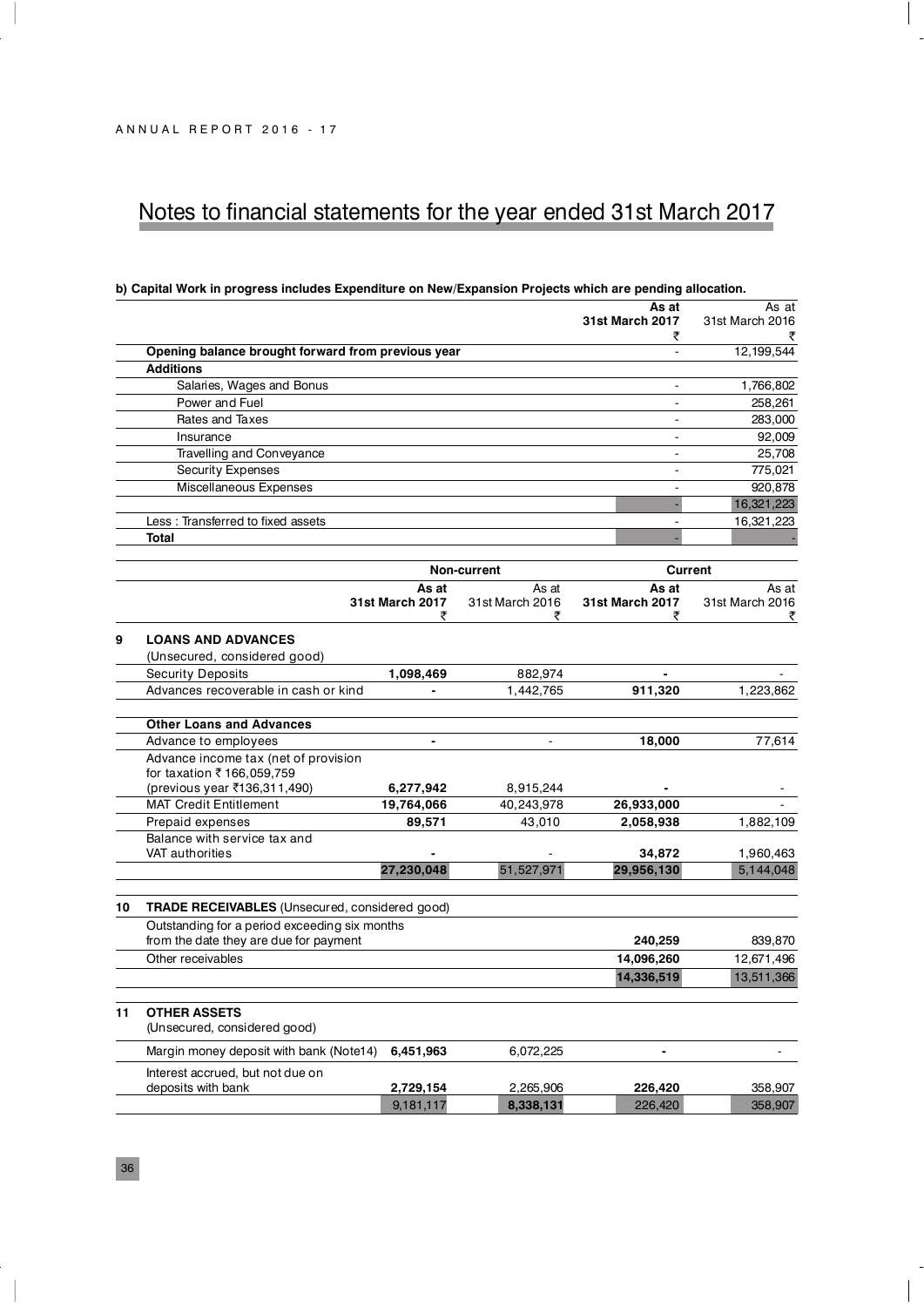$\overline{\phantom{a}}$ 

## Notes to financial statements for the year ended 31st March 2017

 $\overline{\phantom{a}}$ 

 $\overline{\phantom{a}}$ 

| As at<br>As at<br><b>31st March 2017</b><br>31st March 2016<br>₹<br>₹<br><b>CURRENT INVESTMENTS</b><br>12<br>Mutual funds (unquoted) (Valued at lower of cost and net realisable value)<br>(Face value of ₹ 10/- each, unless otherwise stated)<br>Nil (previous year 22,861.840) units of HDFC Liquid Funds -<br>DP- Growth (Face value ₹ 1000/- each)<br>3,455,074.791 (previous year Nil) units of HDFC Cash Management<br>Fund- Treasury Advantage Plan-Direct-Retail-Growth<br>121,509,713<br>92,455.523 (previous year Nil) units of HDFC Floating Rate Income<br>Fund- Short Term Plan-DP-Growth<br>2,500,000<br>1,534,389.505 (previous year Nil) units of HDFC Banking and<br>PSU Debt Fund-Direct-Growth<br>20,000,000<br>1,118,493.166 (previous year Nil) units of HDFC Medium Term<br>Opportunities Fund-Direct-Growth<br>20,000,000<br>1,431,646.059 (previous year Nil)<br>units of SBI Dynamic Bond Fund-Direct-Growth<br>30,000,000<br>869,204.578 (previous year Nil)<br>units of SBI Magnum Income Fund-Direct-Growth<br>35,000,000<br>1,234,093.417 (previous year Nil)<br>units of SBI Regular Savings Fund-Direct-Growth<br>35,000,000<br>3,924.187 (previous year Nil)<br>units of SBI Premier Liquid Fund-Direct-Growth (Face value ₹1000/- each)<br>10,000,000<br>274,009,713<br>Aggregate amount of unquoted investments<br>274.009.713<br><b>INVENTORIES</b> (valued at lower of cost and net realizable value)<br>Food and Beverages<br>1,619,258<br>2,864,061<br>Linen, Curtains, Housekeeping Items etc.<br>895,324<br>2,514,582<br><b>Non-Current</b><br><b>Current</b><br>As at<br>As at<br>As at<br>As at<br>31st March 2016<br>31st March 2017<br>31st March 2016<br><b>31st March 2017</b><br>₹<br>₹<br>₹<br>₹<br><b>CASH AND BANK BALANCES</b><br>14<br><b>Balance with banks</b><br>On current accounts<br>2,558,797<br>On unpaid dividend account<br>1,521,369<br>Cash in hand<br>365,808<br>262,795<br>4.445.974<br>5,430,035<br><b>Other Bank Balances</b><br>Deposits with original maturity of<br>more than 12 months*<br>6,451,963<br>2,430,157<br>6,072,225<br>Amount as disclosed under<br>non-current assets (Note 11)<br>(6, 451, 963)<br>(6,072,225)<br>6,876,131<br>Net |    |  |  | <b>Current</b> |
|--------------------------------------------------------------------------------------------------------------------------------------------------------------------------------------------------------------------------------------------------------------------------------------------------------------------------------------------------------------------------------------------------------------------------------------------------------------------------------------------------------------------------------------------------------------------------------------------------------------------------------------------------------------------------------------------------------------------------------------------------------------------------------------------------------------------------------------------------------------------------------------------------------------------------------------------------------------------------------------------------------------------------------------------------------------------------------------------------------------------------------------------------------------------------------------------------------------------------------------------------------------------------------------------------------------------------------------------------------------------------------------------------------------------------------------------------------------------------------------------------------------------------------------------------------------------------------------------------------------------------------------------------------------------------------------------------------------------------------------------------------------------------------------------------------------------------------------------------------------------------------------------------------------------------------------------------------------------------------------------------------------------------------------------------------------------------------------------------------------------------------------------------------------------------------------------------------------------------|----|--|--|----------------|
|                                                                                                                                                                                                                                                                                                                                                                                                                                                                                                                                                                                                                                                                                                                                                                                                                                                                                                                                                                                                                                                                                                                                                                                                                                                                                                                                                                                                                                                                                                                                                                                                                                                                                                                                                                                                                                                                                                                                                                                                                                                                                                                                                                                                                          |    |  |  |                |
|                                                                                                                                                                                                                                                                                                                                                                                                                                                                                                                                                                                                                                                                                                                                                                                                                                                                                                                                                                                                                                                                                                                                                                                                                                                                                                                                                                                                                                                                                                                                                                                                                                                                                                                                                                                                                                                                                                                                                                                                                                                                                                                                                                                                                          |    |  |  |                |
|                                                                                                                                                                                                                                                                                                                                                                                                                                                                                                                                                                                                                                                                                                                                                                                                                                                                                                                                                                                                                                                                                                                                                                                                                                                                                                                                                                                                                                                                                                                                                                                                                                                                                                                                                                                                                                                                                                                                                                                                                                                                                                                                                                                                                          |    |  |  |                |
|                                                                                                                                                                                                                                                                                                                                                                                                                                                                                                                                                                                                                                                                                                                                                                                                                                                                                                                                                                                                                                                                                                                                                                                                                                                                                                                                                                                                                                                                                                                                                                                                                                                                                                                                                                                                                                                                                                                                                                                                                                                                                                                                                                                                                          |    |  |  | 67,214,680     |
|                                                                                                                                                                                                                                                                                                                                                                                                                                                                                                                                                                                                                                                                                                                                                                                                                                                                                                                                                                                                                                                                                                                                                                                                                                                                                                                                                                                                                                                                                                                                                                                                                                                                                                                                                                                                                                                                                                                                                                                                                                                                                                                                                                                                                          |    |  |  |                |
|                                                                                                                                                                                                                                                                                                                                                                                                                                                                                                                                                                                                                                                                                                                                                                                                                                                                                                                                                                                                                                                                                                                                                                                                                                                                                                                                                                                                                                                                                                                                                                                                                                                                                                                                                                                                                                                                                                                                                                                                                                                                                                                                                                                                                          |    |  |  |                |
|                                                                                                                                                                                                                                                                                                                                                                                                                                                                                                                                                                                                                                                                                                                                                                                                                                                                                                                                                                                                                                                                                                                                                                                                                                                                                                                                                                                                                                                                                                                                                                                                                                                                                                                                                                                                                                                                                                                                                                                                                                                                                                                                                                                                                          |    |  |  |                |
|                                                                                                                                                                                                                                                                                                                                                                                                                                                                                                                                                                                                                                                                                                                                                                                                                                                                                                                                                                                                                                                                                                                                                                                                                                                                                                                                                                                                                                                                                                                                                                                                                                                                                                                                                                                                                                                                                                                                                                                                                                                                                                                                                                                                                          |    |  |  |                |
|                                                                                                                                                                                                                                                                                                                                                                                                                                                                                                                                                                                                                                                                                                                                                                                                                                                                                                                                                                                                                                                                                                                                                                                                                                                                                                                                                                                                                                                                                                                                                                                                                                                                                                                                                                                                                                                                                                                                                                                                                                                                                                                                                                                                                          |    |  |  |                |
|                                                                                                                                                                                                                                                                                                                                                                                                                                                                                                                                                                                                                                                                                                                                                                                                                                                                                                                                                                                                                                                                                                                                                                                                                                                                                                                                                                                                                                                                                                                                                                                                                                                                                                                                                                                                                                                                                                                                                                                                                                                                                                                                                                                                                          |    |  |  |                |
|                                                                                                                                                                                                                                                                                                                                                                                                                                                                                                                                                                                                                                                                                                                                                                                                                                                                                                                                                                                                                                                                                                                                                                                                                                                                                                                                                                                                                                                                                                                                                                                                                                                                                                                                                                                                                                                                                                                                                                                                                                                                                                                                                                                                                          |    |  |  |                |
|                                                                                                                                                                                                                                                                                                                                                                                                                                                                                                                                                                                                                                                                                                                                                                                                                                                                                                                                                                                                                                                                                                                                                                                                                                                                                                                                                                                                                                                                                                                                                                                                                                                                                                                                                                                                                                                                                                                                                                                                                                                                                                                                                                                                                          |    |  |  |                |
|                                                                                                                                                                                                                                                                                                                                                                                                                                                                                                                                                                                                                                                                                                                                                                                                                                                                                                                                                                                                                                                                                                                                                                                                                                                                                                                                                                                                                                                                                                                                                                                                                                                                                                                                                                                                                                                                                                                                                                                                                                                                                                                                                                                                                          |    |  |  | 67,214,680     |
|                                                                                                                                                                                                                                                                                                                                                                                                                                                                                                                                                                                                                                                                                                                                                                                                                                                                                                                                                                                                                                                                                                                                                                                                                                                                                                                                                                                                                                                                                                                                                                                                                                                                                                                                                                                                                                                                                                                                                                                                                                                                                                                                                                                                                          |    |  |  | 67,214,680     |
|                                                                                                                                                                                                                                                                                                                                                                                                                                                                                                                                                                                                                                                                                                                                                                                                                                                                                                                                                                                                                                                                                                                                                                                                                                                                                                                                                                                                                                                                                                                                                                                                                                                                                                                                                                                                                                                                                                                                                                                                                                                                                                                                                                                                                          | 13 |  |  |                |
|                                                                                                                                                                                                                                                                                                                                                                                                                                                                                                                                                                                                                                                                                                                                                                                                                                                                                                                                                                                                                                                                                                                                                                                                                                                                                                                                                                                                                                                                                                                                                                                                                                                                                                                                                                                                                                                                                                                                                                                                                                                                                                                                                                                                                          |    |  |  |                |
|                                                                                                                                                                                                                                                                                                                                                                                                                                                                                                                                                                                                                                                                                                                                                                                                                                                                                                                                                                                                                                                                                                                                                                                                                                                                                                                                                                                                                                                                                                                                                                                                                                                                                                                                                                                                                                                                                                                                                                                                                                                                                                                                                                                                                          |    |  |  | 1,141,079      |
|                                                                                                                                                                                                                                                                                                                                                                                                                                                                                                                                                                                                                                                                                                                                                                                                                                                                                                                                                                                                                                                                                                                                                                                                                                                                                                                                                                                                                                                                                                                                                                                                                                                                                                                                                                                                                                                                                                                                                                                                                                                                                                                                                                                                                          |    |  |  | 4,005,140      |
|                                                                                                                                                                                                                                                                                                                                                                                                                                                                                                                                                                                                                                                                                                                                                                                                                                                                                                                                                                                                                                                                                                                                                                                                                                                                                                                                                                                                                                                                                                                                                                                                                                                                                                                                                                                                                                                                                                                                                                                                                                                                                                                                                                                                                          |    |  |  |                |
|                                                                                                                                                                                                                                                                                                                                                                                                                                                                                                                                                                                                                                                                                                                                                                                                                                                                                                                                                                                                                                                                                                                                                                                                                                                                                                                                                                                                                                                                                                                                                                                                                                                                                                                                                                                                                                                                                                                                                                                                                                                                                                                                                                                                                          |    |  |  |                |
|                                                                                                                                                                                                                                                                                                                                                                                                                                                                                                                                                                                                                                                                                                                                                                                                                                                                                                                                                                                                                                                                                                                                                                                                                                                                                                                                                                                                                                                                                                                                                                                                                                                                                                                                                                                                                                                                                                                                                                                                                                                                                                                                                                                                                          |    |  |  |                |
|                                                                                                                                                                                                                                                                                                                                                                                                                                                                                                                                                                                                                                                                                                                                                                                                                                                                                                                                                                                                                                                                                                                                                                                                                                                                                                                                                                                                                                                                                                                                                                                                                                                                                                                                                                                                                                                                                                                                                                                                                                                                                                                                                                                                                          |    |  |  |                |
|                                                                                                                                                                                                                                                                                                                                                                                                                                                                                                                                                                                                                                                                                                                                                                                                                                                                                                                                                                                                                                                                                                                                                                                                                                                                                                                                                                                                                                                                                                                                                                                                                                                                                                                                                                                                                                                                                                                                                                                                                                                                                                                                                                                                                          |    |  |  |                |
|                                                                                                                                                                                                                                                                                                                                                                                                                                                                                                                                                                                                                                                                                                                                                                                                                                                                                                                                                                                                                                                                                                                                                                                                                                                                                                                                                                                                                                                                                                                                                                                                                                                                                                                                                                                                                                                                                                                                                                                                                                                                                                                                                                                                                          |    |  |  | 3,668,453      |
|                                                                                                                                                                                                                                                                                                                                                                                                                                                                                                                                                                                                                                                                                                                                                                                                                                                                                                                                                                                                                                                                                                                                                                                                                                                                                                                                                                                                                                                                                                                                                                                                                                                                                                                                                                                                                                                                                                                                                                                                                                                                                                                                                                                                                          |    |  |  | 1,498,787      |
|                                                                                                                                                                                                                                                                                                                                                                                                                                                                                                                                                                                                                                                                                                                                                                                                                                                                                                                                                                                                                                                                                                                                                                                                                                                                                                                                                                                                                                                                                                                                                                                                                                                                                                                                                                                                                                                                                                                                                                                                                                                                                                                                                                                                                          |    |  |  |                |
|                                                                                                                                                                                                                                                                                                                                                                                                                                                                                                                                                                                                                                                                                                                                                                                                                                                                                                                                                                                                                                                                                                                                                                                                                                                                                                                                                                                                                                                                                                                                                                                                                                                                                                                                                                                                                                                                                                                                                                                                                                                                                                                                                                                                                          |    |  |  |                |
|                                                                                                                                                                                                                                                                                                                                                                                                                                                                                                                                                                                                                                                                                                                                                                                                                                                                                                                                                                                                                                                                                                                                                                                                                                                                                                                                                                                                                                                                                                                                                                                                                                                                                                                                                                                                                                                                                                                                                                                                                                                                                                                                                                                                                          |    |  |  | 2,304,124      |
|                                                                                                                                                                                                                                                                                                                                                                                                                                                                                                                                                                                                                                                                                                                                                                                                                                                                                                                                                                                                                                                                                                                                                                                                                                                                                                                                                                                                                                                                                                                                                                                                                                                                                                                                                                                                                                                                                                                                                                                                                                                                                                                                                                                                                          |    |  |  |                |
|                                                                                                                                                                                                                                                                                                                                                                                                                                                                                                                                                                                                                                                                                                                                                                                                                                                                                                                                                                                                                                                                                                                                                                                                                                                                                                                                                                                                                                                                                                                                                                                                                                                                                                                                                                                                                                                                                                                                                                                                                                                                                                                                                                                                                          |    |  |  | 7,734,159      |

\* Deposits aggregating ` 8,372,317 (previous year ` 7,469,744) pledged against Bank Guarantees and ` 472,010 (previous year ₹ 472,010) pledged with the Registrar, Calcutta High Court towards certain litigations.<br>.

 $\begin{array}{c} \hline \end{array}$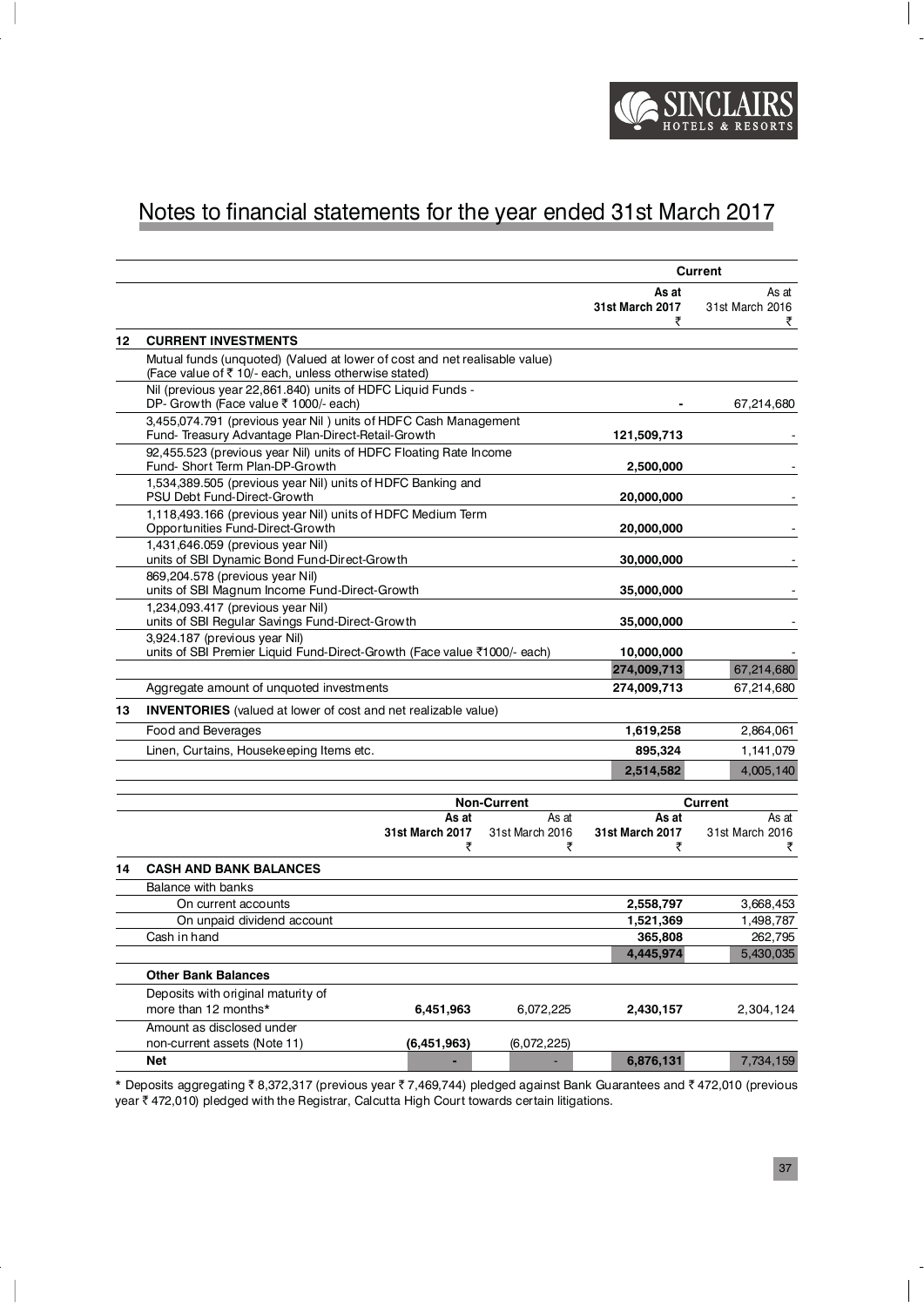$\begin{array}{c} \hline \end{array}$ 

# Notes to financial statements for the year ended 31st March 2017

 $\mathbb{R}^n$ 

|    |                                             | <b>Year Ended</b><br><b>31st March 2017</b><br>₹ | Year Ended<br>31st March 2016 |
|----|---------------------------------------------|--------------------------------------------------|-------------------------------|
| 15 | <b>REVENUE FROM OPERATIONS</b>              |                                                  |                               |
|    | Sale of services                            |                                                  |                               |
|    | Room                                        | 293,038,955                                      | 236,840,541                   |
|    | Food and Beverages                          | 150,209,670                                      | 125,389,723                   |
|    | Other operating revenues                    |                                                  |                               |
|    | Car Hire Income                             | 12,689,363                                       | 10,760,464                    |
|    | Others                                      | 14,618,832                                       | 17,442,119                    |
|    |                                             | 470,556,820                                      | 390,432,847                   |
| 16 | <b>OTHER INCOME</b>                         |                                                  |                               |
|    | Interest Income                             |                                                  |                               |
|    | - Deposits with Banks                       | 1,019,565                                        | 993,966                       |
|    | Profit on sale of fixed assets              | 1,278,607                                        | 200,158                       |
|    | Profit on sale of land                      | 35,846                                           |                               |
|    | Net gain on sale of current investments     | 8,542,121                                        | 4,683,209                     |
|    | Liabilities no longer required written back | 7,557,912                                        | 113,536                       |
|    | Other non-operating income                  | 257,940                                          | 3,928,909                     |
|    |                                             | 18,691,991                                       | 9,919,778                     |
| 17 | <b>FOOD AND BEVERAGE CONSUMED</b>           |                                                  |                               |
|    | Inventory at the beginning of the year      | 2,864,061                                        | 2,250,564                     |
|    | Add: Purchases                              | 57,592,417                                       | 48,897,401                    |
|    |                                             | 60,456,478                                       | 51,147,965                    |
|    | Less : Inventory at the end of the year     | 1,619,258                                        | 2,864,061                     |
|    |                                             | 58,837,220                                       | 48,283,904                    |
|    | <b>Details of Consumption</b>               |                                                  |                               |
|    | <b>Food and Groceries</b>                   | 53,578,266                                       | 42,670,755                    |
|    | <b>Beverages and Wines</b>                  | 5,258,954                                        | 5,613,149                     |
|    |                                             | 58,837,220                                       | 48,283,904                    |
| 18 | <b>EMPLOYEE BENEFITS EXPENSE</b>            |                                                  |                               |
|    | Salaries, Wages, Bonus etc.                 | 67,206,847                                       | 54,100,881                    |
|    | Contribution to Provident and Other Funds   | 5,680,079                                        | 4,278,432                     |
|    | Staff welfare expenses                      | 9,353,148                                        | 8,672,068                     |
|    |                                             | 82,240,074                                       | 67,051,381                    |

38

 $\begin{array}{c} \begin{array}{c} \begin{array}{c} \end{array} \\ \begin{array}{c} \end{array} \end{array} \end{array}$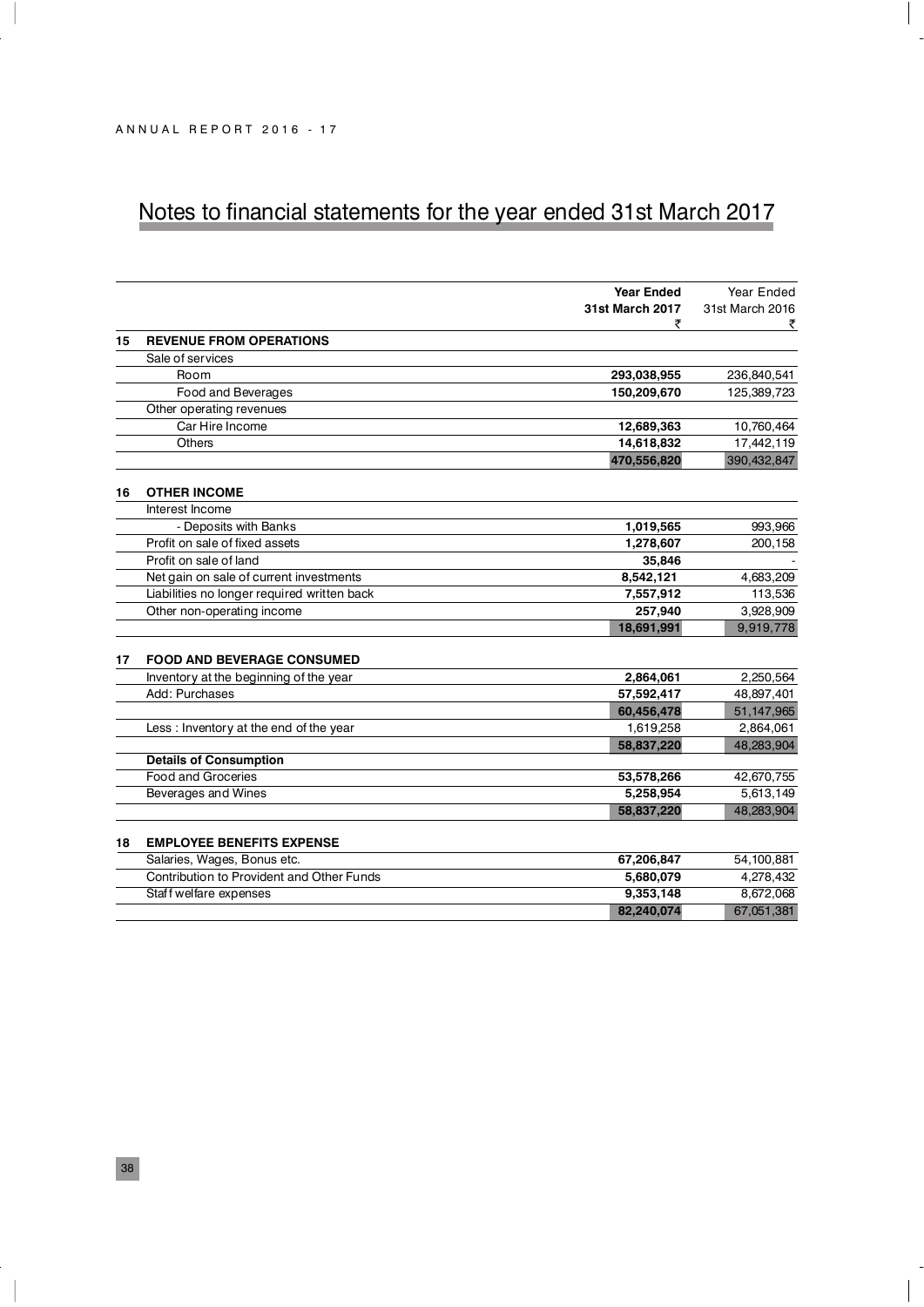

 $\mathcal{L}_{\mathcal{A}}$ 

# Notes to financial statements for the year ended 31st March 2017

 $\overline{\phantom{a}}$ 

 $\frac{1}{\sqrt{2}}$ 

|    |                                                         | <b>Year Ended</b><br>31st March 2017 | Year Ended<br>31st March 2016 |
|----|---------------------------------------------------------|--------------------------------------|-------------------------------|
| 19 | <b>OTHER EXPENSES</b>                                   |                                      |                               |
|    | Linen, Curtains, Housekeeping Items etc.                | 19,948,702                           | 16,895,091                    |
|    | Power and Fuel                                          | 30,213,704                           | 24,875,546                    |
|    | Rent                                                    | 2,148,000                            | 2,205,330                     |
|    | Rates and Taxes                                         | 6,366,695                            | 5,921,385                     |
|    | Insurance                                               | 1,215,601                            | 886,860                       |
|    | Repairs and Maintenance:                                |                                      |                               |
|    | Plant and Machinery                                     | 1,518,841                            | 1,145,543                     |
|    | <b>Buildings</b>                                        | 3,937,062                            | 1,900,814                     |
|    | Others                                                  | 7,907,911                            | 7,057,579                     |
|    | Advertisement and Sales Promotion                       | 8,406,700                            | 7,237,065                     |
|    | <b>Commission to Selling Agents</b>                     | 14,666,075                           | 11,649,322                    |
|    | <b>Travelling and Conveyance</b>                        | 2,884,746                            | 2,566,953                     |
|    | Motor Car Expenses                                      | 1,590,010                            | 1,586,521                     |
|    | <b>Bank Charges</b>                                     | 2,135,882                            | 1,801,779                     |
|    | Car and Other Hire Charges                              | 10,687,273                           | 9,013,812                     |
|    | <b>Communication Expenses</b>                           | 1,034,648                            | 1,030,954                     |
|    | <b>CSR</b> Expenditure                                  | 1,568,833                            | 2,093,808                     |
|    | Printing and Stationery                                 | 1,585,203                            | 1,633,124                     |
|    | <b>Legal and Professional Fees</b>                      | 2,924,954                            | 1,443,241                     |
|    | Directors' Sitting Fees                                 | 132,500                              | 150,000                       |
|    | <b>Remuneration to Auditors</b>                         |                                      |                               |
|    | As auditors:                                            |                                      |                               |
|    | <b>Statutory Audit</b>                                  | 725,000                              | 525,000                       |
|    | <b>Limited Review</b>                                   | 525,000                              | 375,000                       |
|    | Reimbursement of Service Tax and Out-of-Pocket Expenses | 14,379                               | 40,656                        |
|    | Miscellaneous Expenses                                  | 7,049,813                            | 6,305,380                     |
|    |                                                         | 129,187,532                          | 108,340,763                   |
| 20 | <b>DEPRECIATION AND AMORTIZATION</b>                    |                                      |                               |
|    | Depreciation on tangible assets                         | 79,592,986                           | 65,392,643                    |
|    |                                                         | 79,592,986                           | 65,392,643                    |

39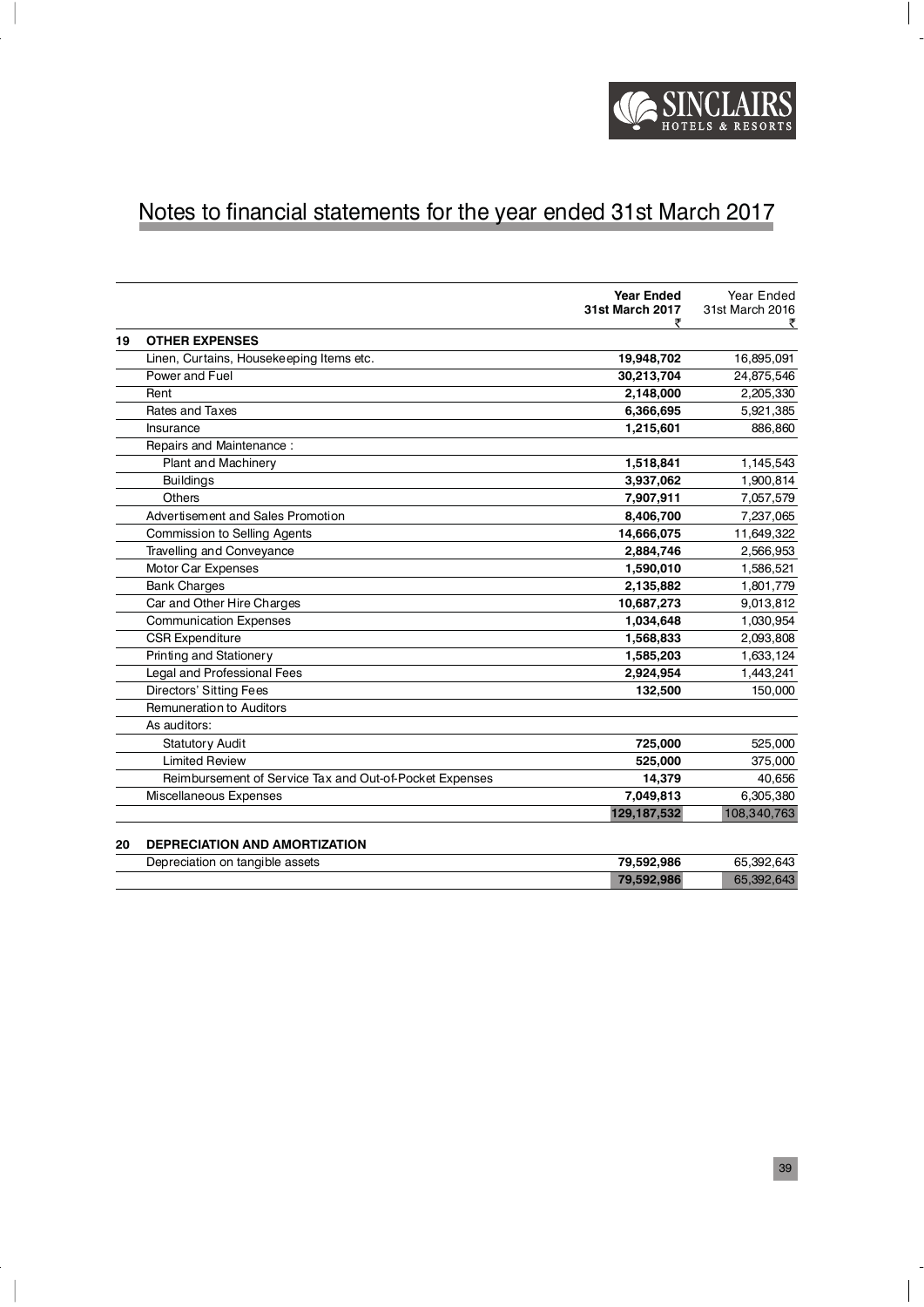#### **21. EARNINGS PER SHARE (EPS)**

| <b>Particulars</b>                                                   |      | 2016-17    | 2015-16    |
|----------------------------------------------------------------------|------|------------|------------|
| Net profit as per statement of profit and loss                       |      | 90,114,563 | 70.504.406 |
| Weighted average number of equity shares<br>in calculating basic EPS | Nos. | 5.570.000  | 5.570.000  |
| Nominal value of each share                                          |      | 10         | 10         |
| Basic and Diluted Earning per Share                                  |      | 16.18      | 12.66      |
|                                                                      |      |            |            |

#### **22. GRATUITY PLAN**

The Company has a defined benefit gratuity plan for its employees. Every employee who has completed five years or more of service is entitled to gratuity at the rate of 15 days last drawn salary for each completed year of service, in terms of Payment of Gratuity Act, 1972. The scheme is funded with Life Insurance Corporation of India in the form of a qualifying insurance policy.

The following tables summarize the components of net benefit expense recognised in the Statement of Profit and Loss and the funded status and amounts recognised in the Balance Sheet for the respective plans.

#### **Statement of Profit and Loss**

#### Net employee benefit expense

|                                           |                | ₹          |
|-------------------------------------------|----------------|------------|
| <b>Particulars</b>                        | 2016-17        | 2015-16    |
| Current service cost                      | 1,084,768      | 751,144    |
| Interest cost on benefit obligation       | 541,001        | 494,441    |
| Expected return on plan assets            | (415, 521)     | (403, 716) |
| Net actuarial loss recognised in the year | 914,463        | 397,148    |
| Past service cost                         | $\blacksquare$ |            |
| Net benefit expense                       | 2,124,711      | 1,239,017  |
| Actual return on plan assets              | 399.837        | 407.487    |

Gratuity Expenses have been recognised in Contribution to Provident and Other Funds under Note 18.

#### **Balance Sheet**

| Details of Provision for Gratuity |                           |                           |
|-----------------------------------|---------------------------|---------------------------|
| <b>Particulars</b>                | As at<br>31st March, 2017 | As at<br>31st March, 2016 |
| Defined benefit obligation        | 7,874,105                 | 6,552,600                 |
| Fair value of plan assets         | (5,749,394)               | (5,331,158)               |
| Net Liability                     | 2,124,711                 | 1,221,442                 |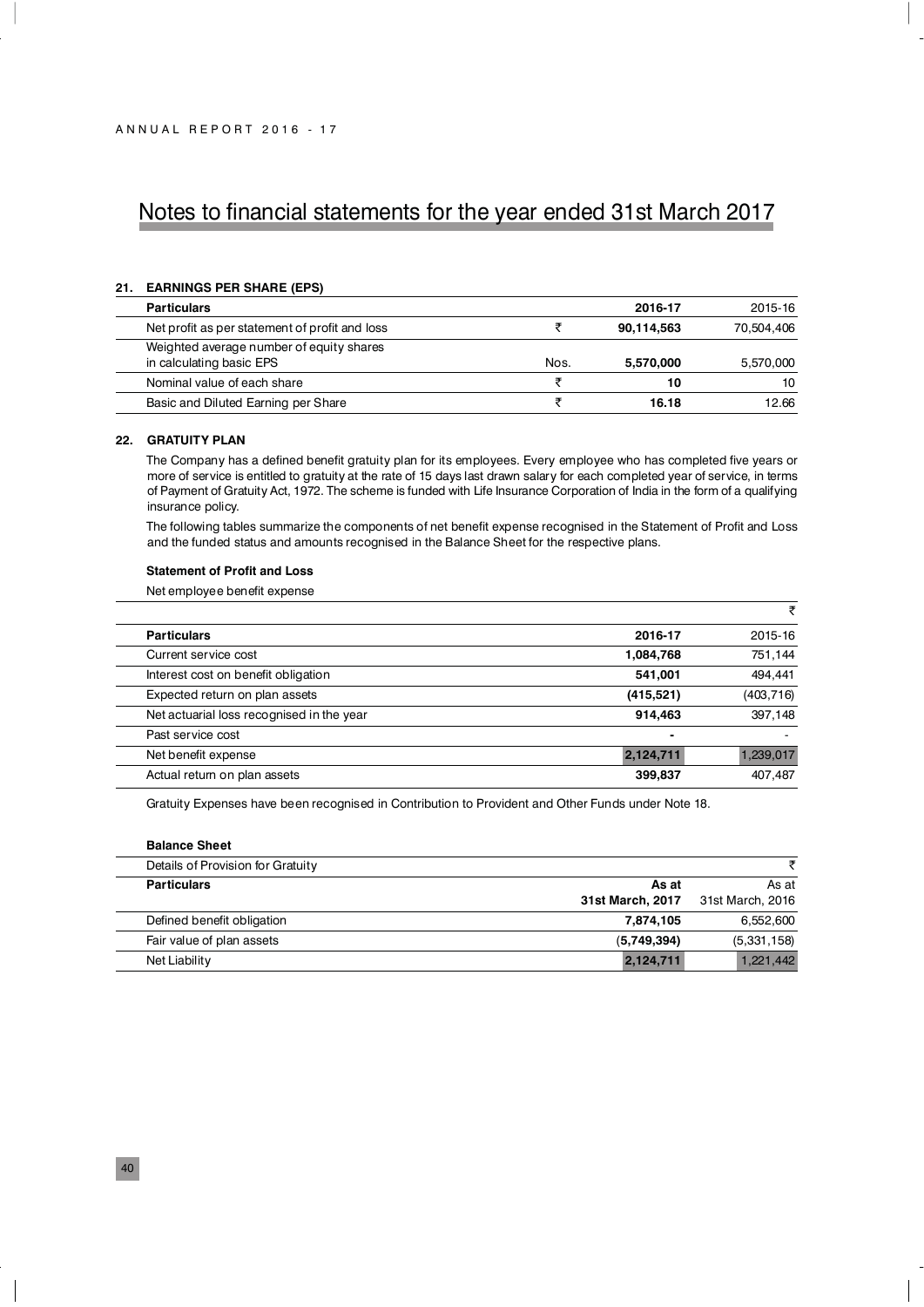

| Changes in the present value of the defined benefit obligation are as follows : |                           | ₹                              |
|---------------------------------------------------------------------------------|---------------------------|--------------------------------|
| <b>Particulars</b>                                                              | As at<br>31st March, 2017 | As at<br>31st March, 2016      |
| Opening defined benefit obligation                                              | 6,552,600                 | 5,774,659                      |
| Interest cost                                                                   | 541,001                   | 494,441                        |
| Current service cost                                                            | 1,084,768                 | 751,144                        |
| Benefits paid                                                                   | (1, 203, 043)             | (868,563)                      |
| Actuarial losses on obligation                                                  | 898,779                   | 400,919                        |
| <b>Plan Amendments</b>                                                          |                           |                                |
| Closing defined benefit obligation                                              | 7,874,105                 | 6,552,600                      |
| Changes in the fair value of plan assets are as follows:<br><b>Particulars</b>  | As at<br>31st March, 2017 | ₹<br>As at<br>31st March, 2016 |
| Opening fair value of the plan assets                                           | 5,331,158                 | 4,761,735                      |
| Expected return                                                                 | 415,521                   | 403,716                        |
| Contributions by employer                                                       | 1,221,442                 | 1,030,499                      |
| Benefits paid                                                                   | (1, 203, 043)             | (868, 563)                     |
| Actuarial gains / (losses)                                                      | (15, 684)                 | 3,771                          |
| Closing fair value of plan assets                                               |                           |                                |
|                                                                                 | 5,749,394                 | 5,331,158                      |

The Company expects to contribute  $\bar{\tau}$  2,124,711 to gratuity fund in the next year (previous year  $\bar{\tau}$  1,221,442).

The major categories of plan assets as a percentage of the fair value of total plan assets are as follows :

| <b>Particulars</b>       | As at            | As at            |
|--------------------------|------------------|------------------|
|                          | 31st March, 2017 | 31st March, 2016 |
| Investments with insurer | 100%             | 100%             |

The overall expected rate of return on assets is determined based on the market prices prevailing on that date, applicable to the period over which the obligation is to be settled.

The principal assumptions used in determining gratuity obligations for the Company's plans are shown below:

| <b>Particulars</b>                                                                                            | 2016-17                    | 2015-16                    |
|---------------------------------------------------------------------------------------------------------------|----------------------------|----------------------------|
| Discount rate                                                                                                 | 7.50%                      | 8.00%                      |
| Expected rate of return on assets                                                                             | 7.50%                      | 8.00 %                     |
| Expected rate of future salary increase                                                                       | 6.00%                      | 5.00 %                     |
| Mortality Table                                                                                               | IALM (2006-08)<br>ultimate | IALM (2006-08)<br>ultimate |
| . A construction of comparison of the construction of the constant of the construction of the construction of |                            | $\equiv$                   |

Amount incurred as expense for defined contribution plans: `

| <b>Particulars</b>             | 2016-17   | 2015-16   |
|--------------------------------|-----------|-----------|
| Contribution to Provident Fund | 3,555,368 | 3.039.415 |

The estimates of future salary increases, considered in actuarial valuation, take account of inflation, seniority, promotion and other relevant factors, such as supply and demand in the employment market.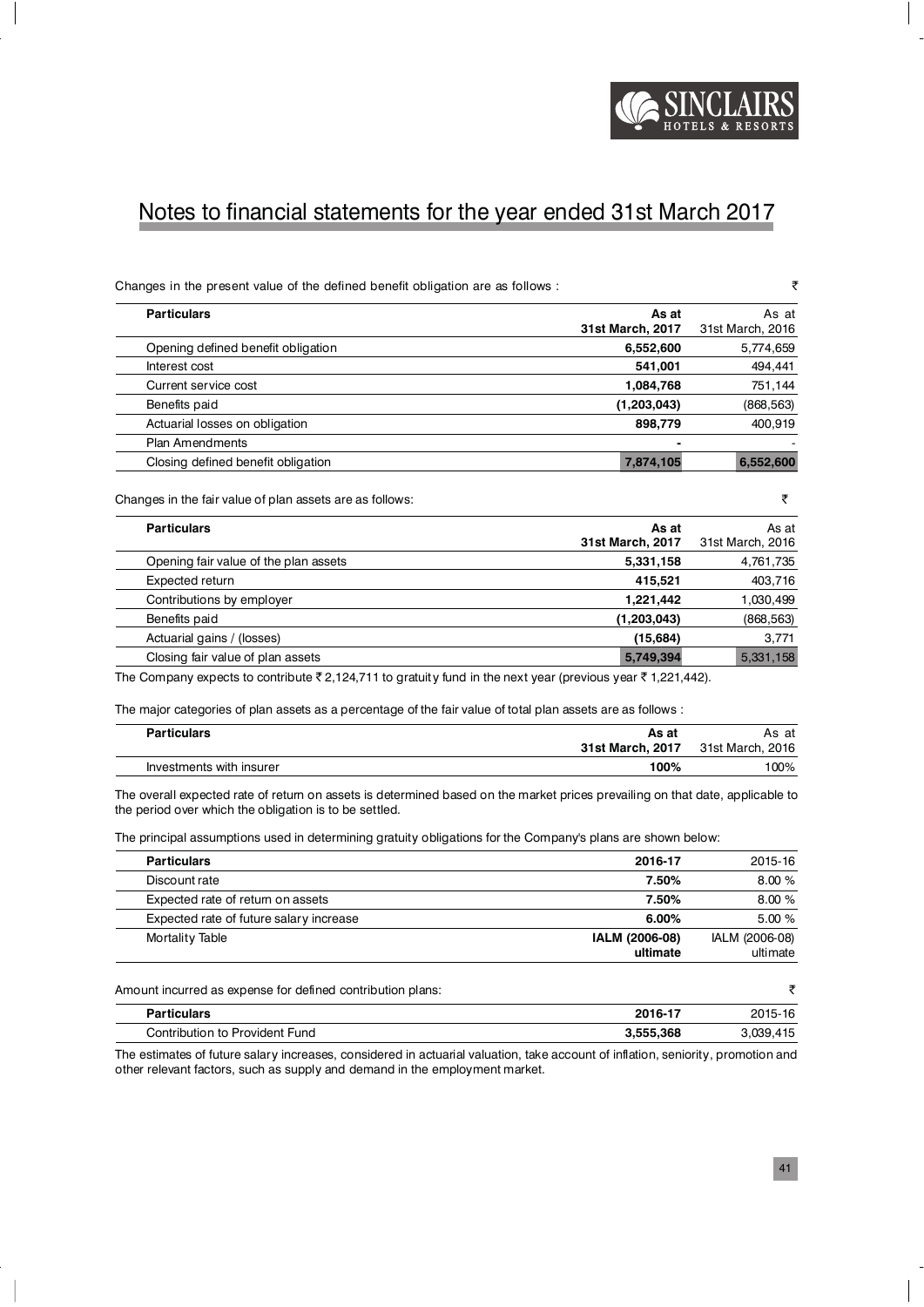| Amounts for the current and previous four years are as follows: |                |                          |           |           |           |  |
|-----------------------------------------------------------------|----------------|--------------------------|-----------|-----------|-----------|--|
| <b>Particulars</b>                                              | 2016-17        | 2015-16                  | 2014-15   | 2013-14   | 2012-13   |  |
| Defined benefit obligation                                      | 7,874,105      | 6.552.600                | 5.774.659 | 4.905.439 | 4,980,327 |  |
| Plan assets                                                     | 5,749,394      | 5,331,158                | 4,761,735 | 3,838,357 | 4,211,477 |  |
| Deficit / (Surplus)                                             | 2,124,711      | 1,221,442                | 1.012.924 | 1.067.082 | 768,850   |  |
| Experience adjustments on plan liabilities                      | $\blacksquare$ | $\overline{\phantom{0}}$ |           |           |           |  |
| Experience adjustments on plan assets                           | (15,684)       | 3.771                    | 40.146    |           |           |  |
|                                                                 |                |                          |           |           |           |  |

**23.** As per information and records available with the Company, there are no reportable amount of dues on account of principal and interest or any such payments during the year as required by Micro, Small and Medium Enterprises Development Act, 2006, in respect of Micro Enterprises and Small Enterprises as defined in the Act. As a result no disclosure in this respect is made in the Financial Statements.

#### **24. SEGMENT INFORMATION**

The Company's business activity falls within a single business segment i.e. hoteliering and hence no additional disclosure other than those already made in the financial statements are required under Accounting Standard 17. The Company at present, operates in India only and therefore the analysis of geographical segment is not applicable.

#### **25 CAPITAL COMMITMENT** `

|     | <b>Particulars</b>                                         | As at            | As at            |
|-----|------------------------------------------------------------|------------------|------------------|
|     |                                                            | 31st March, 2017 | 31st March, 2016 |
|     | Estimated amount of contracts remaining to be executed     |                  |                  |
|     | on capital contract and not provided for (Net of Advances) |                  | 1,109,151        |
|     |                                                            |                  |                  |
| 26. | <b>CONTINGENT LIABILITIES NOT PROVIDED FOR</b>             |                  | ₹                |
|     | <b>Particulars</b>                                         | As at            | As at            |
|     |                                                            | 31st March, 2017 | 31st March, 2016 |
|     | Sales Tax matters under dispute / appeal                   | 169,186          | 228,809          |
|     | EPCG (Duty amount on outstanding export obligations)       |                  | 263,457          |
|     |                                                            |                  |                  |

#### **27. RELATED PARTY DISCLOSURES**

**(a) Names of related parties:**

|                                                                    | Mr Navin Suchanti (Managing Director)             |
|--------------------------------------------------------------------|---------------------------------------------------|
| Key Managerial Personnel                                           | Mr B L Soni (Chief Financial Officer)             |
|                                                                    | Ms Sangita Agarwal (Company Secretary)            |
|                                                                    | Dr. Niren Suchanti (Brother of Managing Director) |
| Relatives of Key Managerial Personnel                              | Ms Preeti Khicha* (Daughter of Managing Director) |
|                                                                    | Pressman Advertising Limited                      |
| Enterprises owned or significantly<br>influenced by Key Managerial | Pressman Properties Limited                       |
| Personnel or their relatives                                       | Pressman Realty Limited                           |
|                                                                    | Son-et-Lumiere Art Gallery Private Limited        |
|                                                                    |                                                   |

\* up to 4th November 2016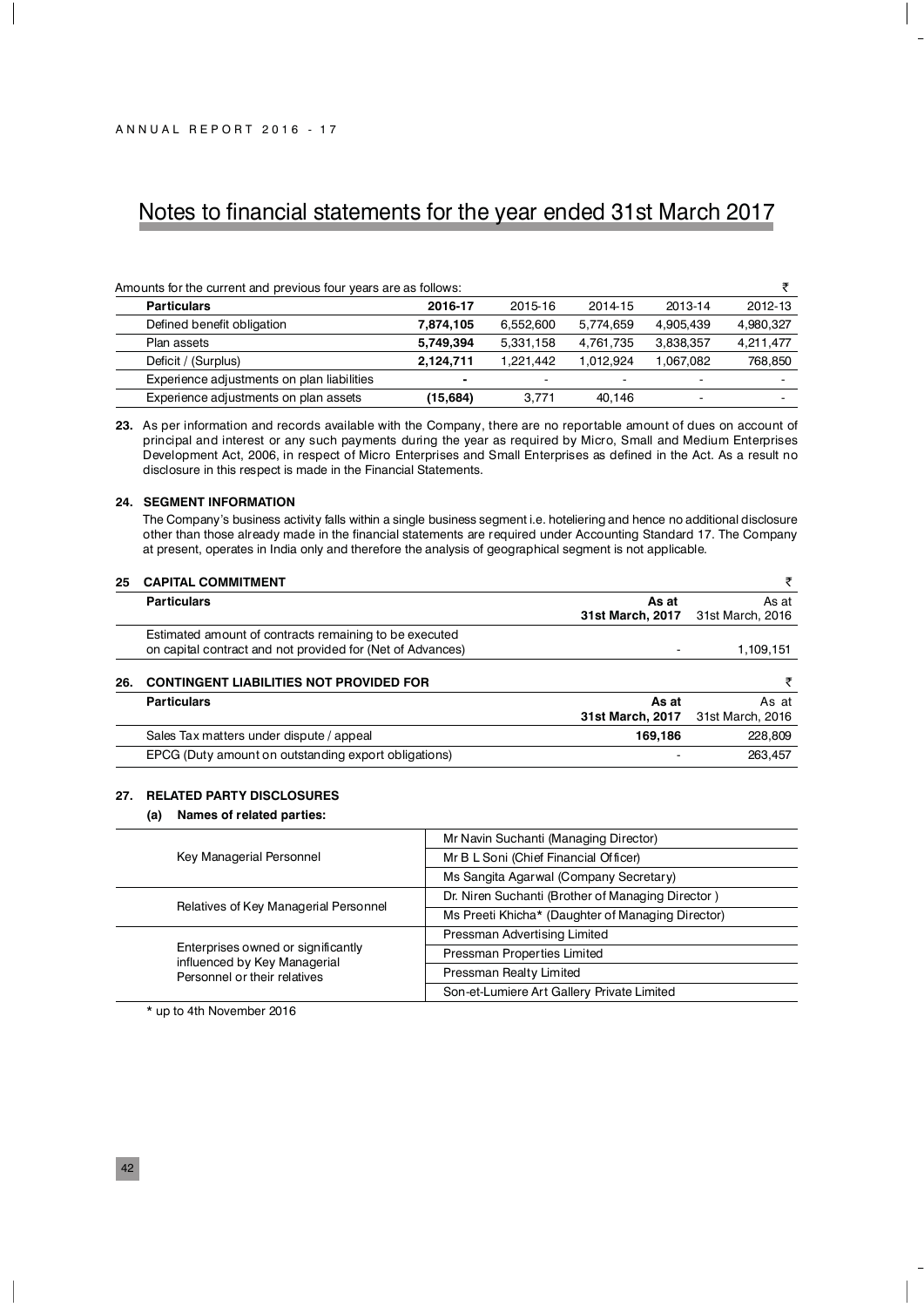

 $\overline{\phantom{a}}$ 

## Notes to financial statements for the year ended 31st March 2017

 $\overline{\phantom{a}}$ 

 $\begin{array}{c} \hline \end{array}$ 

| (b)                                                    | <b>Related Party Transactions:</b>                   |                                    |                                                                |                       |                                          |                               |                                   |                               |                                                                                                 |                                    | ₹           |
|--------------------------------------------------------|------------------------------------------------------|------------------------------------|----------------------------------------------------------------|-----------------------|------------------------------------------|-------------------------------|-----------------------------------|-------------------------------|-------------------------------------------------------------------------------------------------|------------------------------------|-------------|
|                                                        |                                                      | <b>Key Managerial</b><br>Personnel |                                                                |                       | Relatives of Key<br>Managerial Personnel |                               |                                   |                               | Enterprises owned or significantly influenced by key<br>managerial personnel or their relatives |                                    |             |
| Particulars                                            | Mr. Navin<br>Suchanti<br>Managing<br><b>Director</b> | Chief<br>Financial<br>Officer      | Mr. B.L. Soni   Ms. Sangita<br>Agarwal<br>Company<br>Secretary | Dr. Niren<br>Suchanti | Ms. Preeti<br>Khicha                     | Ms. Pooja<br>Suchanti<br>Shah | Pressman<br>Properties<br>Limited | Pressman<br>Realty<br>Limited | Son-et-<br>Lumiere<br>Art Gallery<br>Pvt. Ltd.                                                  | Pressman<br>Advertising<br>Limited | Total       |
| Directors'                                             | 2,787,820                                            |                                    |                                                                |                       |                                          |                               |                                   |                               |                                                                                                 |                                    | 2,787,820   |
| Remuneration                                           | (2,225,679)                                          |                                    |                                                                |                       |                                          |                               |                                   |                               |                                                                                                 |                                    | (2,225,679) |
| Directors'                                             |                                                      |                                    |                                                                | 20,000                | 10,000                                   |                               |                                   |                               |                                                                                                 |                                    | 30,000      |
| <b>Sitting Fees</b>                                    |                                                      |                                    |                                                                | (25,000)              | (20,000)                                 |                               |                                   |                               |                                                                                                 |                                    | (45,000)    |
| Salary, Wages<br>Bonus and                             |                                                      | 1,532,064                          | 352,252                                                        |                       |                                          | $\blacksquare$                |                                   |                               |                                                                                                 |                                    | 1,884,316   |
| Contribution to<br>Provident and<br><b>Other Funds</b> |                                                      | (1,343,064)                        | (57, 432)                                                      |                       |                                          | (640, 140)                    |                                   |                               |                                                                                                 |                                    | (2,040,636) |
| Electricity                                            |                                                      |                                    |                                                                |                       |                                          |                               | 54.958                            |                               |                                                                                                 |                                    | 54,958      |
| Charges                                                |                                                      |                                    |                                                                |                       |                                          |                               | (59, 899)                         |                               |                                                                                                 |                                    | (59, 899)   |
| Rent                                                   |                                                      |                                    |                                                                |                       |                                          |                               | 1,200,000                         | 600,000                       | 180,000                                                                                         |                                    | 1,980,000   |
|                                                        |                                                      |                                    |                                                                |                       |                                          |                               | (1,200,000)                       | (600,000)                     | (180,000)                                                                                       |                                    | (1,980,000) |
| Advertising<br>and Sales                               |                                                      |                                    |                                                                |                       |                                          |                               |                                   |                               |                                                                                                 | 7,889,376                          | 7,889,376   |
| Promotion                                              |                                                      |                                    |                                                                |                       |                                          |                               |                                   |                               |                                                                                                 | (6, 857, 563)                      | (6,857,563) |
| Balance<br>Payable at<br>year end                      | 2,287,820                                            |                                    |                                                                |                       |                                          |                               |                                   |                               |                                                                                                 |                                    | 2,287,820   |
| - Trade<br>payables                                    | (1,725,679)                                          |                                    |                                                                |                       |                                          |                               |                                   |                               |                                                                                                 |                                    | (1,725,679) |

The remuneration to key managerial personnel does not include provisions made for gratuity, as they are determined on an actuarial basis for the Company as a whole. Previous year's figures are given in bracket

| 28. EXPENDITURE IN FOREIGN CURRENCY (ACCRUAL BASIS) |         |           |
|-----------------------------------------------------|---------|-----------|
| Particulars                                         | 2016-17 | 2015-16   |
| Commission                                          | 666.279 | 1.750.755 |

| 29. | <b>INDIGENOUS FOOD, BEVERAGE AND STORES CONSUMED</b>  |         |         |            | ₹          |  |  |  |
|-----|-------------------------------------------------------|---------|---------|------------|------------|--|--|--|
|     | <b>Particulars</b><br>Percentage of total consumption |         |         |            |            |  |  |  |
|     |                                                       | 2016-17 | 2015-16 | 2016-17    | 2015-16    |  |  |  |
|     | Indigenous                                            | 100.00  | 100.00  | 58,837,220 | 48,283,904 |  |  |  |
|     | Imported                                              |         |         | ۰          |            |  |  |  |
| 30. | <b>EARNINGS IN FOREIGN CURRENCY (ACCRUAL BASIS)</b>   |         |         |            | ₹          |  |  |  |
|     | <b>Particulars</b>                                    |         |         | 2016-17    | 2015-16    |  |  |  |
|     | Income from services                                  |         |         | 15,990,744 | 5,221,315  |  |  |  |
|     |                                                       |         |         |            |            |  |  |  |

The earnings in foreign currency represent amount settled by customers either directly in foreign currency or through credit cards issued by foreign banks.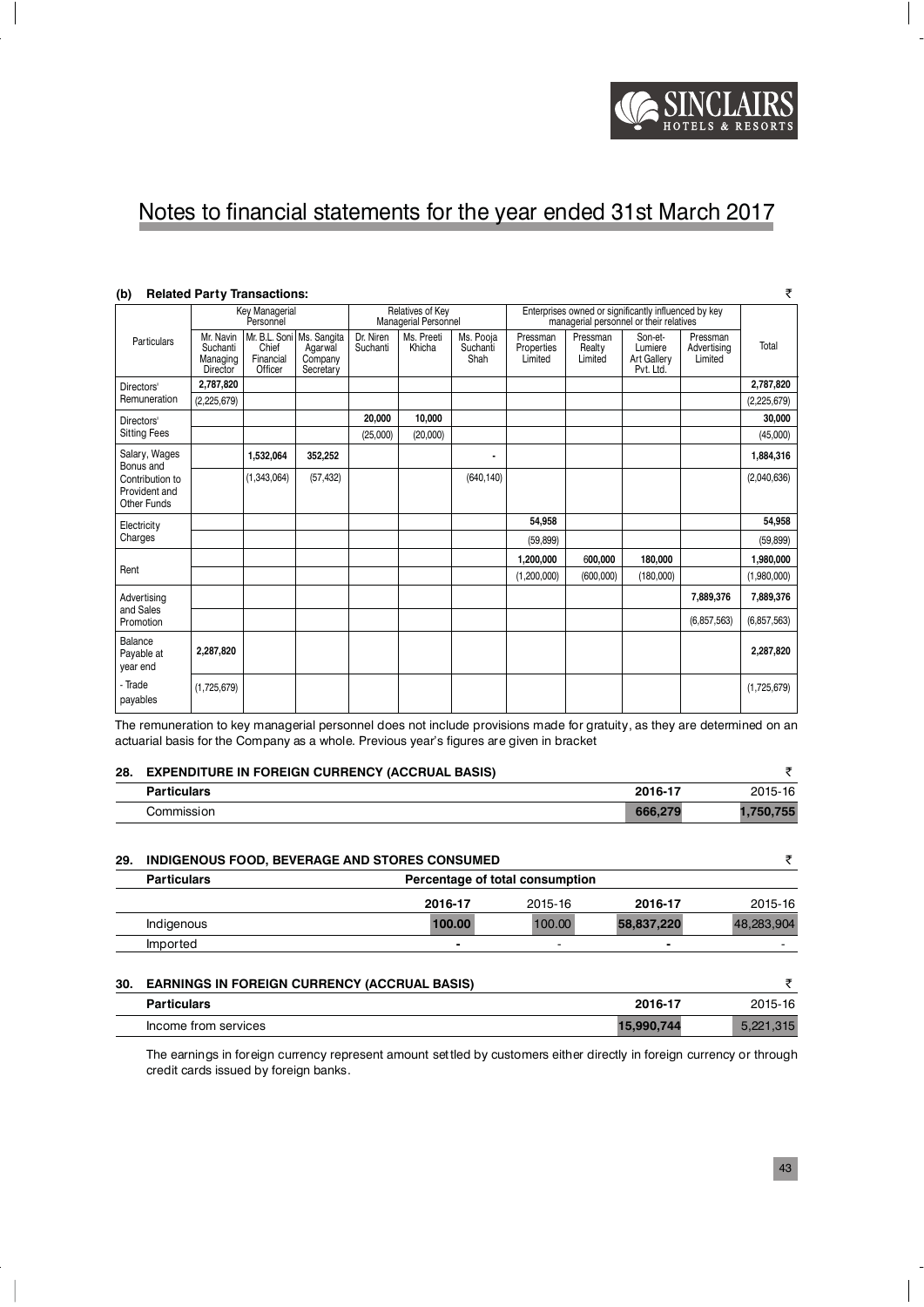| 31. | NET AMOUNT REMITTED IN FOREIGN CURENCY ON ACCOUNT OF DIVIDENDS |             |             |             |
|-----|----------------------------------------------------------------|-------------|-------------|-------------|
|     | <b>Year of Remittance</b>                                      | 2016-17     |             | 2015-16     |
|     | Period to which it relates                                     | 1-4-2016 to | 1-4-2015 to | 1-4-2014 to |
|     |                                                                | 31-3-2017   | 31-3-2016   | 31-3-2015   |
|     | No. of non-resident shareholders                               |             | 29          | 32          |
|     | No. of Equity Shares held on which dividend was due            |             | 2,354,164   | 2,416,081   |
|     | Amount remitted (USD)                                          |             | 138.585     | 149.191     |
|     | Amount remitted (₹)*                                           |             | 9,408,555   | 9,646,680   |

\* Excluding amount aggregating to  $\bar{\tau}$  Nil ( $\bar{\tau}$  90,404) remitted to Non-resident shareholders in Indian Currency.

#### **32. DETAILS OF SPECIFIED BANK NOTES**

Details of Specified Bank Notes (SBN) held and transacted during the period from 8th November, 2016 to 30th December, 2016 as provided in the Table below:

|                                       | <b>SBNs</b>              | Other denomination notes | <b>Total</b> |
|---------------------------------------|--------------------------|--------------------------|--------------|
| Closing cash in hand as on 08.11.2016 | 000.089 ا                | 34.161                   | 1,123,161    |
| (+) Permitted receipts*               | $\overline{\phantom{a}}$ | 7.635.533                | 7,635,533    |
| (-) Permitted payments                | $\overline{\phantom{a}}$ | 378.144                  | 378.144      |
| (-) Amount deposited in Banks         | .089.000                 | 6.886.017                | 7,975,017    |
| Closing cash in hand as on 30.12.2016 | $\overline{\phantom{0}}$ | 405.533                  | 405.533      |

\* including amount withdrawn from Bank  $\bar{\tau}$  420,300

#### **33. PREVIOUS YEAR FIGURES**

Previous year figures have been regrouped / reclassified, where necessary to conform to this year's classification.

As per our report of even date For and on behalf of the Board of Directors<br>For S.R.Batliboi & Co. LLP For S.R.Batliboi & Co. LLP Firm Registration Number 301003E/E300005 Chartered Accountaints and Dr Niren Suchanti Navin Suchanti Navin Suchanti Robert Navin Suchanti Bose<br>Chartered Management Suchanti Suchanti Suchanti Suchanti Suchanti Suchanti Suchanti Suchanti Suchanti Suchanti

per Bhaswar Sarkar Membership No. 55596 Membership No. 55596 **B L Soni** B L Soni Sangita Agarwal<br>Kolkata. May 26. 2017 **Sangita Agama Secretary** Secretary

Chairman Managing Director Director

(DIN: 00909388) (DIN: 00273663) (DIN: 02891649)

₹

Kolkata, May 26, 2017 Chief Financial Officer Company Secretary

44